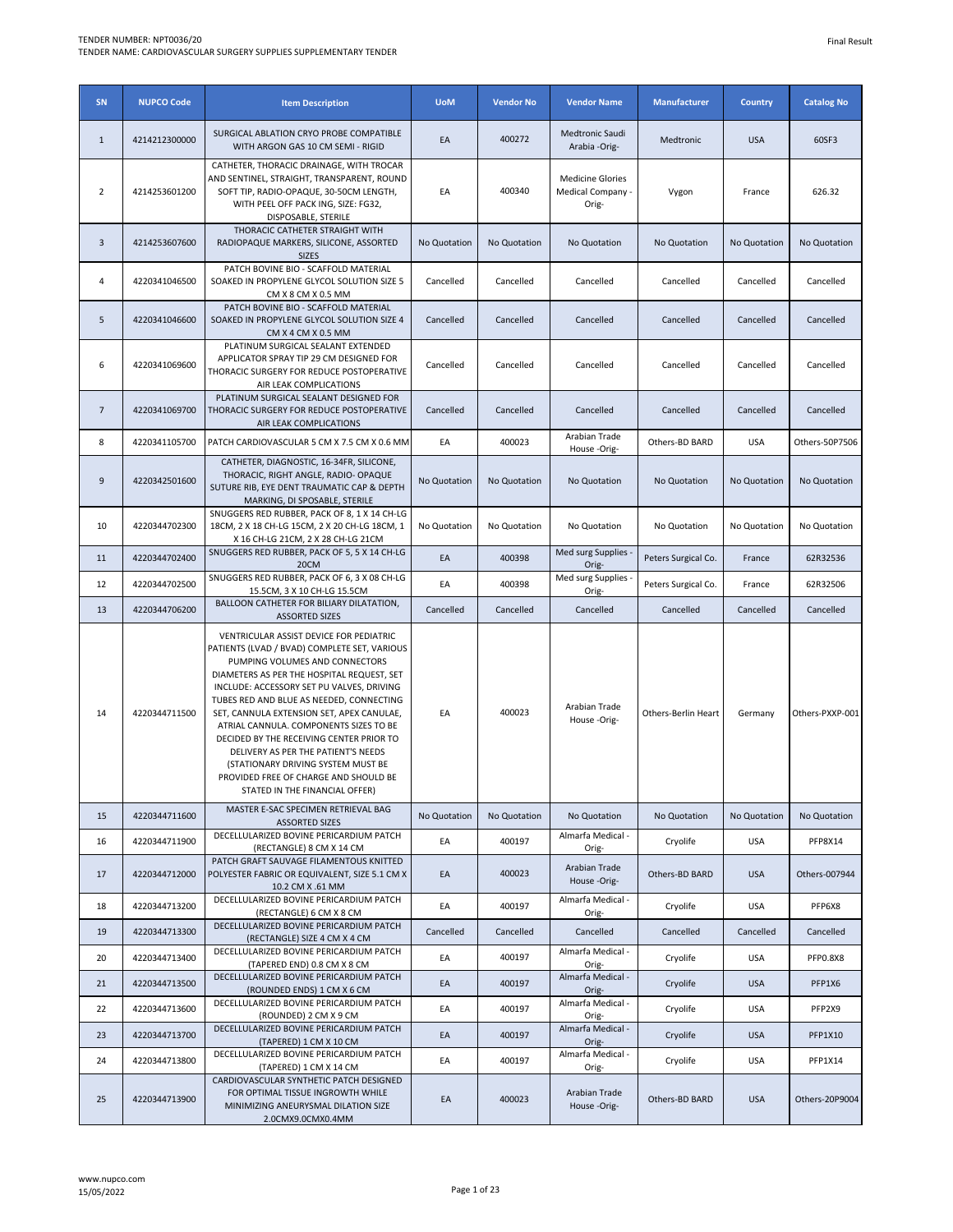| SN | <b>NUPCO Code</b> | <b>Item Description</b>                                                                                                                                                                                                                                                                                                                                          | <b>UoM</b>   | <b>Vendor No</b> | <b>Vendor Name</b>                                | <b>Manufacturer</b>          | <b>Country</b> | <b>Catalog No</b>   |
|----|-------------------|------------------------------------------------------------------------------------------------------------------------------------------------------------------------------------------------------------------------------------------------------------------------------------------------------------------------------------------------------------------|--------------|------------------|---------------------------------------------------|------------------------------|----------------|---------------------|
| 26 | 4220344714800     | POLYSACCHARIDE HEMOSTATIC SYSTEM 3 GRAM<br>AMP PARTICLES, PERCOT OR EQUIVALENT                                                                                                                                                                                                                                                                                   | EA           | 400582           | <b>FUTURE HORIZONS</b><br>MEDICAL -Orig-          | <b>HEMOTEC MEDICAL</b>       | Germany        | SS 003              |
| 26 | 4220344714800     | POLYSACCHARIDE HEMOSTATIC SYSTEM 3 GRAM<br>AMP PARTICLES, PERCOT OR EQUIVALENT                                                                                                                                                                                                                                                                                   | EA           | 400197           | Almarfa Medical -<br>Orig-                        | <b>Starch Medical</b>        | <b>USA</b>     | STA0003             |
| 26 | 4220344714800     | POLYSACCHARIDE HEMOSTATIC SYSTEM 3 GRAM<br>AMP PARTICLES, PERCOT OR EQUIVALENT                                                                                                                                                                                                                                                                                   | EA           | 400492           | Professional Medical<br>Expertise Comp -<br>Orig- | C.R. BARD<br>Subsidary of BD | <b>USA</b>     | SM0002              |
| 27 | 4220344714900     | COR-KNOT MINI DEVICE KIT, (2 DEVICES PER KIT)                                                                                                                                                                                                                                                                                                                    | EA           | 400197           | Almarfa Medical -<br>Orig-                        | <b>LSI Solutions</b>         | <b>USA</b>     | 30925               |
| 28 | 4220344715000     | COR-KNOT QUICK LOAD SINGLES, (1 FASTENER<br>PER POUCH)                                                                                                                                                                                                                                                                                                           | EA           | 400197           | Almarfa Medical -<br>Orig-                        | <b>LSI Solutions</b>         | <b>USA</b>     | 30950               |
| 29 | 4220344715100     | COR-KNOT MINI COMBO KIT, (2 DEVICES AND 12<br><b>FASTENERS PER KIT)</b>                                                                                                                                                                                                                                                                                          | EA           | 400197           | Almarfa Medical -<br>Orig-                        | <b>LSI Solutions</b>         | <b>USA</b>     | 31450               |
| 30 | 4220344715200     | COR-KNOT QUICK LOAD 6-POUCH, (6 FASTENERS<br>PER POUCH)                                                                                                                                                                                                                                                                                                          | EA           | 400197           | Almarfa Medical -<br>Orig-                        | <b>LSI Solutions</b>         | <b>USA</b>     | 30902               |
| 31 | 4220344716100     | CANNULATION TOURNIQUET SET WITH TUBES (2<br>RED, 2 BLUE, 2 CLEAR) AND ONE STEEL WIRE<br>SNAGGER, DISPOSABLE, STERILE.                                                                                                                                                                                                                                            | EA           | 400272           | Medtronic Saudi<br>Arabia -Orig-                  | Medtronic                    | Netherlands    | 79026               |
| 32 | 4220344716200     | FIBRINOGEN GLUE (POWDER + SOLUTION)<br>5ML/10ML THIS ITEM MUST BE CE OR FDA<br>APPROVED WITH HIGHEST STANDARD, AND<br>COMMONLY USED IN MAJOR GOVERNMENT<br>CARDIOTHORACIC CENTERS IN KINGDOM OF<br>SAUDI ARABIA                                                                                                                                                  | Cancelled    | Cancelled        | Cancelled                                         | Cancelled                    | Cancelled      | Cancelled           |
| 33 | 4220344716500     | BIOPROSTHETIC STANDARD - POROSITY VALVE<br>CONDUITS CONSIST OF A PORCINE AORTIC VALVE<br>SUTURED INTO THE CENTER OF A WOVEN FABRIC<br>CONDUIT USED FOR RECONSTRUCTION OF<br>CONGENITAL OR ACQUIRED CARDIAC AND GREAT<br>VESSEL MALFORMATIONS OR ASSORTED SIZES                                                                                                   | EA           | 400272           | Medtronic Saudi<br>Arabia -Orig-                  | Medtronic                    | <b>USA</b>     | <b>HC150XX</b>      |
| 34 | 4220344716600     | PERICARDIAL BOVINE PATCH (5X4CM) AC ENCAP<br>TECHNOLOGY CAPS RESIDUAL FREE ALDEHYDES<br>TO MITIGATE ANTIGENICITY AND CYTOTOXICITY.<br>RINSE LESS PREPARATION                                                                                                                                                                                                     | EA           | 400046           | Medical Supplies &<br>Services Co. Ltd -<br>Orig- | St.Jude Medical              | South Africa   | C0405               |
| 35 | 4220344716700     | PERICARDIAL BOVINE PATCH (2X5 CM) AC<br>ENCAP TECHNOLOGY CAPS RESIDUAL FREE<br>ALDEHYDES TO MITIGATE ANTIGENICITY AND<br>CYTOTOXICITY. RINSE LESS PREPARATION                                                                                                                                                                                                    | EA           | 400046           | Medical Supplies &<br>Services Co. Ltd -<br>Orig- | St.Jude Medical              | South Africa   | C0205               |
| 36 | 4220344716800     | PERICARDIAL BOVINE PATCH (5 X 10CM)AC ENCAP<br>TECHNOLOGY CAPS RESIDUAL FREE ALDEHYDES<br>TO MITIGATE ANTIGENICITY AND CYTOTOXICITY.<br>RINSE LESS PREPARATIONS APPROVED"                                                                                                                                                                                        | EA           | 400046           | Medical Supplies &<br>Services Co. Ltd -<br>Orig- | St.Jude Medical              | South Africa   | C0510               |
| 37 | 4220344717700     | PERICARDIAL PATCH EQUINE MATRIX CELL-FREE<br>AND TREATED WITH AUTO TISSUE TECHNOLOGY<br>SIZE: 8CM X 8CM                                                                                                                                                                                                                                                          | EA           | 400582           | <b>FUTURE HORIZONS</b><br>MEDICAL -Orig-          | <b>AUTO TISSUE</b>           | Germany        | <b>MATRIX P 8X8</b> |
| 38 | 4220344717800     | PERICARDIAL PATCH EQUINE MATRIX CELL-FREE<br>AND TREATED WITH AUTO TISSUE TECHNOLOGY<br>SIZE: 5CM X 5CM                                                                                                                                                                                                                                                          | EA           | 400582           | <b>FUTURE HORIZONS</b><br>MEDICAL -Orig-          | <b>AUTO TISSUE</b>           | Germany        | MATRIX P 5X5        |
| 39 | 4220344718000     | PERICARDIAL PATCH EQUINE MATRIX CELL-FREE<br>AND TREATED WITH AUTO TISSUE TECHNOLOGY<br>SIZE: 8CM X 4CM                                                                                                                                                                                                                                                          | EA           | 400582           | <b>FUTURE HORIZONS</b><br>MEDICAL -Orig-          | <b>AUTO TISSUE</b>           | Germany        | <b>MATRIX P 8X4</b> |
| 40 | 4220344720000     | LONG TERM LEFT VENTRICULAR ASSIST DEVICE<br>WITH CONTINUOUS FLOW CENTRIFUGAL PUMP<br>WITH EITHER WITH FULL MAGNETIC LEVITATION<br>OR A COMBINATION OF MAGNETIC LEVITATION<br>AND HYDRODYNAMIC TECHNOLOGY, THE DEVICE<br>SHOULD BE APPROVED BY FDA/SFDA TO BE USED<br>AS A BRIDGE TO TRANSPLANT AND BRIDGE TO<br>RECOVERY AND APPROVED FOR DESTINATION<br>THERAPY | Cancelled    | Cancelled        | Cancelled                                         | Cancelled                    | Cancelled      | Cancelled           |
| 41 | 4220344720400     | PRESSURE CATHETER PLACEMENT SET 3 FR, W/17<br>G PEEL-AWAY NEEDLES X 2                                                                                                                                                                                                                                                                                            | No Quotation | No Quotation     | No Quotation                                      | No Quotation                 | No Quotation   | No Quotation        |
| 42 | 4229290300800     | SUTURE BOOTS X-RAY DETECTABLE, DISPOSABLE,<br><b>STERILE</b>                                                                                                                                                                                                                                                                                                     | No Quotation | No Quotation     | No Quotation                                      | No Quotation                 | No Quotation   | No Quotation        |
| 43 | 4229451104600     | BEAVER MICROSHARP 3 MM 15 DEGREE BLADE<br>BLUE SIZE 75 OR EQUIVALENT                                                                                                                                                                                                                                                                                             | No Quotation | No Quotation     | No Quotation                                      | No Quotation                 | No Quotation   | No Quotation        |
| 44 | 4229514311400     | BLADE, ELECTROSURGICAL, PLASMA, PTFE<br>COATED, LESS HEAT, MINIMAL TRAUMA, SAFE,<br>DOES NOT AFFECT THE HEADS OF PACING DEVICE,<br>THE COMPAN Y SHOULD PROVIDE A CONSOLE TO<br><b>EACH CENTER</b>                                                                                                                                                                | EA           | 400272           | Medtronic Saudi<br>Arabia -Orig-                  | Medtronic                    | <b>USA</b>     | PS2XX-XXX           |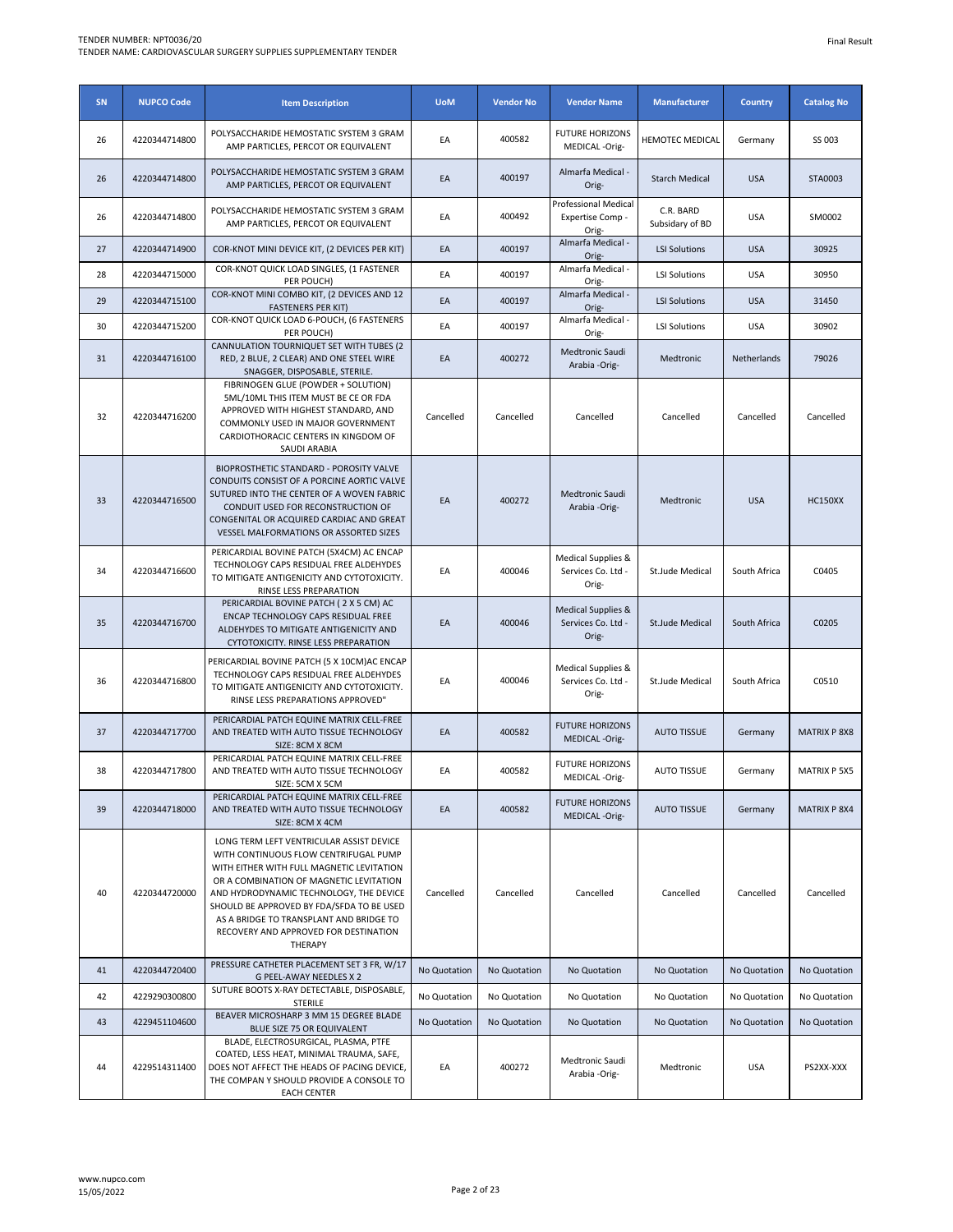| SN | <b>NUPCO Code</b> | <b>Item Description</b>                                                                                                                                                                                                                                                                                                                                              | <b>UoM</b> | <b>Vendor No</b> | <b>Vendor Name</b>                                    | <b>Manufacturer</b>           | <b>Country</b> | <b>Catalog No</b>                                        |
|----|-------------------|----------------------------------------------------------------------------------------------------------------------------------------------------------------------------------------------------------------------------------------------------------------------------------------------------------------------------------------------------------------------|------------|------------------|-------------------------------------------------------|-------------------------------|----------------|----------------------------------------------------------|
| 45 | 4229514323400     | CAUTERY PENS, HIGH TEMP LOOP TIP, INTENDED<br>FOR COAGULATING TISSUE OR ARRESTING<br>BLEEDING FROM SMALL VESSELS BY HEAT<br>CONDUCTED THROUGH THE WIRE TIP.                                                                                                                                                                                                          | EA         | 400398           | Med surg Supplies<br>Orig-                            | Microline Surgical            | <b>USA</b>     | 100-006D                                                 |
| 46 | 4229551200800     | CAROTID BYPASS SHUNT D: 14F-8F L:13CM SOFT<br>AND FLEXIBLE, IN A SHORT AND TAPERED "T"<br>DESIGN. THE "T" ARM CAN BE USED FOR<br>ASPIRATION AND MONITORING PRESSURES.                                                                                                                                                                                                | EA         | 400023           | Arabian Trade<br>House -Orig-                         | Others-BD BARD                | <b>USA</b>     | Others-007755                                            |
| 47 | 4231160701600     | PATCH, HEMOSTAT, 4.8 X 4.8CM, MEDICATED<br>SPONGE, ABSORBABLE, COLLAGEN BASE, HUMAN<br>FIBRINOGEN, THROMBIN                                                                                                                                                                                                                                                          | EA         | 400022           | Arabian Health Care<br>Supply Company -<br>Orig-      | Baxter                        | Austria        | 1506256                                                  |
| 48 | 4229471700000     | FULL MAGNETICALLY LEVITATED LEFT<br>VENTRICULAR A SSIST PUMP WITH BEARING LESS                                                                                                                                                                                                                                                                                       | EA         | 400023           | Arabian Trade<br>House-Orig-                          | Others-SJM -<br><b>ABBOTT</b> | <b>USA</b>     | Others-<br>106524INT                                     |
| 49 | 4220340321500     | PERICARDIOCENTESIS KIT FOR ADULT TO FLUID<br>REMOVAL FROM PERICARDIUM DISPOSABLE EACH<br><b>CATHLAB 55</b>                                                                                                                                                                                                                                                           | EA         | 400219           | <b>Medical Techology</b><br>Establishment -Orig-      | <b>Merit Medical</b>          | <b>USA</b>     | PC101                                                    |
| 50 | 4220340513400     | CATHETER ANGIOPLASTY 0.014 INCHES WIRE<br>CUTTING BALLOON PCI HYDROPHILIC COATING<br>SOFT LASER CUT TAPERED TIP 3 MICROSURGICAL<br>BLADE MOUNTED LONGI TUDINALLY AT<br>PROXIMAL SHAFT INFLATION LUMEN                                                                                                                                                                | EA         | 400038           | Farouk Maamon<br>Tamer & Company<br>Orig-             | <b>Boston Scientific</b>      | <b>USA</b>     | H749394030XXX<br>XX                                      |
| 51 | 4220344700200     | MATCHED FLUID THERAPY KIT TO PROTECT<br>CARDIAC PATIENT AGAINST CONTRAST INDUCED<br>NEPHROPATHY. THE KIT CONTAINS: ONE<br>INFUSION SET, ONE COLLECTION SET, ONE<br>EXTENSION SET) COMPATIBLE WITH RENALGUARD<br>CLOSED LOOP FLUID MANAGEMENT CONSOLE<br>DISPOSABLE, STERILE. ONE RENALGUARD<br>CONSOLE WILL BE PROVIDED FREE OF CHARGE<br>WITH EACH 100 ORDERED SETS | EA         | 400340           | <b>Medicine Glories</b><br>Medical Company -<br>Orig- | CardioRenal<br>System. Inc    | <b>USA</b>     | AC00050                                                  |
| 52 | 4220344701500     | ASSIST CARDIAC CATHETER SET 3.5 -4.3L/MIN, 6<br>FR PIG TAIL CATHER, CANULA PROFILE 14 FR<br>CATHETER PROFILE 9 FR LENGTH 130 MM,<br>DISTANT FROM TIP OF PIGTAIL TO INLET GAGE 45<br>MM                                                                                                                                                                               | EA         | 400085           | Gulf Medical CO.<br>LTD. - Orig-                      | Abiomed                       | <b>USA</b>     | 0048-0014                                                |
| 53 | 4220344706300     | BALLOON WEDGE-PRESSURE CATHETER,<br>ASSORTED SIZES, DISPOSABLE, STERILE                                                                                                                                                                                                                                                                                              | EA         | 400085           | Gulf Medical CO.<br>LTD. - Orig-                      | Teleflex                      | <b>USA</b>     | AI-0712X                                                 |
| 54 | 4220344708300     | ASPIRATION CATH KIT WITH ASPIRATION TUBE<br>FOR REMOVAL OF FRESH AND SOFT EMBOLI AND<br>THROMBI FROM VESSELS IN CORONARY ARTERY<br>AND PERIPHERAL VASCULAR WITH DISTAL O.D 5.3<br>FR, LENGTH 140 CM                                                                                                                                                                  | EA         | 400030           | Thimar Al Jazirah<br>Company -Orig-                   | PENUMBRA INC.                 | <b>USA</b>     | <b>CATRXKIT</b>                                          |
| 55 | 4220344710100     | CATHETER SYSTEM USING INSIDE-OUT ACCESS<br>METHOD FOR CHRONICALLY OCCLUDED CENTRAL<br><b>VEINS</b>                                                                                                                                                                                                                                                                   | EA         | 400219           | <b>Medical Techology</b><br>Establishment -Orig-      | Merit                         | <b>USA</b>     | 600200                                                   |
| 56 | 4220344711700     | INTRAVASCULAR LITHOTRIPSY CATHETER FOR<br>CORONARY CALCIUM, GENERATOR TO BE<br>PROVIDED FREE OF CHARGE TO THE RECEIVING<br>CENTERS.                                                                                                                                                                                                                                  | EA         | 400219           | <b>Medical Techology</b><br>Establishment -Orig-      | Shockwave CO.                 | <b>USA</b>     | C2IVL2512 (<br>different size)                           |
| 57 | 4220344711800     | INTRAVASCULAR LITHOTRIPSY CATHETER FOR<br>VASCULAR CALCIUM ASSORTED SIZES,<br>GENERATOR TO BE PROVIDED FREE OF CHARGE TO<br>THE RECEIVING CENTERS.                                                                                                                                                                                                                   | EA         | 400219           | <b>Medical Techology</b><br>Establishment -Orig-      | SHOCKWAVE                     | <b>USA</b>     | M5IVL5060                                                |
| 58 | 4220344713100     | AORTIC VALVE, SURGICAL, BOVINE TISSUE,<br>MOUNTED ON AN EXPANDABLE OR FLEXIBLE<br>FRAME WITH FLUOROSCOPIC SIZE MARKERS                                                                                                                                                                                                                                               | EA         | 400022           | Arabian Health Care<br>Supply Company -<br>Orig-      | Edwards<br>Lifesciences       | <b>USA</b>     | 11500AX                                                  |
| 59 | 4220344715400     | CLOSURE DEVICE, FEMORAL, ABSORBABLE, SEALS<br>LARGE ACCESS MORE THAN 20FR                                                                                                                                                                                                                                                                                            | EA         | 400085           | Gulf Medical CO.<br>LTD. - Orig-                      | Teleflex                      | <b>USA</b>     | <b>2115NE OR</b><br>2156NE                               |
| 60 | 4220344717600     | CORONARY TOTAL OCCLUSION ANTEGRADE<br>DISSECTION REENTRY SYSTEM, ASSORTED SIZES                                                                                                                                                                                                                                                                                      | Cancelled  | Cancelled        | Cancelled                                             | Cancelled                     | Cancelled      | Cancelled                                                |
| 61 | 4220344719900     | INTRA AORTIC BALLOON ASSORTED SIZES,<br>CAPACITY ASSORTED ACCORDING TO CENTER<br>REQUEST, SHEATH AND SHEATH LESS, WITH<br>INSERTION KIT, COMPATIBLE WITH THE CURRENT<br>HOSPITALS MACHINES, MACHINE TO BE<br>PROVIDED FREELY FOR THE CENTERS: 1 MACHINE<br>FOR EACH 50 BALLOONS AND MUST BE STATED IN<br>THE OFFER, DISPOSABLE, STERILE.                             | EA         | 400085           | Gulf Medical CO.<br>LTD. - Orig-                      | Teleflex                      | <b>USA</b>     | IAB-06830-U<br>IAB-06840-U<br>IAB-05830-U<br>IAB-05840-U |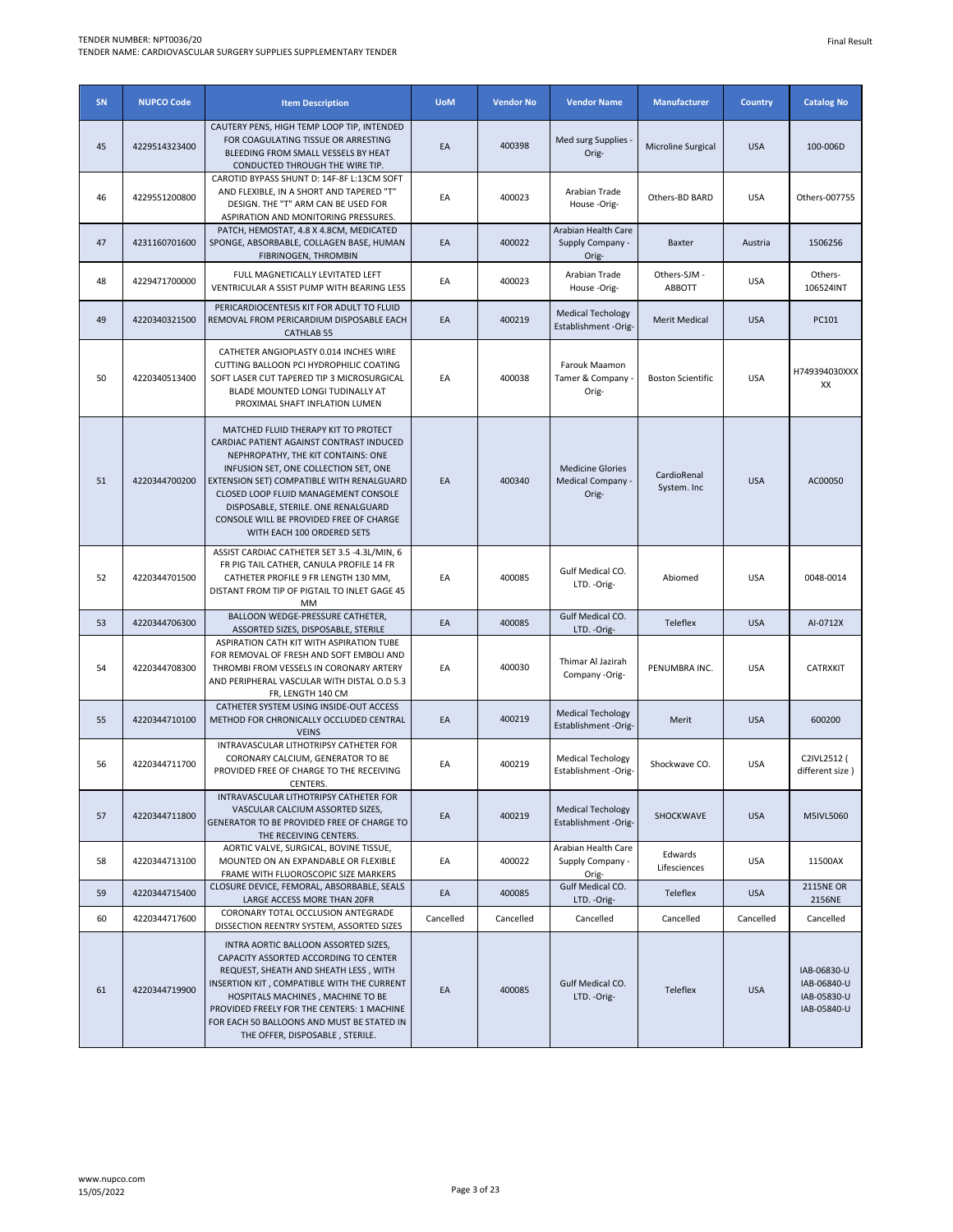| SN | <b>NUPCO Code</b> | <b>Item Description</b>                                                                                                                                                                                                                                                                                                                  | <b>UoM</b> | <b>Vendor No</b> | <b>Vendor Name</b>                                        | <b>Manufacturer</b>             | <b>Country</b> | <b>Catalog No</b> |
|----|-------------------|------------------------------------------------------------------------------------------------------------------------------------------------------------------------------------------------------------------------------------------------------------------------------------------------------------------------------------------|------------|------------------|-----------------------------------------------------------|---------------------------------|----------------|-------------------|
| 61 | 4220344719900     | INTRA AORTIC BALLOON ASSORTED SIZES,<br>CAPACITY ASSORTED ACCORDING TO CENTER<br>REQUEST, SHEATH AND SHEATH LESS, WITH<br>INSERTION KIT, COMPATIBLE WITH THE CURRENT<br>HOSPITALS MACHINES, MACHINE TO BE<br>PROVIDED FREELY FOR THE CENTERS: 1 MACHINE<br>FOR EACH 50 BALLOONS AND MUST BE STATED IN<br>THE OFFER, DISPOSABLE, STERILE. | EA         | 400104           | Al-Jeel Medical &<br>Trading Co. Ltd -Orig-               | Getinge                         | <b>USA</b>     | 0684-00-0480-01   |
| 62 | 4220344720100     | CATHETER DIAGNOSTIC FOR RIGHT AND LEFT<br>CORONARY ANGIOGRAPHY THROUGH<br>RADIAL/BRACHIAL APPROACH ASSORTED SIZES                                                                                                                                                                                                                        | EA         | 400104           | Al-Jeel Medical &<br>Trading Co. Ltd -Orig-               | <b>TERUMO</b>                   | Japan          | RH*5TIG110M       |
| 63 | 4220344720300     | BALLOON CATHETER, FOR VALVULOPLASTY, FOR<br>TREATMENT OF AORTIC VALVE STENOSIS,<br>DIAMETER 5MM TO 35MM                                                                                                                                                                                                                                  | EA         | 400567           | Distinguished<br>Medical World -Orig-                     | <b>BALTON</b>                   | Poland         | VAL**X*****       |
| 64 | 4220345000000     | CATHETER CORONARY ORBITAL ATHERECTOMY<br>SYSTEM 1.25 MM CROWN                                                                                                                                                                                                                                                                            | EA         | 400236           | ikar trading est -Orig-                                   | CARDIOVASCULAR<br>SYSTEMS, INC. | <b>USA</b>     | DBEC-12           |
| 65 | 4220340005100     | ELECTROPHYSIOLOGY CONNECTING CABLE 1804 -<br>S (REF, LBL - 85809) (COMPLEMENTED WITH<br><b>ABBOTT MACHINE)</b>                                                                                                                                                                                                                           | Cancelled  | Cancelled        | Cancelled                                                 | Cancelled                       | Cancelled      | Cancelled         |
| 66 | 4220341000100     | MECHANICAL ROTATING DILATOR SHEATH,<br>FLEXIBLE SHAFT, BIDIRECTIONAL MECHANISM,<br>SHIELDED DILATING BLADE                                                                                                                                                                                                                               | EA         | 400197           | Almarfa Medical -<br>Orig-                                | PHILLIPS-<br>SPECTRANETICS      | <b>USA</b>     | 545-XXX           |
| 67 | 4220341066000     | CORONARY SINUS OCCLUSION DEVICE,<br>W/ACCESSORIES FOR ANGINA                                                                                                                                                                                                                                                                             | Cancelled  | Cancelled        | Cancelled                                                 | Cancelled                       | Cancelled      | Cancelled         |
| 68 | 4220341115700     | CATHETER, FOCAL ABLATION BY FREEZING, 7 F - 6<br>MM TIP, W/CABLES                                                                                                                                                                                                                                                                        | Cancelled  | Cancelled        | Cancelled                                                 | Cancelled                       | Cancelled      | Cancelled         |
| 69 | 4220341116100     | CATHETER, QUADRIPOLAR DIAGNOSTIC EP,<br>JOSEPHSON CURVE, W/CABLES, VARIOUS SIZE S                                                                                                                                                                                                                                                        |            | 400272           | Medtronic Saudi<br>Arabia -Orig-                          | Medtronic                       | <b>USA</b>     | 041XXXJM          |
| 70 | 4220343001400     | CATHETER, ELECTROPHYSIOLOGY, 6FR, L110CM, 2-<br>5-2 MM TIP, CORONARY SINUS, DEFLECTABLE TIP,<br>ENOUGH CONNECTOR, DISPOSABLE, STERILE.<br>ASSO RTED CURVE, DECAPOLAR CS                                                                                                                                                                  | EA         | 400104           | Al-Jeel Medical &<br>Trading Co. Ltd -Orig-               | Abbott                          | <b>USA</b>     | 81102             |
| 71 | 4220343001500     | CATHETER, ELECTROPHYSIOLOGY, 5-6FR, L110CM,<br>2-5-2 MM TIP, DIFFERENT CURVE, FIXED SHAPE,<br>QUADRIPOLAR                                                                                                                                                                                                                                | Cancelled  | Cancelled        | Cancelled                                                 | Cancelled                       | Cancelled      | Cancelled         |
| 72 | 4220343002700     | CATHETER DIAGNOSTIC MAPPING SENSOR ENABLE<br>HIGH DENSITY MAPPING BIDIRECTIONAL 16<br><b>ELECTRODES 8FR</b>                                                                                                                                                                                                                              | EA         | 400104           | Al-Jeel Medical &<br>Trading Co. Ltd -Orig-               | Abbott                          | <b>USA</b>     | D-AVHD-DF16       |
| 73 | 4220344700300     | CONNECTING CABLE FOR QUADRIPOLAR<br>ELECTROPHYSIOLOGY DIAGNOSTIC CATHETER OR<br>EQUIVALENT                                                                                                                                                                                                                                               | EA         | 400272           | Medtronic Saudi<br>Arabia -Orig-                          | Medtronic                       | <b>USA</b>     | 05504SP           |
| 73 | 4220344700300     | CONNECTING CABLE FOR QUADRIPOLAR<br>ELECTROPHYSIOLOGY DIAGNOSTIC CATHETER OR<br><b>EQUIVALENT</b>                                                                                                                                                                                                                                        | EA         | 400038           | Farouk Maamon<br>Tamer & Company ·<br>Orig-               | <b>Boston Scientific</b>        | <b>USA</b>     | M004200088P0      |
| 73 | 4220344700300     | CONNECTING CABLE FOR QUADRIPOLAR<br>ELECTROPHYSIOLOGY DIAGNOSTIC CATHETER OR<br>EQUIVALENT                                                                                                                                                                                                                                               | EA         | 400104           | Al-Jeel Medical &<br>Trading Co. Ltd -Orig-               | Abbott                          | <b>USA</b>     | 401980            |
| 73 | 4220344700300     | CONNECTING CABLE FOR QUADRIPOLAR<br>ELECTROPHYSIOLOGY DIAGNOSTIC CATHETER OR<br>EQUIVALENT                                                                                                                                                                                                                                               | EA         | 400019           | Abdulrehman<br>Algosaibi G.T.C -Orig- / Johnson & Johnson | <b>Technomed Europe</b>         | Germany        | 39F40R            |
| 74 | 4220344700400     | CONNECTING CABLE FOR SJM<br>ELECTROPHYSIOLOGY THERAPY CATHETER OR<br>EQUIVALENT                                                                                                                                                                                                                                                          | EA         | 400104           | Al-Jeel Medical &<br>Trading Co. Ltd -Orig-               | Abbott                          | <b>USA</b>     | 85641             |
| 75 | 4220344700500     | CONNECTING CABLE FOR SJM<br>ELECTROPHYSIOLOGY FROM GENERATOR TO J-<br><b>BOX OR EQUIVALENT</b>                                                                                                                                                                                                                                           | EA         | 400104           | Al-Jeel Medical &<br>Trading Co. Ltd -Orig-               | Abbott                          | <b>USA</b>     | 85809             |
| 76 | 4220344700600     | CONNECTING CABLE FOR SUPREME<br>ELECTROPHYSIOLOGY CATHETERS OR EQUIVALENT                                                                                                                                                                                                                                                                | EA         | 400104           | Al-Jeel Medical &<br>Trading Co. Ltd -Orig-               | Abbott                          | <b>USA</b>     | 401982            |
| 77 | 4220344701900     | EPI STEERABLE INTRODUCER W/ TIP MARKER,<br>40CM USABLE LENGTH 8.5FR                                                                                                                                                                                                                                                                      | EA         | 400104           | Al-Jeel Medical &<br>Trading Co. Ltd -Orig-               | Abbott                          | <b>USA</b>     | G408333           |
| 78 | 4220344702000     | AGILIS NXT STEERABLE INTRODUCER OR<br>EQUIVALENT, ASSORTED CURVES                                                                                                                                                                                                                                                                        | EA         | 400104           | Al-Jeel Medical &<br>Trading Co. Ltd -Orig-               | Abbott                          | <b>USA</b>     | 408310            |
| 79 | 4220344706100     | CATHETER ELECTROPHYSIOLOGY DECAPOLAR<br>MULTIPLE CURVE DIAGNOSTIC ASSORTED SIZES                                                                                                                                                                                                                                                         | EA         | 400038           | Farouk Maamon<br>Tamer & Company<br>Orig-                 | <b>Boston Scientific</b>        | <b>USA</b>     | M004400XXXX       |
| 80 | 4220344712100     | CONNECTING CABLE FOR HEXAPOLAR,<br>OCTAPOLAR AND DECAPOLAR OR EQUIVALENT                                                                                                                                                                                                                                                                 | EA         | 400038           | Farouk Maamon<br>Tamer & Company -<br>Orig-               | <b>Boston Scientific</b>        | <b>USA</b>     | M00456000XXX      |
| 81 | 4220344712200     | CONNECTING CABLE FOR 22-PIN SENSOR ENABLED<br>OR EQUIVALENT                                                                                                                                                                                                                                                                              | EA         | 400104           | Al-Jeel Medical &<br>Trading Co. Ltd -Orig-               | Abbott                          | <b>USA</b>     | D-AVSE-CBL22      |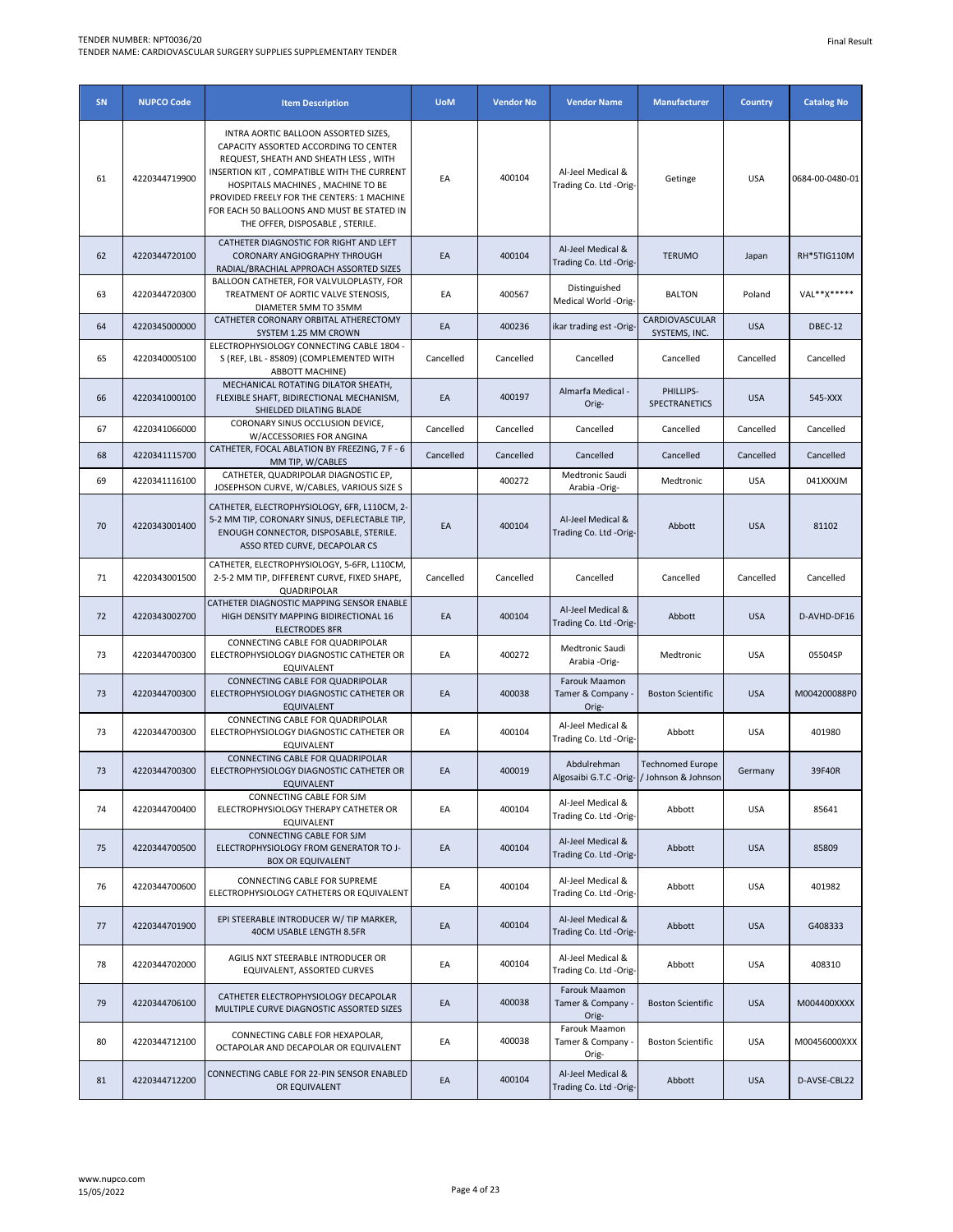### TENDER NUMBER: NPT0036/20

TENDER NAME: CARDIOVASCULAR SURGERY SUPPLIES SUPPLEMENTARY TENDER

| SN | <b>NUPCO Code</b> | <b>Item Description</b>                                                                                                                                                                                                                                                                                                                                                                                                                                                                                                                                                                                                                                                                                                                                                                                                                                                                                                                                                                                                                                                                                                       | <b>UoM</b> | <b>Vendor No</b> | <b>Vendor Name</b>                          | <b>Manufacturer</b> | <b>Country</b> | <b>Catalog No</b> |
|----|-------------------|-------------------------------------------------------------------------------------------------------------------------------------------------------------------------------------------------------------------------------------------------------------------------------------------------------------------------------------------------------------------------------------------------------------------------------------------------------------------------------------------------------------------------------------------------------------------------------------------------------------------------------------------------------------------------------------------------------------------------------------------------------------------------------------------------------------------------------------------------------------------------------------------------------------------------------------------------------------------------------------------------------------------------------------------------------------------------------------------------------------------------------|------------|------------------|---------------------------------------------|---------------------|----------------|-------------------|
| 82 | 4220344718100     | CARDIAC RESYNCHRONIZATION THERAPY WITH 3<br>LEADS, STERILE, TRIPLE CHAMBER: 1-SIZE 33-37 CC<br>& WEIGHT 65-68G. DF4 CONNECTOR (DEVICES<br>WITH DF 1 CONNECTOR ALSO TO BE PROVIDED<br>FOR PULSE GENERATOR CHANGES OF OLD<br>IMPLANTS AS PER THE REQUEST OF THE CENTRE)<br>2- PHYSIOLOGIC SHAPE TO REDUCE POCKET<br>PRESSURE AND ENSURE PATIENT COMFORT3-<br>PROGRAMMING THERAPY GUIDE BASED ON:<br>VT/VF, SLOWEST VT, ATRIAL STATUS, AV<br>CONDUCTION, HEART FAILURE, DATE OF BIRTH,<br>ACTIVITY LEVEL3- ATP BEFORE AND DURING<br>CHARGING TO REDUCES INAPPROPRIATE<br>SHOCKS.4- CONSISTENT FAST CHARGE TIME TILL<br>END OF LIFE: BOL = 7-8 SEC / EOL = $9-10$ SEC<br>MAXIMUM BATTERY LIFE REQUIRED, (EBM BY<br>THIRD PARTY) COVERED BY FULL WARRANTY<br>REGARDLESS PROGRAMMED PARAMETERS AND<br>DELIVERED SHOCKS. 6- CAPTURE MANAGEMENT<br>OPTION FOR RA / RV & LV .7- DUAL ZONE RATE<br>RESPONSE THAT CAN BE CUSTOMIZED AS PER THE<br>PATIENT ACTIVITY.8- ARRHYTHMIA REPORT FOR<br>AT/AF &VT /VF AUTOMATIC OPTIMIZATION OF A-<br>V AND V-V DELAY. MONITORING AND THERAPY<br>ALGORITHMS FOR AT/AF AND SENSITIVITY. AL         | EA         | 400272           | Medtronic Saudi<br>Arabia -Orig-            | Medtronic           | Singapore      | DTMC2QQ           |
| 82 | 4220344718100     | CARDIAC RESYNCHRONIZATION THERAPY WITH 3<br>LEADS, STERILE, TRIPLE CHAMBER: 1-SIZE 33-37 CC<br>& WEIGHT 65-68G. DF4 CONNECTOR (DEVICES<br>WITH DF 1 CONNECTOR ALSO TO BE PROVIDED<br>FOR PULSE GENERATOR CHANGES OF OLD<br>IMPLANTS AS PER THE REQUEST OF THE CENTRE)<br>2- PHYSIOLOGIC SHAPE TO REDUCE POCKET<br>PRESSURE AND ENSURE PATIENT COMFORT3-<br>PROGRAMMING THERAPY GUIDE BASED ON:<br>VT/VF, SLOWEST VT, ATRIAL STATUS, AV<br>CONDUCTION, HEART FAILURE, DATE OF BIRTH,<br>ACTIVITY LEVEL3- ATP BEFORE AND DURING<br><b>CHARGING TO REDUCES INAPPROPRIATE</b><br>SHOCKS.4- CONSISTENT FAST CHARGE TIME TILL<br>END OF LIFE: BOL = $7-8$ SEC /EOL = $9-10$ SEC<br>MAXIMUM BATTERY LIFE REQUIRED, (EBM BY<br>THIRD PARTY) COVERED BY FULL WARRANTY<br>REGARDLESS PROGRAMMED PARAMETERS AND<br>DELIVERED SHOCKS. 6- CAPTURE MANAGEMENT<br>OPTION FOR RA / RV & LV .7- DUAL ZONE RATE<br>RESPONSE THAT CAN BE CUSTOMIZED AS PER THE<br>PATIENT ACTIVITY.8- ARRHYTHMIA REPORT FOR<br>AT/AF &VT /VF AUTOMATIC OPTIMIZATION OF A-<br>V AND V-V DELAY. MONITORING AND THERAPY<br>ALGORITHMS FOR AT/AF AND SENSITIVITY. AL | EA         | 400104           | Al-Jeel Medical &<br>Trading Co. Ltd -Orig- | <b>ABBOTT</b>       | <b>USA</b>     | CD3371-40QC       |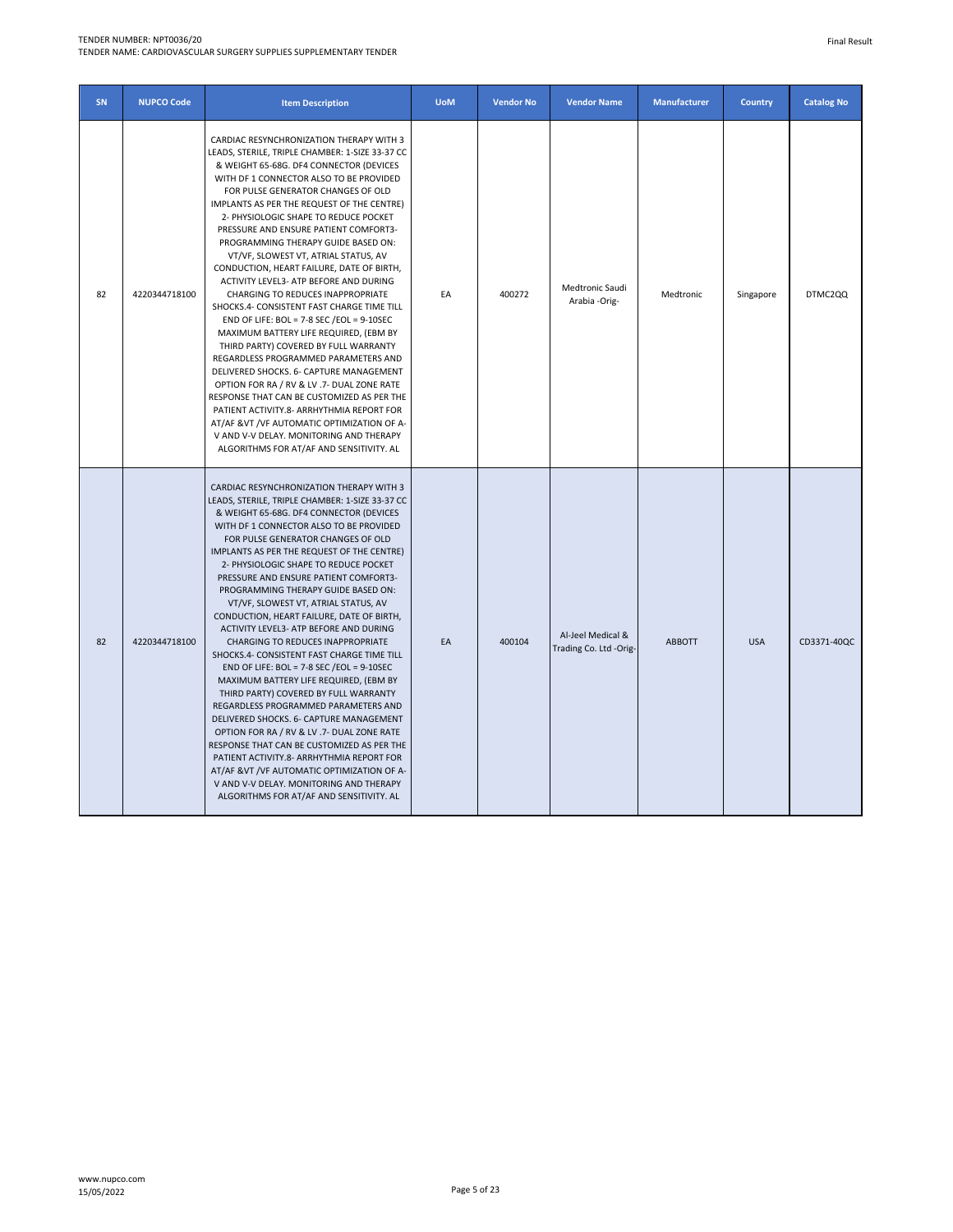## TENDER NUMBER: NPT0036/20

TENDER NAME: CARDIOVASCULAR SURGERY SUPPLIES SUPPLEMENTARY TENDER

| SN | <b>NUPCO Code</b> | <b>Item Description</b>                                                                                                                                                                                                                                                                                                                                                                                                                                                                                                                                                                                                                                                                                                                                                                                                                                                                                                                                                                                                                                                                                                | <b>UoM</b> | <b>Vendor No</b> | <b>Vendor Name</b>                          | <b>Manufacturer</b> | <b>Country</b> | <b>Catalog No</b> |
|----|-------------------|------------------------------------------------------------------------------------------------------------------------------------------------------------------------------------------------------------------------------------------------------------------------------------------------------------------------------------------------------------------------------------------------------------------------------------------------------------------------------------------------------------------------------------------------------------------------------------------------------------------------------------------------------------------------------------------------------------------------------------------------------------------------------------------------------------------------------------------------------------------------------------------------------------------------------------------------------------------------------------------------------------------------------------------------------------------------------------------------------------------------|------------|------------------|---------------------------------------------|---------------------|----------------|-------------------|
| 83 | 4220344718200     | IMPLANTABLE CARDIOVERSION DEFIBRILLATOR<br>WITH LEAD, STERILE, SINGLE CHAMBER 1) SIZE<br>33CC TO 35CC, WEIGHT: 65 ? 77 GM, DF-4<br>CONNECTOR (DEVICES WITH DF 1 CONNECTOR<br>ALSO TO BE PROVIDED FOR PULSE GENERATOR<br>CHANGES OF OLD IMPLANTS AS PER THE REQUEST<br>OF THE CENTRE) 2) PROGRAMMING THERAPY<br>GUIDE BASED ON: ATRIAL STATUS, AV<br>CONDUCTION, ATRIAL ARRHYTHMIAS,<br>VENTRICULAR ARRHYTHMIAS3) ATP BEFORE AND<br>DURING CHARGING TO REDUCES INAPPROPRIATE<br>SHOCKS.4) CONSISTENT , FIXED & FAST CHARGE<br>TIME TILL END OF LIFE: 5) MAXIMUM BATTERY<br>LIFE REQUIRED, (EBM BY THIRD PARTY) COVERED<br>BY FULL WARRANTY REGARDLESS PROGRAMMED<br>PARAMETERS AND DELIVERED SHOCKS. 6)<br>DYNAMIC NOISE ALGORITHM TO AVOID OVER<br>SENSING7) MAXIMUM OUTPUT 36-40 J DELIVERED<br>(CHARGING UP TO 45 J).8) ARRHYTHMIA REPORT.<br>ALGORITHM TO DETECT LEAD FAILURE AND<br>NOISE. 9) WIRELESS TELEMETRY.10)<br>PROGRAMMERS /SOFTWARE UPGRADE &<br>ENOUGH PRINTING PAPERS MUST BE PROVIDED<br>FREE OF CHARGE TO ALL CENTERS 13) 7F RV LEAD<br>COMP. WITH THE DEVICE11) TECHNICAL &<br><b>EDUCATIONAL S</b> | EA         | 400272           | Medtronic Saudi<br>Arabia -Orig-            | Medtronic           | Singapore      | DVMD3D4           |
| 83 | 4220344718200     | IMPLANTABLE CARDIOVERSION DEFIBRILLATOR<br>WITH LEAD, STERILE, SINGLE CHAMBER 1) SIZE<br>33CC TO 35CC, WEIGHT: 65 ? 77 GM, DF-4<br>CONNECTOR (DEVICES WITH DF 1 CONNECTOR<br>ALSO TO BE PROVIDED FOR PULSE GENERATOR<br>CHANGES OF OLD IMPLANTS AS PER THE REQUEST<br>OF THE CENTRE) 2) PROGRAMMING THERAPY<br>GUIDE BASED ON: ATRIAL STATUS, AV<br>CONDUCTION, ATRIAL ARRHYTHMIAS,<br>VENTRICULAR ARRHYTHMIAS3) ATP BEFORE AND<br>DURING CHARGING TO REDUCES INAPPROPRIATE<br>SHOCKS.4) CONSISTENT , FIXED & FAST CHARGE<br>TIME TILL END OF LIFE: 5) MAXIMUM BATTERY<br>LIFE REQUIRED, (EBM BY THIRD PARTY) COVERED<br>BY FULL WARRANTY REGARDLESS PROGRAMMED<br>PARAMETERS AND DELIVERED SHOCKS. 6)<br>DYNAMIC NOISE ALGORITHM TO AVOID OVER<br>SENSING7) MAXIMUM OUTPUT 36-40 J DELIVERED<br>(CHARGING UP TO 45 J).8) ARRHYTHMIA REPORT.<br>ALGORITHM TO DETECT LEAD FAILURE AND<br>NOISE. 9) WIRELESS TELEMETRY.10)<br>PROGRAMMERS /SOFTWARE UPGRADE &<br>ENOUGH PRINTING PAPERS MUST BE PROVIDED<br>FREE OF CHARGE TO ALL CENTERS 13) 7F RV LEAD<br>COMP. WITH THE DEVICE11) TECHNICAL &<br><b>EDUCATIONAL S</b> | FA         | 400104           | Al-Jeel Medical &<br>Trading Co. Ltd -Orig- | <b>ABBOTT</b>       | <b>USA</b>     | CD1377-36QC       |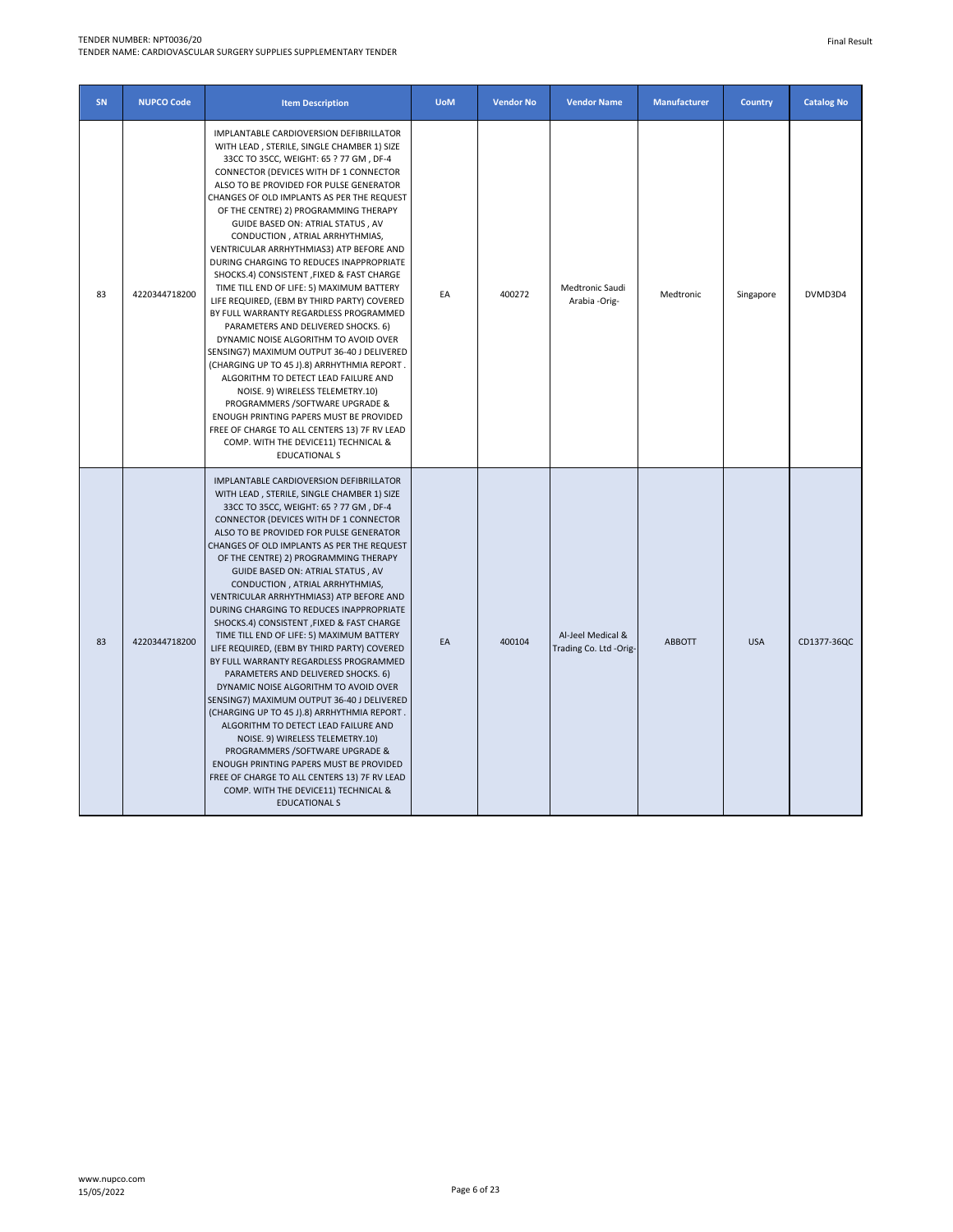# TENDER NUMBER: NPT0036/20

TENDER NAME: CARDIOVASCULAR SURGERY SUPPLIES SUPPLEMENTARY TENDER

| SN | <b>NUPCO Code</b> | <b>Item Description</b>                                                                                                                                                                                                                                                                                                                                                                                                                                                                                                                                                                                                                                                                                                                                                                                                                                                                                                                                                                                                                                                                                                | <b>UoM</b> | <b>Vendor No</b> | <b>Vendor Name</b>                                | <b>Manufacturer</b> | <b>Country</b> | <b>Catalog No</b> |
|----|-------------------|------------------------------------------------------------------------------------------------------------------------------------------------------------------------------------------------------------------------------------------------------------------------------------------------------------------------------------------------------------------------------------------------------------------------------------------------------------------------------------------------------------------------------------------------------------------------------------------------------------------------------------------------------------------------------------------------------------------------------------------------------------------------------------------------------------------------------------------------------------------------------------------------------------------------------------------------------------------------------------------------------------------------------------------------------------------------------------------------------------------------|------------|------------------|---------------------------------------------------|---------------------|----------------|-------------------|
| 84 | 4220344718300     | IMPLANTABLE CARDIOVERSION DEFIBRILLATOR,<br>DUAL CHAMBER WITH TWO LEADS (RA, RV<br>)STERILE : 1) SIZE 33CC TO 35CC, WEIGHT: 65 ? 77<br>GM, DF-4 CONNECTOR (DEVICES WITH DF 1<br>CONNECTOR ALSO TO BE PROVIDED FOR PULSE<br>GENERATOR CHANGES OF OLD IMPLANTS AS PER<br>THE REQUEST OF THE CENTRE) 2- PHYSIOLOGIC<br>SHAPE TO REDUCE POCKET PRESSURE AND<br>ENSURE PATIENT COMFORT2) PROGRAMMING<br>THERAPY GUIDE BASED ON: ATRIAL STATUS, AV<br>CONDUCTION, ATRIAL ARRHYTHMIAS,<br>VENTRICULAR ARRHYTHMIAS3) SINGLE CHAMBER<br>PACING WITH DUAL CHAMBER BACKUP PACING<br>WHICH REDUCES UNNECESSARY RV PACING 4)<br>ATP BEFORE AND DURING CHARGING TO REDUCES<br>INAPPROPRIATE SHOCKS.5) CONSISTENT ,FIXED<br>F3& FAST CHARGE TIME TILL END OF LIFE:6)<br>MAXIMUM BATTERY LIFE REQUIRED, (EBM BY<br>THIRD PARTY) COVERED BY FULL WARRANTY<br>REGARDLESS PROGRAMMED PARAMETERS AND<br>DELIVERED SHOCKS. 7) DYNAMIC NOISE<br>ALGORITHM TO AVOID OVER SENSING F108) MAX<br>6 SHOCKS9) ARRHYTHMIA REPORT. ALGORITHM<br>TO DETECT LEAD FAILURE AND NOISE. FLUID<br>MONITORING FEATURE.10) WIRELESS<br>TELEMETRY.11           | EA         | 400272           | Medtronic Saudi<br>Arabia -Orig-                  | Medtronic           | Singapore      | DDMD3D4           |
| 84 | 4220344718300     | IMPLANTABLE CARDIOVERSION DEFIBRILLATOR,<br>DUAL CHAMBER WITH TWO LEADS (RA, RV<br>) STERILE : 1) SIZE 33CC TO 35CC, WEIGHT: 65 ? 77<br>GM, DF-4 CONNECTOR (DEVICES WITH DF 1<br>CONNECTOR ALSO TO BE PROVIDED FOR PULSE<br>GENERATOR CHANGES OF OLD IMPLANTS AS PER<br>THE REQUEST OF THE CENTRE) 2- PHYSIOLOGIC<br>SHAPE TO REDUCE POCKET PRESSURE AND<br><b>ENSURE PATIENT COMFORT2) PROGRAMMING</b><br>THERAPY GUIDE BASED ON: ATRIAL STATUS, AV<br>CONDUCTION, ATRIAL ARRHYTHMIAS,<br>VENTRICULAR ARRHYTHMIAS3) SINGLE CHAMBER<br>PACING WITH DUAL CHAMBER BACKUP PACING<br>WHICH REDUCES UNNECESSARY RV PACING 4)<br>ATP BEFORE AND DURING CHARGING TO REDUCES<br>INAPPROPRIATE SHOCKS.5) CONSISTENT , FIXED<br>F3& FAST CHARGE TIME TILL END OF LIFE:6)<br>MAXIMUM BATTERY LIFE REQUIRED, (EBM BY<br>THIRD PARTY) COVERED BY FULL WARRANTY<br>REGARDLESS PROGRAMMED PARAMETERS AND<br>DELIVERED SHOCKS. 7) DYNAMIC NOISE<br>ALGORITHM TO AVOID OVER SENSING F108) MAX<br>6 SHOCKS9) ARRHYTHMIA REPORT . ALGORITHM<br>TO DETECT LEAD FAILURE AND NOISE. FLUID<br>MONITORING FEATURE.10) WIRELESS<br>TELEMETRY.11 | EA         | 400104           | Al-Jeel Medical &<br>Trading Co. Ltd -Orig-       | <b>ABBOTT</b>       |                | CD2377-36QC       |
| 85 | 4229350000000     | <b>COOL POINT IRRIGATION TUBING</b>                                                                                                                                                                                                                                                                                                                                                                                                                                                                                                                                                                                                                                                                                                                                                                                                                                                                                                                                                                                                                                                                                    | EA         | 400104           | Al-Jeel Medical &<br>Trading Co. Ltd -Orig-       | Abbott              | <b>USA</b>     | 85785             |
| 86 | 4111220600200     | ELECTRODE EEG GOLD PLATED SIZE 10 MM DISC<br>200 HOLE 48 - 72 INCH LENGTH RE - REUSABLE                                                                                                                                                                                                                                                                                                                                                                                                                                                                                                                                                                                                                                                                                                                                                                                                                                                                                                                                                                                                                                | EA         | 400046           | Medical Supplies &<br>Services Co. Ltd -<br>Orig- | Natus               | <b>USA</b>     | F-E5GH-72         |
| 87 | 4214252307700     | DISPOSABLE HYPODERMIC NEEDLE ELECTRODE,<br>WITH LUER-LOCK FITTING. LENGTH 37MM.<br>DIAMETER 26 GA. FOR VOCAL FOLD BOTOX<br>INJECTION UNDER EMG GUIDED                                                                                                                                                                                                                                                                                                                                                                                                                                                                                                                                                                                                                                                                                                                                                                                                                                                                                                                                                                  | EA         | 400046           | Medical Supplies &<br>Services Co. Ltd -<br>Orig- | Natus               | <b>USA</b>     | MJT-3726-LL       |
| 88 | 4216165901300     | CATHETER, PERMANENT, CHRONIC ADULT 14-15<br>FR WINGED DIALYSIS CATHETER WITH COMPLETE<br>INSERTION KIT INCLUDING VALVED PEEL AWAY<br>SIZES RANGING FROM 35CM TO 55 CM CUFF TO<br>TIP                                                                                                                                                                                                                                                                                                                                                                                                                                                                                                                                                                                                                                                                                                                                                                                                                                                                                                                                   | EA         | 400272           | Medtronic Saudi<br>Arabia -Orig-                  | Covidien-Medtronic  | <b>USA</b>     | 8888145014        |
| 89 | 4218154100900     | ELECTRODE, EMG, PLATE, GROUND, DISPOSABLE                                                                                                                                                                                                                                                                                                                                                                                                                                                                                                                                                                                                                                                                                                                                                                                                                                                                                                                                                                                                                                                                              | EA         | 400046           | Medical Supplies &<br>Services Co. Ltd -<br>Orig- | Natus               | <b>USA</b>     | 019-400500        |
| 90 | 4218154200300     | ELECTRODE CONCENTRIC NEEDLE EMG 50<br>MMX0.4 MM 26G                                                                                                                                                                                                                                                                                                                                                                                                                                                                                                                                                                                                                                                                                                                                                                                                                                                                                                                                                                                                                                                                    | EA         | 400046           | Medical Supplies &<br>Services Co. Ltd -<br>Orig- | Natus               | <b>USA</b>     | 50V26             |
| 91 | 4218154200400     | ELECTRODE CONCENTRIC NEEDLE EMG 75<br>MMX0.4 MM 23G                                                                                                                                                                                                                                                                                                                                                                                                                                                                                                                                                                                                                                                                                                                                                                                                                                                                                                                                                                                                                                                                    | EA         | 400046           | Medical Supplies &<br>Services Co. Ltd -<br>Orig- | Natus               | <b>USA</b>     | 75V23             |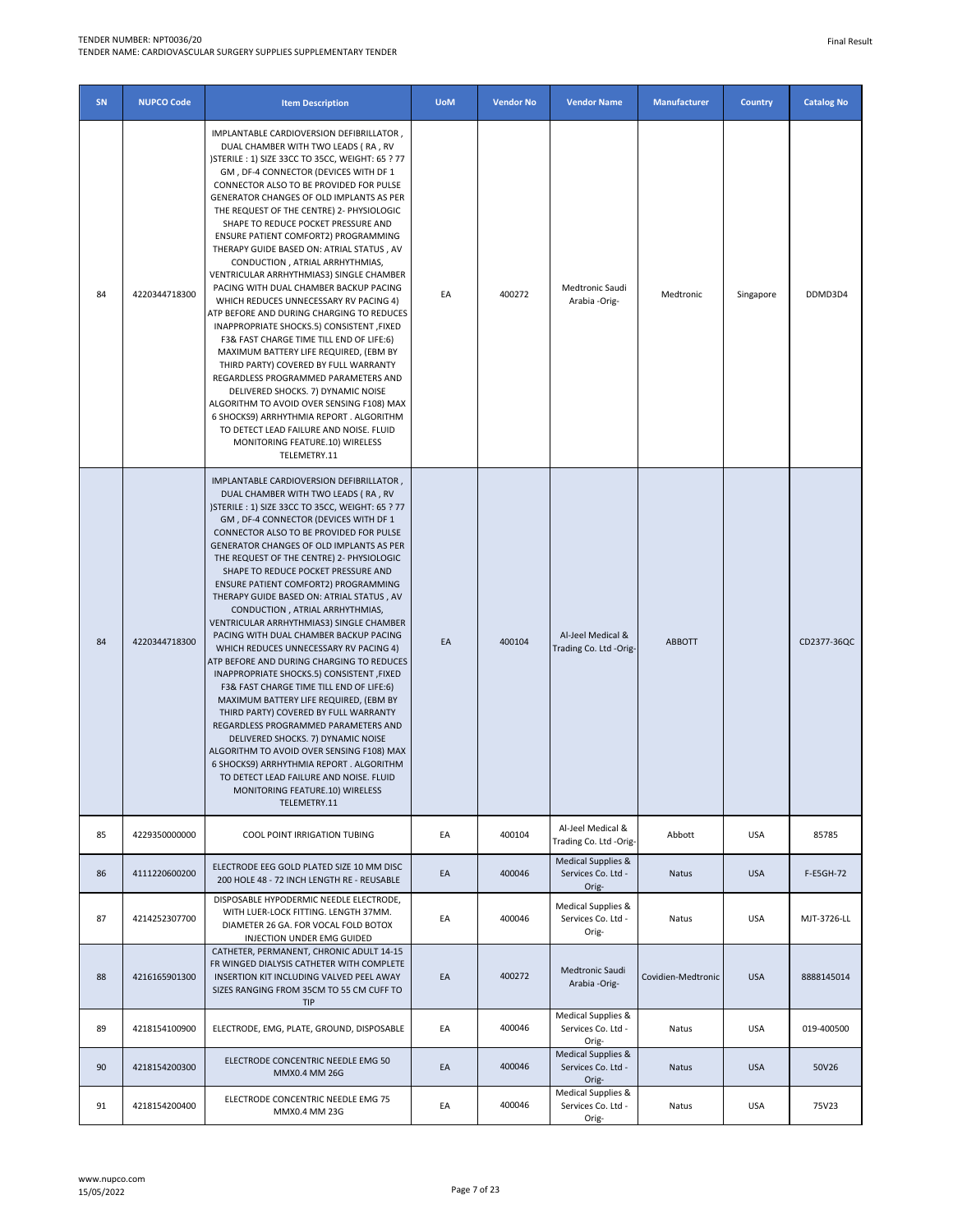| SN  | <b>NUPCO Code</b> | <b>Item Description</b>                                                                                                                                                                                                                                                                                 | <b>UoM</b>   | <b>Vendor No</b> | <b>Vendor Name</b>                                | <b>Manufacturer</b>            | <b>Country</b> | <b>Catalog No</b> |
|-----|-------------------|---------------------------------------------------------------------------------------------------------------------------------------------------------------------------------------------------------------------------------------------------------------------------------------------------------|--------------|------------------|---------------------------------------------------|--------------------------------|----------------|-------------------|
| 92  | 4218154200500     | ELECTRODE SURFACE EMG DISPOSABLE                                                                                                                                                                                                                                                                        | EA           | 400046           | Medical Supplies &<br>Services Co. Ltd -<br>Orig- | Natus                          | <b>USA</b>     | 019-400400        |
| 93  | 4218154200600     | ELECTRODE SURFACE EMG REUSABLE                                                                                                                                                                                                                                                                          | EA           | 400038           | Farouk Maamon<br>Tamer & Company<br>Orig-         | NIHON KOHDEN                   | Japan          | H634              |
| 94  | 4218231600000     | ELECTRODE, ELECTRICAL FOR AUDITORY<br>BRAINSTEM RESPONSE FOR OPEN SYSTEM                                                                                                                                                                                                                                | EA           | 400038           | Farouk Maamon<br>Tamer & Company<br>Orig-         | <b>NIHON KOHDEN</b>            | Japan          | <b>H503A</b>      |
| 95  | 4218231600100     | ELECTRODE PRE GELLED FOR AUDITORY<br><b>BRAINSTEM RESPONSE</b>                                                                                                                                                                                                                                          | EA           | 400038           | Farouk Maamon<br>Tamer & Company<br>Orig-         | NIHON KOHDEN                   | Japan          | <b>H544A</b>      |
| 96  | 4218231600200     | ELECTRODES PRE - GELLED NEUROAID SELF<br>ADHERENT                                                                                                                                                                                                                                                       | Cancelled    | Cancelled        | Cancelled                                         | Cancelled                      | Cancelled      | Cancelled         |
| 97  | 4218231600300     | ELECTRODE JUMPER, CABLE FOR MULTICHANNEL<br>EVOKED POTENTIALS COMPATIBLE WITH END<br><b>USER EQUIPMENT</b>                                                                                                                                                                                              | EA           | 400046           | Medical Supplies &<br>Services Co. Ltd -<br>Orig- | Natus                          | <b>USA</b>     | 102108            |
| 98  | 4218231901000     | ELECTRODE CORTEX GRID 8 CONTACTS 2 STRIP<br>FOR NEUROPHYSIOLOGY                                                                                                                                                                                                                                         | No Quotation | No Quotation     | No Quotation                                      | No Quotation                   | No Quotation   | No Quotation      |
| 99  | 4218231901100     | ELECTRODE CORTEX GRID 8 CONTACTS 3 STRIP<br>FOR NEUROPHYSIOLOGY                                                                                                                                                                                                                                         | No Quotation | No Quotation     | No Quotation                                      | No Quotation                   | No Quotation   | No Quotation      |
| 100 | 4218231901200     | ELECTRODE CORTEX GRID 8 CONTACTS 4 STRIP<br>FOR NEUROPHYSIOLOGY                                                                                                                                                                                                                                         | No Quotation | No Quotation     | No Quotation                                      | No Quotation                   | No Quotation   | No Quotation      |
| 101 | 4218231901300     | ELECTRODE CORTEX STRIP 8 CONTACTS 1 STRIP<br>FOR NEUROPHYSIOLOGY                                                                                                                                                                                                                                        | No Quotation | No Quotation     | No Quotation                                      | No Quotation                   | No Quotation   | No Quotation      |
| 102 | 4218232600700     | CAP ELECTROENCEPHALOGRAM (EEG) FOR ADULT                                                                                                                                                                                                                                                                | EA           | 400046           | Medical Supplies &<br>Services Co. Ltd -<br>Orig- | Natus                          | <b>USA</b>     | 21131             |
| 103 | 4218232600800     | CAP ELECTROENCEPHALOGRAM (EEG) FOR<br>PEDIATRIC                                                                                                                                                                                                                                                         | EA           | 400046           | Medical Supplies &<br>Services Co. Ltd -<br>Orig- | Natus                          | <b>USA</b>     | 21135             |
| 104 | 4218232600900     | ELECTRODE EP MINI - BOX TO ISIS 10 M HEADBOX<br>FOR INOMED NEUROPHYSIOLOGY                                                                                                                                                                                                                              | No Quotation | No Quotation     | No Quotation                                      | No Quotation                   | No Quotation   | No Quotation      |
| 105 | 4218232601000     | ELECTRODE SURFACE EEG DISPOSABLE                                                                                                                                                                                                                                                                        | EA           | 400046           | Medical Supplies &<br>Services Co. Ltd -<br>Orig- | Natus                          | <b>USA</b>     | 17502             |
| 106 | 4220340201200     | GUIDING CATHETER, GUIDING COAXIAL DESIGN,<br>FOR NEUROINTERVENTIONAL PROCEDURES,<br>STRAIGHT, HYDROPHILIC COATING, 6 FRENCH X 90<br>CM, DISPO SABLE, STERILE, NEURO                                                                                                                                     | EA           | 400038           | Farouk Maamon<br>Tamer & Company<br>Orig-         | Stryker<br>Neurovascular       | <b>USA</b>     | H965100XXX        |
| 107 | 4220340211600     | FLUID ADMINISTRATION SET WITH USER<br>SELECTABLE VENTED MACRO DRP CHAMBER FOR<br>SALINE DURING INTERVENTIONAL PROCEDURES,<br><b>UP TO 274 CM</b>                                                                                                                                                        | Cancelled    | Cancelled        | Cancelled                                         | Cancelled                      | Cancelled      | Cancelled         |
| 108 | 4220340410600     | GUIDEWIRE, VASCULAR, 180 CM, 0.035 IN,<br>BENTSON STRAIGHT TIP, STAINLESS STEEL, PTFE<br>COATED, DIAGNOSTIC                                                                                                                                                                                             | EA           | 400219           | <b>Medical Techology</b><br>Establishment -Orig-  | <b>Merit Medical</b>           | <b>USA</b>     | IQ35F180B         |
| 108 | 4220340410600     | GUIDEWIRE, VASCULAR, 180 CM, 0.035 IN,<br>BENTSON STRAIGHT TIP, STAINLESS STEEL, PTFE<br>COATED, DIAGNOSTIC                                                                                                                                                                                             | EA           | 400038           | Farouk Maamon<br>Tamer & Company -<br>Orig-       | <b>Boston Scientific</b>       | <b>USA</b>     | M001491471        |
| 109 | 4220340410700     | DIAGNOSTIC WIRE ROSEN SHAPE, 0.035 WITH<br>TOTAL LENGTH OF 150-180 CM                                                                                                                                                                                                                                   | EA           | 400219           | <b>Medical Techology</b><br>Establishment -Orig-  | Merit                          | <b>USA</b>     | IQ35F180J1O5RS    |
| 110 | 4220340435900     | GUIDEWIRE, PTFE COATED BENTSON, 0.035IN<br>X260CM                                                                                                                                                                                                                                                       | EA           | 400369           | UNITED MEDICAL<br>INDUSTRIES CO.<br>LTD. - Orig-  | Cook Inc                       | <b>USA</b>     | TSFB-35-260       |
| 111 | 4220340436200     | GUIDEWIRE, PTFE COATED ROSEN, 0.035IN<br><b>X260CM</b>                                                                                                                                                                                                                                                  | EA           | 400219           | <b>Medical Techology</b><br>Establishment -Orig-  | Merit                          | <b>USA</b>     | 6609-33           |
| 112 | 4220341018000     | TRANSGASTRIC - JEJUNAL FEEDING TUBE ALLOWS<br>FOR SIMULTANEOUS JEJUNAL FEEDING AND<br>GASTRIC DECOMPRESSION FOR PEDIATRICS AND<br>ADULTS, STERILE, SIZE S AN D LENGTHS<br>ACCORDING TO CENTER REQUEST                                                                                                   | No Quotation | No Quotation     | No Quotation                                      | No Quotation                   | No Quotation   | No Quotation      |
| 113 | 4220341018900     | PERCUTANEOUS ACCESS/INTRODUCER SET, NON -<br>VASCULAR, USED TO FACILITATE PLACEMENT OF<br>0.035/0.038 IN DIAMETER GUIDEWIRE FOR IR<br>PROCEDURES, SHEATH FR SIZE (ID/OD) 4.0/7.0,<br>SHEATH LENGTH, 20 CM, 21 G TO 22 GX 15 CM<br>CHIBA NEEDLE, 0.018 IN GUIDEWIRE PLATINUM<br>TIP, DISPOSABLE, STERILE | Cancelled    | Cancelled        | Cancelled                                         | Cancelled                      | Cancelled      | Cancelled         |
| 114 | 4220341030800     | RECOVERY CONE REMOVAL SYSTEM<br>HEPARIN COATED COVERED STENT IN VARIOUS                                                                                                                                                                                                                                 | Cancelled    | Cancelled        | Cancelled                                         | Cancelled                      | Cancelled      | Cancelled         |
| 115 | 4220341030900     | DIAMETERS AND LENGTHS (QUARTER AND HALF<br>SIZE S INCLUDED)                                                                                                                                                                                                                                             | EA           | 400398           | Med surg Supplies -<br>Orig-                      | W.L. Gore &<br>Associates Inc. | <b>USA</b>     | <b>BXAxxxxxxx</b> |
| 116 | 4220341044400     | HYDRA JAWS INSERT SET 61 MM                                                                                                                                                                                                                                                                             | No Quotation | No Quotation     | No Quotation                                      | No Quotation                   | No Quotation   | No Quotation      |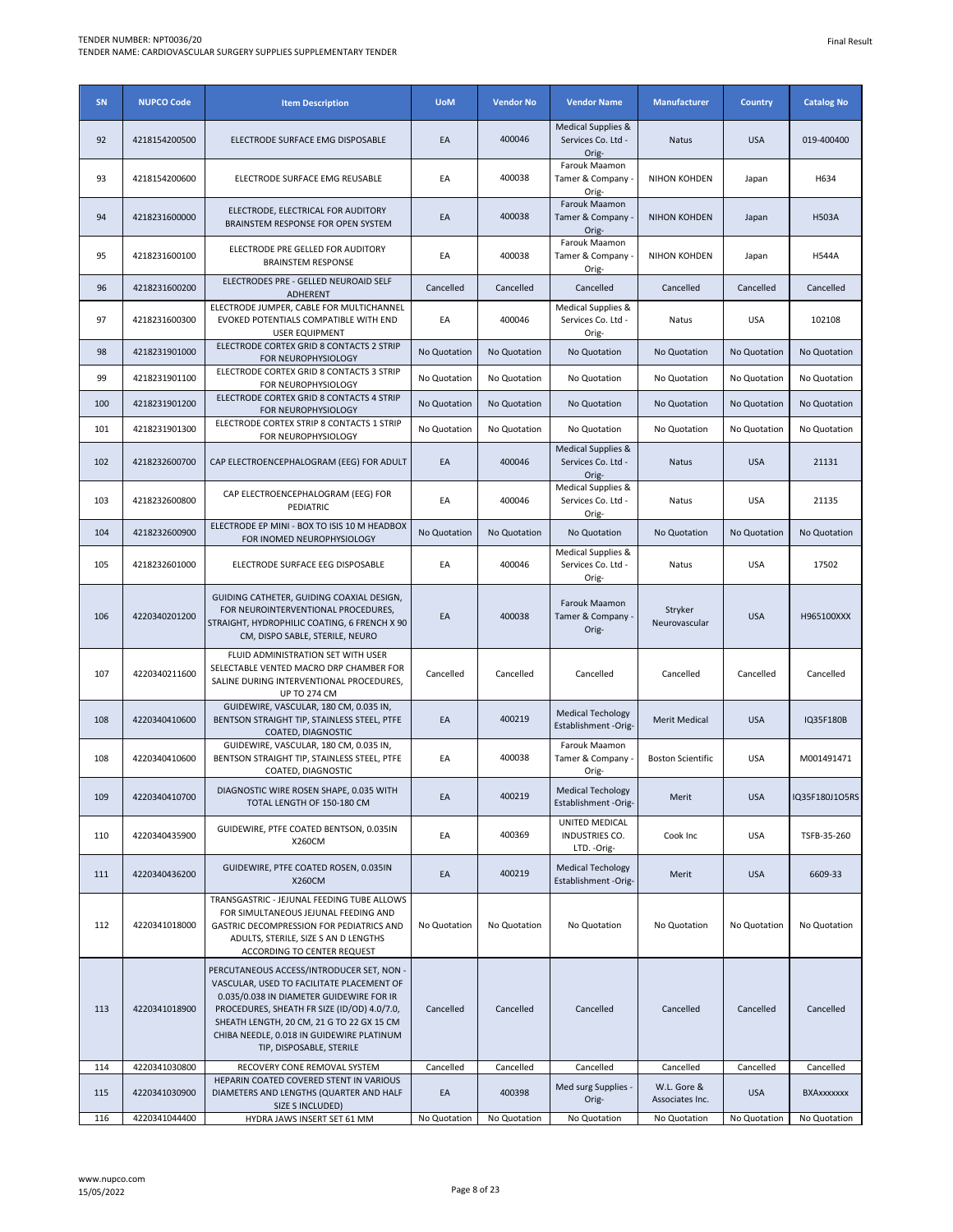| SN  | <b>NUPCO Code</b> | <b>Item Description</b>                                                                                                                                                                                                                                                                                                    | <b>UoM</b>   | <b>Vendor No</b> | <b>Vendor Name</b>                                       | <b>Manufacturer</b>                   | <b>Country</b>    | <b>Catalog No</b>                          |
|-----|-------------------|----------------------------------------------------------------------------------------------------------------------------------------------------------------------------------------------------------------------------------------------------------------------------------------------------------------------------|--------------|------------------|----------------------------------------------------------|---------------------------------------|-------------------|--------------------------------------------|
| 117 | 4220341044900     | MICROCHOICE REPEAT STERNOTOMY BLADE 50 X<br>24 X 0.4 CM COMPATIBLE W/CONMED                                                                                                                                                                                                                                                | EA           | 400492           | <b>Professional Medical</b><br>Expertise Comp -<br>Orig- | CONMED                                | <b>USA</b>        | 502318700                                  |
| 118 | 4220341045000     | X - RAY RAYTEC DETECTABLE NYLON TAPE 60 CM<br>70 CM                                                                                                                                                                                                                                                                        | No Quotation | No Quotation     | No Quotation                                             | No Quotation                          | No Quotation      | No Quotation                               |
| 119 | 4220341047700     | HOMOGRAFT BRANCHES SINGLE (ASSORTED SIZE<br>S)                                                                                                                                                                                                                                                                             | EA           | 400803           | Branch salem<br>abdullah salem<br>basaffa -Orig-         | <b>CENO-BIOLOGICS</b><br>UK           | United<br>Kingdom | 21409-21431                                |
| 120 | 4220341047800     | HOMOGRAFT FEMORAL VEIN ASSORTED SIZE S                                                                                                                                                                                                                                                                                     | EA           | 400803           | Branch salem<br>abdullah salem<br>basaffa -Orig-         | LIFENET HEALTH<br><b>USA</b>          | <b>USA</b>        | FV>24 AND<br>FV>30                         |
| 121 | 4220341047900     | HOMOGRAFT, BIFURCATED PULMONARY ARTERY,<br>PEDIATRIC + ADULT SIZE S 20 AND ABOVE                                                                                                                                                                                                                                           | EA           | 400803           | Branch salem<br>abdullah salem<br>basaffa -Orig-         | <b>CENO-BIOLOGICS</b><br>UK           | United<br>Kingdom | 21209TO21231<br><b>AND</b><br>21109TO21131 |
| 122 | 4220341048900     | VALVE, CONDUIT AORTIC HOMOGRAFT SIZE 9 - 27<br>MMX 20 - 70 MM                                                                                                                                                                                                                                                              | EA           | 400803           | Branch salem<br>abdullah salem<br>basaffa-Orig-          | LIFENET HEALTH<br><b>USA</b>          | <b>USA</b>        | AAM AND AAL                                |
| 123 | 4220341049000     | VALVE CONDUIT PULMONARY HOMOGRAFT SIZE 9<br>- 27 MMX 20 - 70 MM                                                                                                                                                                                                                                                            | EA           | 400803           | Branch salem<br>abdullah salem<br>basaffa -Orig-         | LIFENET HEALTH<br><b>USA</b>          | <b>USA</b>        | PAS-PAM-PAL                                |
| 124 | 4220341052200     | SYRINGE HIGH PRESSURE, FROM 1 ML TO 60 ML<br>CAPACITY, LUER LOCK, FIXED MALE TIP, BARREL<br>MATERIAL: POLYCARBONATE, TIP MATERIAL:<br>SILICONE, PLUNGER MATERIAL: ABS, VARIOUS<br>COLORS AVAILABLE (SIZE AND COLOR BASED ON<br>REQUESTING CENTER), STERILE, DISPOSABLE                                                     | Cancelled    | Cancelled        | Cancelled                                                | Cancelled                             | Cancelled         | Cancelled                                  |
| 125 | 4220341052300     | CONTROL DEVICE HIGH PRESSURE FLOW, SLIDING<br>THUMB SWITCH FOR SIMPLE ONE - HANDED<br>OPERATION, ACCOMMODATES GUIDEWIRES UP<br>TO 0.045 IN (1.143 MM), TRA NSPARENT LUMEN,<br>HIGH STRENGTH MATERIAL WITHSTANDS<br>PRESSURES UP TO 1050 PSI (7239 KPA) TO<br>ACCOMMODATE HIGH PRESSURE INJECTIONS,<br>STERILE, DISPOSA BLE | Cancelled    | Cancelled        | Cancelled                                                | Cancelled                             | Cancelled         | Cancelled                                  |
| 126 | 4220341054900     | GUIDEWIRE RADIOFREQUENCY PERFORATION                                                                                                                                                                                                                                                                                       | EA           | 400030           | Thimar Al Jazirah<br>Company -Orig-                      | <b>BAYLIS MEDICAL</b><br>COMPANY INC. | <b>USA</b>        | NRG-E-HF-71-CO                             |
| 127 | 4220341061300     | CATHETER DIAGNOSTIC HIGH FLOW MPG1164 FR                                                                                                                                                                                                                                                                                   | Cancelled    | Cancelled        | Cancelled                                                | Cancelled                             | Cancelled         | Cancelled                                  |
| 128 | 4220341069000     | PERCUTANEOUS PIGTAIL CHEST CATHETERS - 16 FR                                                                                                                                                                                                                                                                               | EA           | 400369           | UNITED MEDICAL<br>INDUSTRIES CO.<br>LTD. - Orig-         | Cook Inc                              | <b>USA</b>        | ULT16.0-38-40-P-<br>6S-MPA-GLD-HC          |
| 129 | 4220341069300     | TUBING SINGLE SMALL CONNECTOR STERILE<br>COMPATIBLE WITH THORACIC DRAINAGE SYSTEM<br>MEDICAL ASPIRATION FOR THORACIC<br>PROCEDURES CONSISTING OF MAIN ADAPTER<br>INTERNATIONAL                                                                                                                                             | Cancelled    | Cancelled        | Cancelled                                                | Cancelled                             | Cancelled         | Cancelled                                  |
| 130 | 4220341069400     | TUBING SINGLE STERILE COMPATIBLE WITH<br>THORACIC DRAINAGE SYSTEM - MEDICAL<br>ASPIRATION FOR THORACIC PROCEDURES<br>CONSISTING OF MAIN ADAPTER INTERNATIONAL                                                                                                                                                              | Cancelled    | Cancelled        | Cancelled                                                | Cancelled                             | Cancelled         | Cancelled                                  |
| 131 | 4220341071400     | MASTER E - SAC ENDO BAG 15 MM BIGGEST ONE                                                                                                                                                                                                                                                                                  | No Quotation | No Quotation     | No Quotation                                             | No Quotation                          | No Quotation      | No Quotation                               |
| 132 | 4220341081700     | OXYGENATOR EXTRACORPOREAL MEMBRANE<br>OXYGENATION (ECMO) ADULT FOR LONG TERM                                                                                                                                                                                                                                               | Cancelled    | Cancelled        | Cancelled                                                | Cancelled                             | Cancelled         | Cancelled                                  |
| 133 | 4220341082900     | MICROCATHETER, STRAIGHT TIP, TWO DISTAL<br>MARKERS, CATHETER LENGTH, 175 CM, DISTAL<br>LENGTH, 45 CM, OUTER DIAMETER 2.8 FR, INNER<br>DIAMETER 2.3 F, 0.021 IN GUIDEWIRE INCLUDED,<br>DISPOSABLE, STERILE                                                                                                                  | EA           | 400038           | Farouk Maamon<br>Tamer & Company<br>Orig-                | <b>Boston Scientific</b>              | <b>USA</b>        | M001394101750                              |
| 134 | 4220341083400     | GUIDING CATHETER, GUIDING COAXIAL DESIGN,<br>FOR NEUROINTERVENTIONAL PROCEDURES,<br>ANGLED, HYDROPHILIC COATING, 6 - 8 FR, 90 - 125<br>CM, DISPOSABLE, S TERILE, THE CATHETERS SIZE<br>SHOULD BE DECIDED BY RECEIVING CENTER<br><b>BEFORE DELIVERY</b>                                                                     | EA           | 400038           | Farouk Maamon<br>Tamer & Company .<br>Orig-              | Stryker<br>Neurovascular              | <b>USA</b>        | M003101XXX                                 |
| 135 | 4220341085300     | GUIDEWIRE, MICRO, HYDROPHILIC COATING,<br>FLOPPY TIP, FOR SUPER SELECTIVE<br>CATHETERIZATION, DISTAL TIP VISIBILITY 24 CM,<br>0.014 IN X 180 TO 300 CM, D ISPOSABLE, STERILE                                                                                                                                               | EA           | 400104           | Al-Jeel Medical &<br>Trading Co. Ltd -Orig-              | <b>TERUMO</b>                         | Japan             | RG*GA14XXSM                                |
| 136 | 4220341085900     | GUIDEWIRE, MICRO, SOFT TIP, HYDROPHILIC<br>COATING FLOPPY FOR SUPER SELECTIVE<br>CATHETERIZATION, DISTAL TIP VISIBILITY 45 CM,<br>0.010 IN X 200 CM, DIS POSABLE, STERILE                                                                                                                                                  | EA           | 400272           | Medtronic Saudi<br>Arabia -Orig-                         | Medtronic                             | <b>USA</b>        | 103-0605-200                               |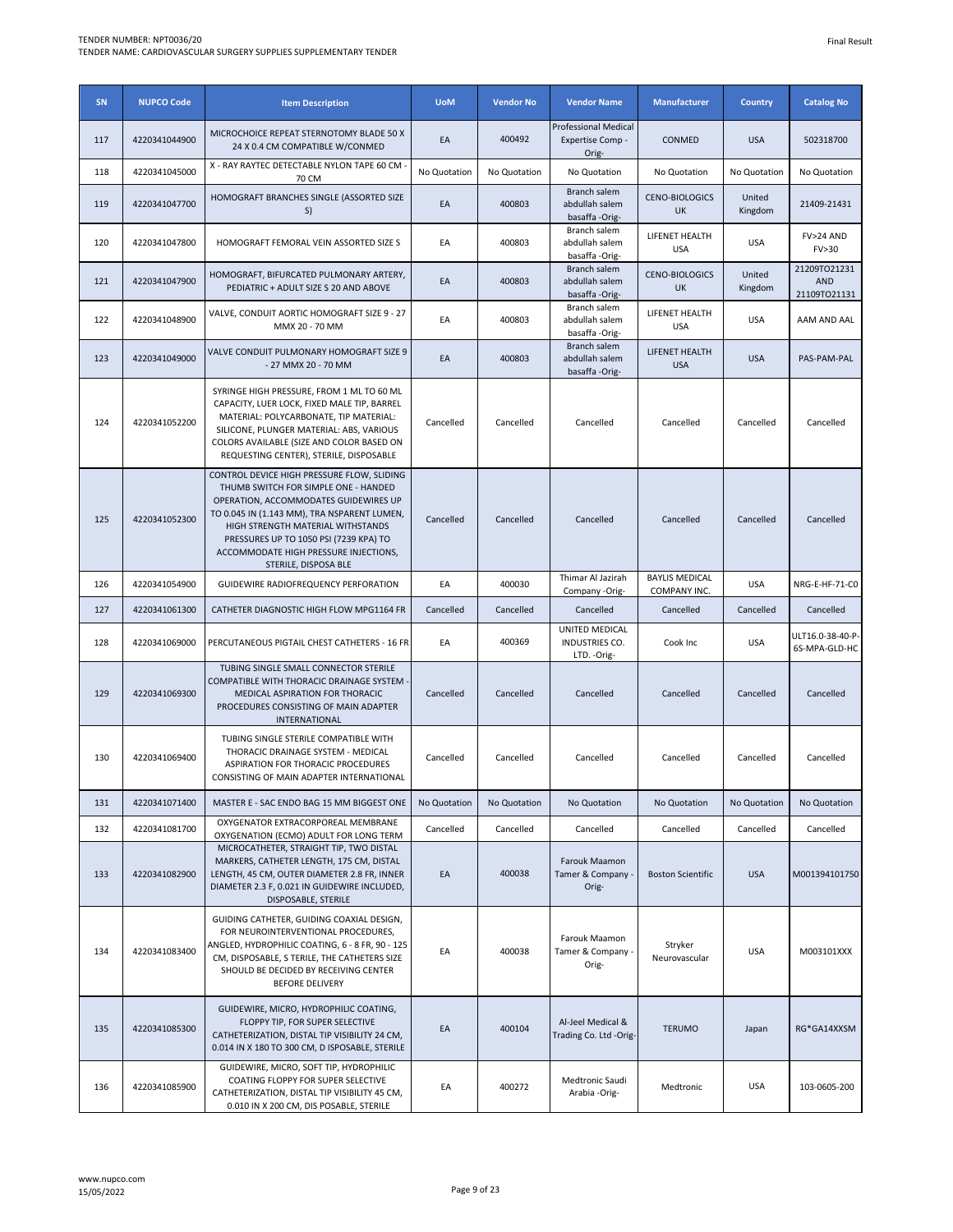| SN  | <b>NUPCO Code</b> | <b>Item Description</b>                                                                                                                                                                                                                            | <b>UoM</b>   | <b>Vendor No</b> | <b>Vendor Name</b>                               | <b>Manufacturer</b>      | <b>Country</b> | <b>Catalog No</b> |
|-----|-------------------|----------------------------------------------------------------------------------------------------------------------------------------------------------------------------------------------------------------------------------------------------|--------------|------------------|--------------------------------------------------|--------------------------|----------------|-------------------|
| 137 | 4220341086000     | GUIDEWIRE, MICRO, HYDROPHILIC COATING<br>FLOPPY FOR SUPER SELECTIVE CATHETERIZATION,<br>DISTAL TIP VISIBILITY 35 CM, 0.010 IN X 200 CM,<br>DISPOSABLE, S TERILE                                                                                    | Cancelled    | Cancelled        | Cancelled                                        | Cancelled                | Cancelled      | Cancelled         |
| 138 | 4220341086700     | VERTEBROPLASTY KIT INCLUDES: NEEDLE: 10 G X<br>10 CM MODIFIED CHIBA NEEDLE (20 CM) CEMENT<br>AND INJECTION DEVICE MIXING DEVICE<br>DISPOSABLE STERIL E                                                                                             | EA           | 400259           | Tina Medix<br>Technologies Co. -<br>Orig-        | <b>STRYKER</b>           | <b>USA</b>     | 0506-486-000      |
| 139 | 4220341088500     | FALLOPIAN TUBE CATHETERIZATION SET FOR<br>SELECTIVE CATHETERIZATION OF THE FALLOPIAN<br>TUBES, INJECTION OF CONTRAST MEDIUM, AND<br>EVALUATIONOF TUBAL P ATENCY, COAXIAL<br>CATHETER, DISPOSABLE, STERILE                                          | No Quotation | No Quotation     | No Quotation                                     | No Quotation             | No Quotation   | No Quotation      |
| 140 | 4220341089000     | DRAINAGE CATHETER, PERCUTANEOUS, BILIARY<br>DRAINAGE CATHETER SET, 6 FR, RADIOPAQUE,<br>INCLUDES GUIDEWIRE 0.038 IN, CATHETER<br>LENGTH, 40 - 50 CM, SIDE HO LES, 32, INCLUDES<br>STIFFENING CANNULA, DISPOSABLE, STERILE                          | Cancelled    | Cancelled        | Cancelled                                        | Cancelled                | Cancelled      | Cancelled         |
| 141 | 4220341090500     | COIL MARKER FOR TUMOR LOCALIZATION, 18 - 20<br>GX 20 CM, FLEXIBLE COILS, ASSORTED LENGTHS,<br><b>STERILE</b>                                                                                                                                       | Cancelled    | Cancelled        | Cancelled                                        | Cancelled                | Cancelled      | Cancelled         |
| 142 | 4220341093600     | GUIDING SHEATH, GUIDING COAXIAL DESIGN, 12<br>FR, 0.086 IN X 55 CM, DISPOSABLE, 180 DEGREE<br><b>CURVE, STERILE</b>                                                                                                                                | Cancelled    | Cancelled        | Cancelled                                        | Cancelled                | Cancelled      | Cancelled         |
| 143 | 4220341099200     | PLANTAR LOOP PTA BALLOON DILATATION<br>CATHETER, D 1.25 MM, LENGTH UP TO 22 CM<br>(QUARTER AND HALF SIZE S INCLUDED), RBP UP<br>TO 16 ATM, 4 F, 0.014 IN OTW, 150 CM,<br>QUADFLEX SILX 2 COATING BALLOON                                           | Cancelled    | Cancelled        | Cancelled                                        | Cancelled                | Cancelled      | Cancelled         |
| 144 | 4220341101400     | STRIPER FOR VARICOSE VEIN STRIPING, ONE -<br>INCISION, BULLET - SHAPED NOSE, SIZE 7 F, 60 CM<br>LONG, DISPOSABLE, STERILE                                                                                                                          | No Quotation | No Quotation     | No Quotation                                     | No Quotation             | No Quotation   | No Quotation      |
| 145 | 4220341103000     | UMBILICAL COTTON TAPE FOR SAPHENOUS VEIN<br>HARVEST 50 CM X 1 CM, DISPOSABLE, STERILE                                                                                                                                                              | EA           | 400272           | Medtronic Saudi<br>Arabia -Orig-                 | Covidien IIc             | <b>USA</b>     | 8886861903        |
| 146 | 4220341104900     | PERMANENT PACING LEAD DRUG ELUTING 35 - 60<br>CM (ACCORDING TO CENTER REQUEST)                                                                                                                                                                     | No Quotation | No Quotation     | No Quotation                                     | No Quotation             | No Quotation   | No Quotation      |
| 147 | 4220341108300     | Y-CONNECTOR BLEED BACK CONTROL VALVE SET,<br>IT HAS INTRODUCER NEEDLE COMPATIBLE WITH<br>WIRE SIZE 0.014, AND TORQUE DEVICE, THE<br>DEVICE HAS 2 SEALS ONE FOR CLAMP AND ONE<br>FOR BLEED BACK CONTROL, STERILE.                                   | EA           | 400219           | <b>Medical Techology</b><br>Establishment -Orig- | Merit                    | <b>USA</b>     | <b>MAP152</b>     |
| 148 | 4220341117500     | WARM CARDIOPLEGIA DELIVERY SET                                                                                                                                                                                                                     | EA           | 400104           | Al-Jeel Medical &<br>Trading Co. Ltd -Orig-      | Terumo                   | India          | BHL-3799          |
| 148 | 4220341117500     | WARM CARDIOPLEGIA DELIVERY SET                                                                                                                                                                                                                     | EA           | 400272           | Medtronic Saudi<br>Arabia -Orig-                 | Medtronic                | Netherlands    | 61399405331       |
| 149 | 4220342504000     | NITINOL EMBOLIZATION DEVICE INTRASACCULAR<br>FLOW DISRUPTER. ELECTROTHERMICAL<br>DETACHMENT USED WITH VIA CATHETER, DETACH<br>WITH WDC, SIGLE LAYER SPHERE, DIAMETER 3-11<br>HEIGHT 2-10. SHIPS WITH DETACHMENT<br>CONTROLLER.                     | EA           | 400566           | WHITE IRIS EST - Orig- MICROVENTION INC          |                          | <b>USA</b>     | $W5-3-2$          |
| 150 | 4220342600000     | GUIDE WIRE TORQUE DEVICE COMPATIBLE WITH<br>GUIDEWIRES BETWEEN 0.010" AND 0.038"                                                                                                                                                                   | EA           | 400104           | Al-Jeel Medical &<br>Trading Co. Ltd -Orig-      | <b>TERUMO</b>            | Japan          | XX*RF02M          |
| 151 | 4220343339200     | GUIDING CATHETER, 40 DEGREE, 8 FR X 90CM                                                                                                                                                                                                           | EA           | 400038           | Farouk Maamon<br>Tamer & Company<br>Orig-        | Stryker<br>Neurovascular | <b>USA</b>     | H965100440        |
| 152 | 4220343339900     | GUIDING CATHETER, MP XF 8 FR X 90CM                                                                                                                                                                                                                | Cancelled    | Cancelled        | Cancelled<br>Farouk Maamon                       | Cancelled                | Cancelled      | Cancelled         |
| 153 | 4220343351100     | NEUROVASCULAR GUIDING CATHETER, MP 8 FR X<br>90CM                                                                                                                                                                                                  | EA           | 400038           | Tamer & Company .<br>Orig-                       | Stryker<br>Neurovascular | <b>USA</b>     | H965100480        |
| 154 | 4220343351800     | NEUROVASCULAR GUIDING CATHETER, STRAIGHT,<br>8 FR X 90CM                                                                                                                                                                                           | EA           | 400219           | <b>Medical Techology</b><br>Establishment -Orig- | <b>ASAHI</b>             | Japan          | WAIN-FBK-8S       |
| 155 | 4220344700700     | CORE BIOPSY INSTRUMENT KIT, DISPOSABLE,<br>DUAL ADJUSTABLE PENETRATION DEPTH 18 MM<br>AND 25 MM, TWO FIRING MODES, SEMI-<br>AUTOMATIC MODE AND AUTOMATIC MODE, SIZES<br>14G - 20G X 10 -20 CM                                                      | EA           | 400038           | Farouk Maamon<br>Tamer & Company<br>Orig-        | Bard                     | <b>USA</b>     | MQ1410            |
| 156 | 4220344700800     | FINE NEEDLE ASPIRATION PACK INCLUDING: (1<br>BACK TABLE COVER 60 X 75 IN, (1 NC-20 COUNT<br>FM W/ MAG RED, (10 GAUZE SWAPS 4 X 4, 12 PLY,<br>NXRD, (1 CAMERA SLEEVE 5.5 IN X 97 IN, (1<br>NEEDLE 25GA X 0.5 IN, (1 NEEDLE 18GA X 1.5 IN<br>(3.8CM) | No Quotation | No Quotation     | No Quotation                                     | No Quotation             | No Quotation   | No Quotation      |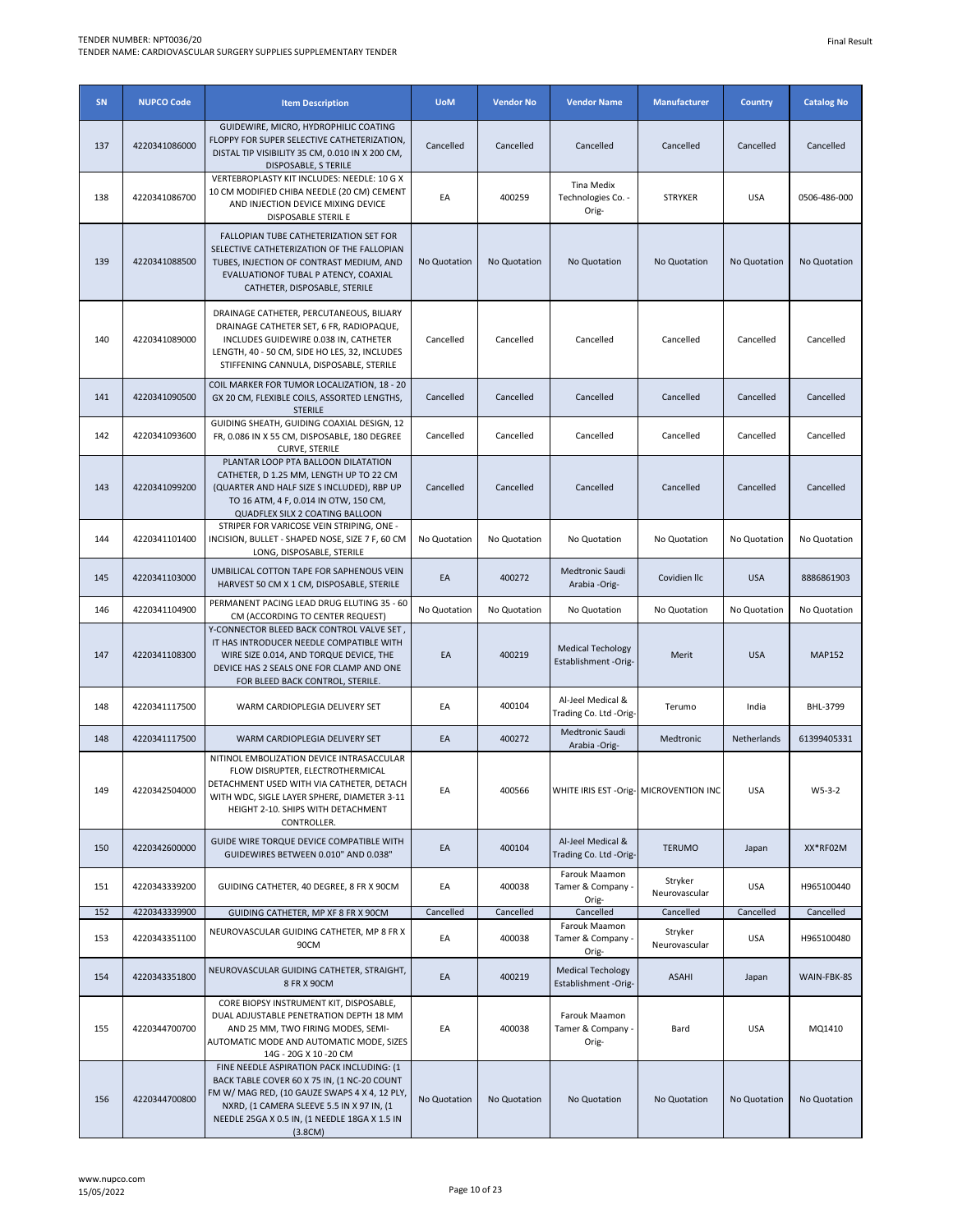| SN  | <b>NUPCO Code</b> | <b>Item Description</b>                                                                                                                                                                                                                                                                    | <b>UoM</b>   | <b>Vendor No</b> | <b>Vendor Name</b>                               | <b>Manufacturer</b>                     | <b>Country</b>      | <b>Catalog No</b>     |
|-----|-------------------|--------------------------------------------------------------------------------------------------------------------------------------------------------------------------------------------------------------------------------------------------------------------------------------------|--------------|------------------|--------------------------------------------------|-----------------------------------------|---------------------|-----------------------|
| 157 | 4220344700900     | PIGTAIL CATHETER WITH CLOSING VALVE (VALVE<br><b>CENTESIS DIFFERENT SIZES)</b>                                                                                                                                                                                                             | Cancelled    | Cancelled        | Cancelled                                        | Cancelled                               | Cancelled           | Cancelled             |
| 158 | 4220344701000     | CUFFED PLEURAL DRAINAGE CATHETER KIT FOR<br>CHRONIC USE USING NEGATIVE PRESSURE<br><b>TECHNOLOGY</b>                                                                                                                                                                                       | EA           | 400023           | Arabian Trade<br>House-Orig-                     | Others-BD BARD                          | <b>USA</b>          | Others-50-7050        |
| 159 | 4220344701100     | CUFFED PERITONEAL DRAINAGE CATHETER KIT<br>FOR CHRONIC USE USING NEGATIVE PRESSURE<br><b>TECHNOLOGY</b>                                                                                                                                                                                    | Cancelled    | Cancelled        | Cancelled                                        | Cancelled                               | Cancelled           | Cancelled             |
| 160 | 4220344701200     | TEMPERATURE PROBE (DIFFERENT SIZES<br>COMPATIBLE WITH MACHINES USED BY<br>DIFFERENT CENTERS (FUTURE SPLIT ADVISED)                                                                                                                                                                         | No Quotation | No Quotation     | No Quotation                                     | No Quotation                            | <b>No Quotation</b> | No Quotation          |
| 161 | 4220344701300     | ELECTRODE CUP EEG REUSABLE                                                                                                                                                                                                                                                                 | EA           | 400038           | Farouk Maamon<br>Tamer & Company<br>Orig-        | NIHON KOHDEN                            | Japan               | H526                  |
| 162 | 4220344701400     | CLOSE SYSTEM DISPOSAL BAG FOR SALINE AND<br>CONTRAST THAT USING DURING INTERVENTIONAL<br><b>PROCEDURES</b>                                                                                                                                                                                 | EA           | 400219           | <b>Medical Techology</b><br>Establishment -Orig- | Merit                                   | <b>USA</b>          | MDD500H               |
| 163 | 4220344701600     | NEUROINTERVENTION MICROCATHETER<br>COMPATIBLE WITH INTRALUMINAL COIL ASSIST<br>STENTS, VARIOUS SIZES                                                                                                                                                                                       | EA           | 400272           | Medtronic Saudi<br>Arabia -Orig-                 | Medtronic                               | <b>USA</b>          | FG11150-0615-<br>2S   |
| 163 | 4220344701600     | NEUROINTERVENTION MICROCATHETER<br>COMPATIBLE WITH INTRALUMINAL COIL ASSIST<br>STENTS, VARIOUS SIZES                                                                                                                                                                                       | EA           | 400566           |                                                  | WHITE IRIS EST - Orig- MICROVENTION INC | <b>USA</b>          | MC172150S             |
| 164 | 4220344701700     | NEUROINTERVENTION OCCLUSION MICRO-<br>BALLOON DISTAL INNER DIAMETER 0.01 AND 0.015                                                                                                                                                                                                         | EA           | 400566           | WHITE IRIS EST - Orig- MICROVENTION INC          |                                         | <b>USA</b>          | <b>BC0210M</b>        |
| 165 | 4220344701800     | NEUROINTERVENTION DISTAL ACCESS CATHETER<br>5-6 FR, TOTAL LENGTH, MORE THAN 110 CM                                                                                                                                                                                                         | EA           | 400272           | Medtronic Saudi<br>Arabia -Orig-                 | Medtronic                               | <b>USA</b>          | RFXA0XX-1XX-08        |
| 165 | 4220344701800     | NEUROINTERVENTION DISTAL ACCESS CATHETER<br>5-6 FR, TOTAL LENGTH, MORE THAN 110 CM                                                                                                                                                                                                         | EA           | 400566           | WHITE IRIS EST -Orig-                            | <b>MICROVENTION</b><br><b>EUROPE</b>    | <b>USA</b>          | <b>DA5125ST</b>       |
| 166 | 4220344702600     | INTRAVASCULAR ULTRASOUND CATHETER 0.035<br>GUIDEWIRE WITH ROTATING TRANSDUCER                                                                                                                                                                                                              | EA           | 400236           | ikar trading est -Orig-                          | <b>VOLCANO</b><br>COORPORATION          | <b>USA</b>          | 88901                 |
| 166 | 4220344702600     | INTRAVASCULAR ULTRASOUND CATHETER 0.035<br>GUIDEWIRE WITH ROTATING TRANSDUCER                                                                                                                                                                                                              | EA           | 400038           | Farouk Maamon<br>Tamer & Company<br>Orig-        | <b>Boston Scientific</b>                | <b>USA</b>          | H749393280035<br>0    |
| 167 | 4220344702700     | SCITANIUM POLYMER SLEEVE WITH ICE<br>HYDROPHILIC COATING 0.014 GUIDEWIRE WITH 6<br>GM TIP LOADED AND SHAPABLE RADIOPAQUE TIP,<br>STRAIGHT AND J-TIP VARIOUS LENGTH                                                                                                                         | EA           | 400038           | Farouk Maamon<br>Tamer & Company<br>Orig-        | <b>Boston Scientific</b>                | <b>USA</b>          | H74939216XXXX<br>XX   |
| 168 | 4220344702800     | NEURO MICRO GUIDE WIRE SIZES RANGING 0.010-<br>0.014 WITH HYPOTUBE NITINOL AND DISTAL<br>PLATINUM COIL. TIP RANGING FROM 7 TO 10 CM,<br>DIFFERENT EXCHANGE LENGTHS OF MORE THAN<br>200CM AND MORE WITH STANDARD AND<br>SUPPORT DIFFERENT SIZE DISTAL SEGMENT 35-55<br>CM, DIFFERENT SIZES  | EA           | 400038           | Farouk Maamon<br>Tamer & Company<br>Orig-        | Stryker<br>Neurovascular                | <b>USA</b>          | <b>SXXXXXXXXX</b>     |
| 169 | 4220344702900     | NEURO MICRO GUIDE WIRE SIZES RANGING 0.010-<br>0.014 WITH HYPOTUBE NITINOL AND DISTAL<br>PLATINUM COIL. TIP RANGING FROM 7 TO 10 CM,<br>DIFFERENT EXCHANGE LENGTHS OF 200CM AND<br>MORE WITH PRE-SHAPED STANDARD AND<br>SUPPORT DIFFERENT SIZE DISTAL SEGMENT 35-55<br>CM, DIFFERENT SIZES | EA           | 400038           | Farouk Maamon<br>Tamer & Company .<br>Orig-      | Stryker<br>Neurovascular                | <b>USA</b>          | M003XXXXX             |
| 170 | 4220344703000     | NEURO MICRO GUIDEWIRE MADE OF STAINLESS<br>STEEL WITH ACT ONE TECHNOLOGY, HYDROPHILIC<br>COATED STRAIGHT TIP, DIFFERENT SIZES 0.008 -<br>0.01 INCH                                                                                                                                         | EA           | 400219           | <b>Medical Techology</b><br>Establishment -Orig- | ASAHI                                   | Japan               | WAIN-CKI-008-<br>200  |
| 171 | 4220344703100     | NEURO MICRO GUIDEWIRE MADE OF STAINLESS<br>STEEL WITH ACT ONE TECHNOLOGY, HYDROPHILIC<br>COATED ANGLED TIP, 0.014 INCH, DIFFERENT<br><b>LENGTHS</b>                                                                                                                                        | EA           | 400219           | <b>Medical Techology</b><br>Establishment -Orig- | <b>ASAHI</b>                            | Japan               | WAIN-CKI-200          |
| 172 | 4220344703200     | NEURO MICRO GUIDEWIRE MADE OF STAINLESS<br>STEEL WITH ACT ONE TECHNOLOGY, HYDROPHILIC<br>COATED ANGLED SOFT TIP, 0.014 INCH                                                                                                                                                                | EA           | 400219           | <b>Medical Techology</b><br>Establishment -Orig- | ASAHI                                   | Japan               | AIN-CKI-200-B-<br>SFT |
| 173 | 4220344703300     | NEURO VASCULAR DMSO COMPATIBLE<br>MICROCATHETER WITH MECHANICALLY<br>DETACHABLE TIP LENGTH: 1.5 - 3.5 CM, OUTER<br>DIAMETER 1.2FR, COMPATIBLE WITH GUIDEWIRE<br>MAXIMUM 0.007 IN                                                                                                           | EA           | 400030           | Thimar Al Jazirah<br>Company -Orig-              | <b>BALT EXTRUSION</b><br>SAS            | France              | SONIC1,2F15           |
| 174 | 4220344703400     | NEURO VASCULAR NITINOL AND STAINLESS STEEL<br>HYBRID GUIDEWIRE COATED WITH PTFE DISTAL<br>0.008 IN - PROXIMAL 0.012 INCH - LENGTH, MORE<br>THAN 200CM DIFFERENT TIP SHAPE.                                                                                                                 | EA           | 400030           | Thimar Al Jazirah<br>Company -Orig-              | <b>BALT EXTRUSION</b><br>SAS            | France              | HYBRID008D            |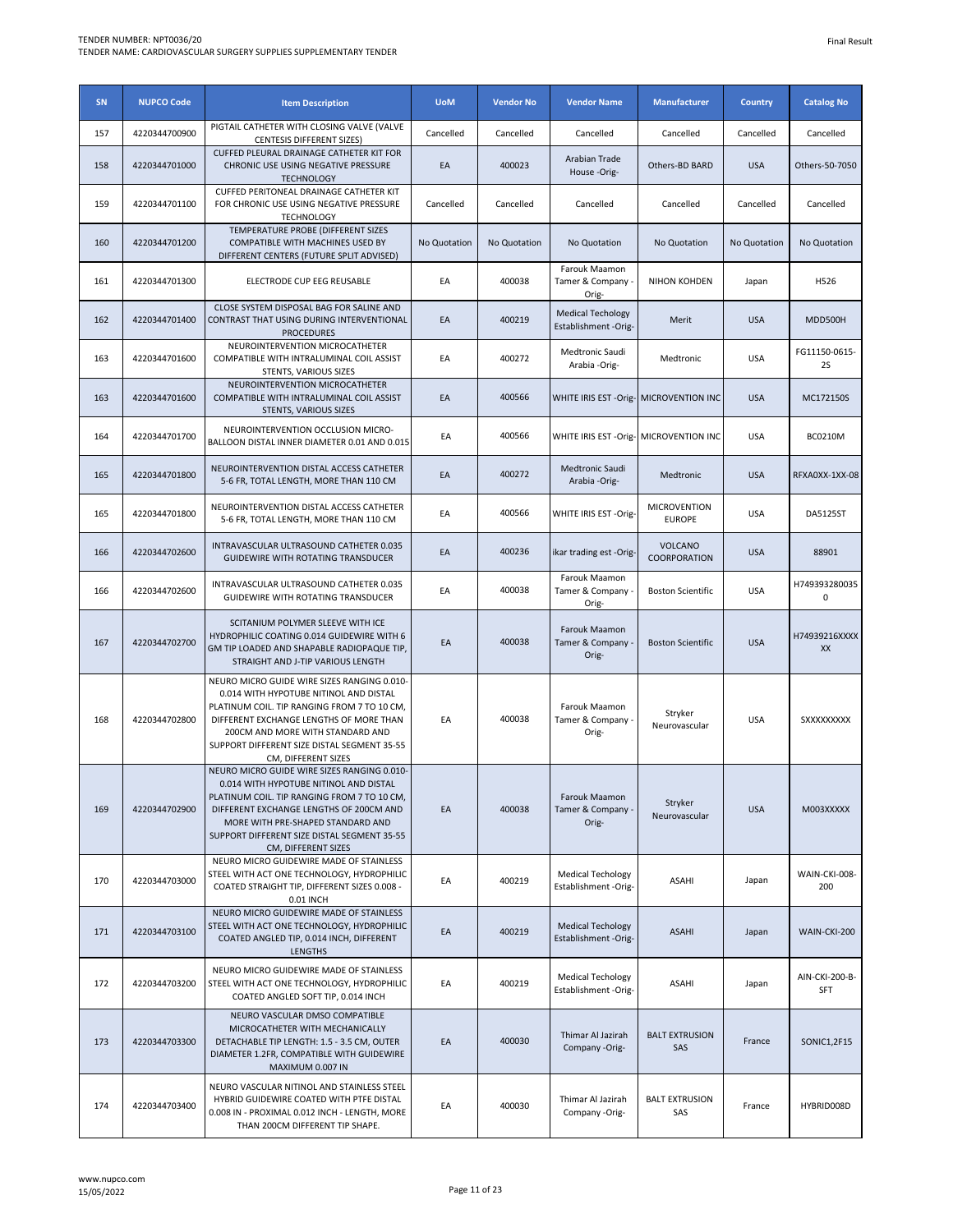| SN  | <b>NUPCO Code</b> | <b>Item Description</b>                                                                                                                                                                                        | <b>UoM</b> | <b>Vendor No</b> | <b>Vendor Name</b>                                      | <b>Manufacturer</b>                                   | <b>Country</b> | <b>Catalog No</b>                |
|-----|-------------------|----------------------------------------------------------------------------------------------------------------------------------------------------------------------------------------------------------------|------------|------------------|---------------------------------------------------------|-------------------------------------------------------|----------------|----------------------------------|
| 175 | 4220344703500     | NEURO VASCULAR NITINOL AND STAINLESS STEEL<br>HYBRID GUIDEWIRE COATED WITH PTFE DISTAL<br>0.012 IN - PROXIMAL 0.014 INCH - LENGTH 200CM<br>OR MORE DOUBLE ANGLE TIP.                                           | EA         | 400030           | Thimar Al Jazirah<br>Company -Orig-                     | <b>BALT EXTRUSION</b><br>SAS                          | France         | HYBRID1214D                      |
| 176 | 4220344703600     | NEURO VASCULAR NITINOL AND STAINLESS STEEL<br>EXCHANGE HYBRID GUIDEWIRE COATED WITH<br>PTFE DISTAL OD.010" AND PROX OD.010" AND<br>LENGTH 310CM STRAIGHT TIP.                                                  | EA         | 400030           | Thimar Al Jazirah<br>Company -Orig-                     | <b>BALT EXTRUSION</b><br>SAS                          | France         | HYBRID10D300                     |
| 177 | 4220344703700     | NITINOL CAGED ANGIOPLASTY BALLOON WITH<br>CONTROLLED DILATATION FOR 1:1 VESSEL SIZING<br>WITH SYMMETRICAL PILLOWS BETWEEN NITINOL<br>STRUCTURE. DIFFERENT DIAMETER 2-6 MM AND<br>DIFFERENT LENGTHS UP TO 12 CM | Cancelled  | Cancelled        | Cancelled                                               | Cancelled                                             | Cancelled      | Cancelled                        |
| 178 | 4220344703800     | GUIDING SHEATH NYLON SHAFT REINFORCED<br>WITH STAINLESS STEEL COIL, DISTAL HYDROPHILIC<br>COATING SOFT TIP WITH RADIOPAQUE MARKER<br>WITH SECURE HEMOSTASIS DIFFERENT SIZES<br>(STRAIGHT)                      | EA         | 400282           | Wateen Medical Co.<br>-Orig-                            | <b>BIOTRONIK</b>                                      | Germany        | 386594                           |
| 178 | 4220344703800     | GUIDING SHEATH NYLON SHAFT REINFORCED<br>WITH STAINLESS STEEL COIL, DISTAL HYDROPHILIC<br>COATING SOFT TIP WITH RADIOPAQUE MARKER<br>WITH SECURE HEMOSTASIS DIFFERENT SIZES<br>(STRAIGHT)                      | EA         | 400369           | <b>UNITED MEDICAL</b><br>INDUSTRIES CO.<br>LTD. - Orig- | Cook Inc                                              | <b>USA</b>     | KCFW-5.0-35-55-<br>RB-HFANL0-HC  |
| 179 | 4220344703900     | GUIDING SHEATH NYLON SHAFT REINFORCED<br>WITH STAINLESS STEEL COIL, DISTAL HYDROPHILIC<br>COATING SOFT TIP WITH RADIOPAQUE MARKER<br>WITH SECURE HEMOSTASIS DIFFERENT SIZES<br>(ANGLED MULTIPURPOSE            | EA         | 400369           | UNITED MEDICAL<br>INDUSTRIES CO.<br>LTD. - Orig-        | Cook Inc                                              | <b>USA</b>     | KSAW-5.0-18/38-<br>55-RB-ANL1-HC |
| 180 | 4220344704000     | GUIDING SHEATH NYLON SHAFT REINFORCED<br>WITH STAINLESS STEEL COIL, DISTAL HYDROPHILIC<br>COATING SOFT TIP WITH RADIOPAQUE MARKER<br>WITH SECURE HEMOSTASIS DIFFERENT SIZES<br>(RENAL)                         | EA         | 400282           | Wateen Medical Co.<br>-Orig-                            | <b>BIOTRONIK</b>                                      | Germany        | 386590                           |
| 181 | 4220344704100     | LONG SHEATH (45, 65, 90 CM, OTW 0.035,<br>REMOVABLE HEMOSTATIC VALVE                                                                                                                                           | EA         | 400209           | Saudi Sicli Medical<br>Company -Orig-                   | OPTIMED<br>MEDIZINISCHE<br>INSTRUMENTE<br><b>GMBH</b> | Germany        | 1224-0690                        |
| 181 | 4220344704100     | LONG SHEATH (45, 65, 90 CM, OTW 0.035,<br>REMOVABLE HEMOSTATIC VALVE                                                                                                                                           | EA         | 400282           | Wateen Medical Co.<br>-Orig-                            | <b>BIOTRONIK</b>                                      | Germany        | SAR 444,482.00                   |
| 182 | 4220344704200     | INTRASACCULAR SINGLE LAYER FLOW DISRUPTOR<br>NITINOL DEVICE COMPATIBLE WITH CATHETER<br>INNER DIAMETER 0.017, VARIOUS SIZES                                                                                    | Cancelled  | Cancelled        | Cancelled                                               | Cancelled                                             | Cancelled      | Cancelled                        |
| 183 | 4220344704300     | INTRASACCULAR SINGLE LAYER FLOW DISRUPTOR<br>NITINOL DEVICE COMPATIBLE WITH CATHETER<br>INNER DIAMETER 0.021, VARIOUS SIZES                                                                                    | EA         | 400566           | WHITE IRIS EST - Orig- MICROVENTION INC                 |                                                       | <b>USA</b>     | $W5-4-2$                         |
| 184 | 4220344704400     | INTRASACCULAR SINGLE LAYER FLOW DISRUPTOR<br>NITINOL DEVICE COMPATIBLE WITH CATHETER<br>INNER DIAMETER 0.027, VARIOUS SIZES                                                                                    | EA         | 400566           |                                                         | WHITE IRIS EST - Orig- MICROVENTION INC               | <b>USA</b>     | $W5-5-2$                         |
| 185 | 4220344704500     | INTRASACCULAR SINGLE LAYER FLOW DISRUPTOR<br>NITINOL DEVICE COMPATIBLE WITH CATHETER<br>INNER DIAMETER 0.033, VARIOUS SIZES                                                                                    | EA         | 400566           | WHITE IRIS EST - Orig- MICROVENTION INC                 |                                                       | <b>USA</b>     | $W4-6-4$                         |
| 186 | 4220344704600     | INTRASACCULAR SINGLE LAYER SPHERICAL FLOW<br>DISRUPTOR NITINOL DEVICE COMPATIBLE WITH<br>CATHETER INNER DIAMETER 0.017, VARIOUS SIZES                                                                          | EA         | 400566           | WHITE IRIS EST - Orig- MICROVENTION INC                 |                                                       | <b>USA</b>     | W5-4-S                           |
| 187 | 4220344704700     | INTRASACCULAR SINGLE LAYER SPHERICAL FLOW<br>DISRUPTOR NITINOL DEVICE COMPATIBLE WITH<br>CATHETER INNER DIAMETER 0.021, VARIOUS SIZES                                                                          | EA         | 400566           | WHITE IRIS EST - Orig- MICROVENTION INC                 |                                                       | <b>USA</b>     | $W5-6-S$                         |
| 188 | 4220344704800     | INTRASACCULAR SINGLE LAYER SPHERICAL FLOW<br>DISRUPTOR NITINOL DEVICE COMPATIBLE WITH<br>CATHETER INNER DIAMETER 0.027, VARIOUS SIZES                                                                          | EA         | 400566           | WHITE IRIS EST - Orig- MICROVENTION INC                 |                                                       | <b>USA</b>     | W4-6-S                           |
| 189 | 4220344704900     | INTRASACCULAR SINGLE LAYER SPHERICAL FLOW<br>DISRUPTOR NITINOL DEVICE COMPATIBLE WITH<br>CATHETER INNER DIAMETER 0.033, VARIOUS SIZES                                                                          | EA         | 400566           | WHITE IRIS EST - Orig- MICROVENTION INC                 |                                                       | <b>USA</b>     | W2-8-S                           |
| 190 | 4220344705000     | VENOUS DRAINAGE CANNULA AND CIRCUIT<br>INTENDED FOR USE AS A VENOUS DRAINAGE<br>CANNULA AND FOR THE REMOVAL OF FRESH,<br>SOFT THROMBI OR EMBOLI                                                                | EA         | 400023           | Arabian Trade<br>House-Orig-                            | Others-<br>Angiodynamics                              | <b>USA</b>     | Others-<br>H9652519xx            |
| 191 | 4220344705100     | ACOUSTIC PULSE THROMBOLYSIS CATHETER,<br>DIFFERENT TREATMENT ZONES 5-50 CM                                                                                                                                     | EA         | 400023           | Arabian Trade<br>House-Orig-                            | Others-Boston Sc.                                     | <b>USA</b>     | Others-500-<br>551xx             |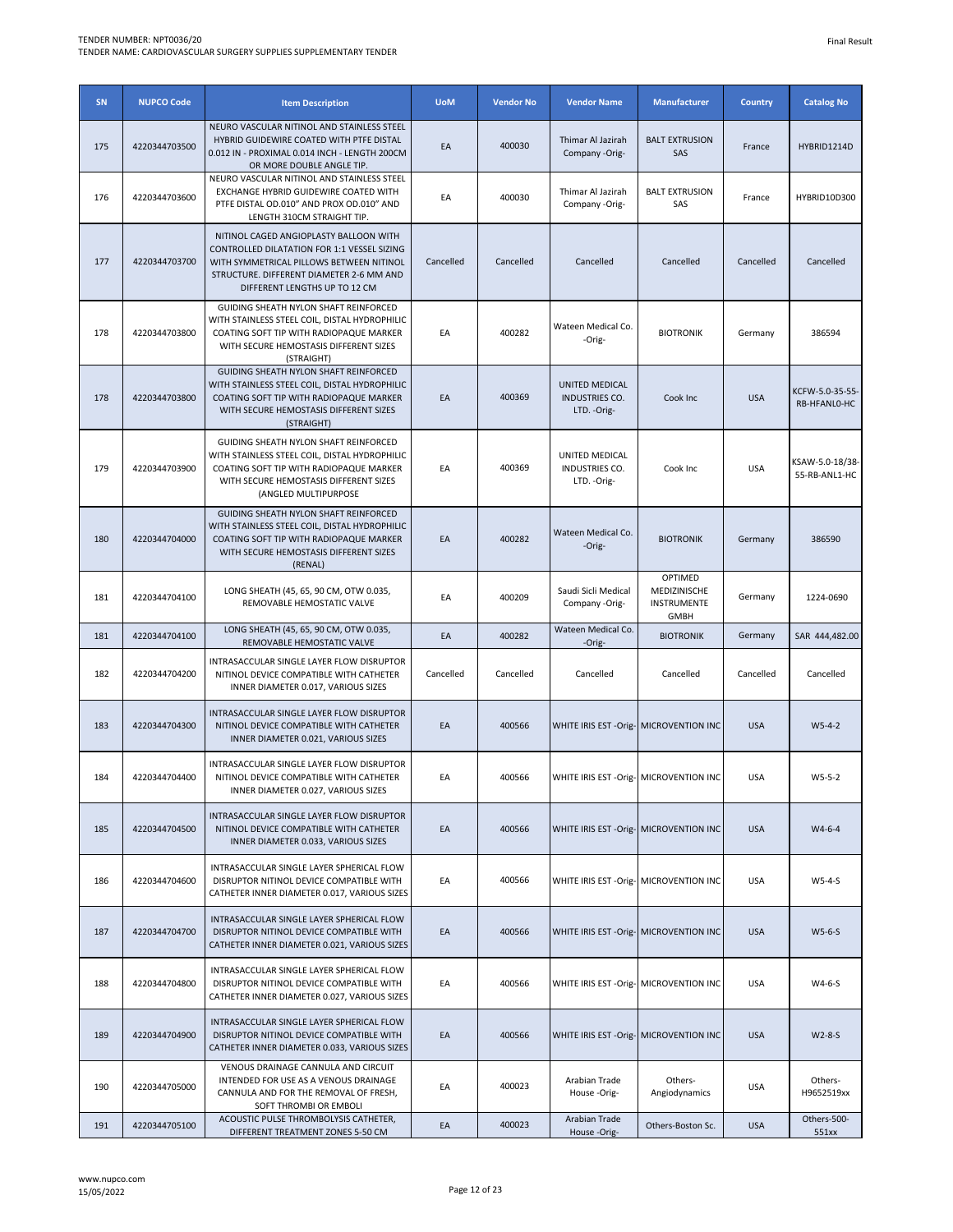| SN  | <b>NUPCO Code</b> | <b>Item Description</b>                                                                                                                                                                                                                                                                                                                                                                                                  | <b>UoM</b> | <b>Vendor No</b> | <b>Vendor Name</b>                          | <b>Manufacturer</b>      | <b>Country</b> | <b>Catalog No</b>               |
|-----|-------------------|--------------------------------------------------------------------------------------------------------------------------------------------------------------------------------------------------------------------------------------------------------------------------------------------------------------------------------------------------------------------------------------------------------------------------|------------|------------------|---------------------------------------------|--------------------------|----------------|---------------------------------|
| 192 | 4220344705200     | HYPOTUBE, 0.021 NITINOL TORQUEABLE<br>MICROCATHETER. COMPATIBLE WITH GLUE,<br>DMSO, ALCOHOL AND CHEMOTHERAPY USED<br>WITH POWER INJECTION UP TO 1200 PSI- BERN<br>SHAPE AND PRELOADED WITH 0.014 MICRO WIRE                                                                                                                                                                                                              | EA         | 400038           | Farouk Maamon<br>Tamer & Company -<br>Orig- | <b>Boston Scientific</b> | <b>USA</b>     | M001195850                      |
| 193 | 4220344705300     | HYPOTUBE, 0.027 NITINOL TORQUEABLE<br>MICROCATHETER. COMPATIBLE WITH GLUE,<br>DMSO, ALCOHOL AND CHEMOTHERAPY USED<br>WITH POWER INJECTION UP TO 1200 PSI- BERN<br>SHAPE AND PRELOADED WITH 0.014 MICRO WIRE                                                                                                                                                                                                              | EA         | 400038           | Farouk Maamon<br>Tamer & Company<br>Orig-   | <b>Boston Scientific</b> | <b>USA</b>     | M001195940                      |
| 194 | 4220344705400     | HYPOTUBE, 0.014 DIAMOND CUT, NITINOL,<br>STEERABLE GUIDEWIRE WITH SHAPEABLE<br>PLATINUM-TUNGSTEN TIP - 200-300 CM                                                                                                                                                                                                                                                                                                        | EA         | 400038           | Farouk Maamon<br>Tamer & Company -<br>Orig- | <b>Boston Scientific</b> | <b>USA</b>     | M001508150                      |
| 195 | 4220344705500     | HYPOTUBE 0.016 DIAMOND CUT NITINOL<br>STEERABLE GUIDEWIRE WITH SHAPEABLE<br>PLATINUM-TUNGSTEN TIP - 180 CM                                                                                                                                                                                                                                                                                                               | EA         | 400038           | Farouk Maamon<br>Tamer & Company<br>Orig-   | <b>Boston Scientific</b> | <b>USA</b>     | M001509110                      |
| 196 | 4220344705600     | 0.018 SCITANIUM STAINLESS STEEL ALLOY CORE<br>CONTROL GUIDEWIRE WITH ICE HYDROPHILIC<br>COATING, SOFT 2 CM SHAPEABLE TIP, VARIOUS<br>LENGTH                                                                                                                                                                                                                                                                              | EA         | 400038           | Farouk Maamon<br>Tamer & Company .<br>Orig- | <b>Boston Scientific</b> | <b>USA</b>     | M001468XXX                      |
| 197 | 4220344705700     | MICROCATHETER COMPATIBLE WITH<br>INTRASACCULAR FLOW DISRUPTOR NITINOL<br>DEVICE, INNER DIAMETER 0.017                                                                                                                                                                                                                                                                                                                    | EA         | 400038           | Farouk Maamon<br>Tamer & Company<br>Orig-   | Stryker<br>Neurovascular | <b>USA</b>     | 90231                           |
| 198 | 4220344705800     | MICROCATHETER COMPATIBLE WITH<br>INTRASACCULAR FLOW DISRUPTOR NITINOL<br>DEVICE, INNER DIAMETER 0.021                                                                                                                                                                                                                                                                                                                    | EA         | 400038           | Farouk Maamon<br>Tamer & Company -<br>Orig- | Stryker<br>Neurovascular | <b>USA</b>     | 90238                           |
| 199 | 4220344705900     | MICROCATHETER COMPATIBLE WITH<br>INTRASACCULAR FLOW DISRUPTOR NITINOL<br>DEVICE, INNER DIAMETER 0.027                                                                                                                                                                                                                                                                                                                    | EA         | 400272           | Medtronic Saudi<br>Arabia -Orig-            | Medtronic                | <b>USA</b>     | FG15150-0615-<br>1 <sub>S</sub> |
| 200 | 4220344706000     | MICROCATHETER COMPATIBLE WITH<br>INTRASACCULAR FLOW DISRUPTOR NITINOL<br>DEVICE, INNER DIAMETER 0.033                                                                                                                                                                                                                                                                                                                    | EA         | 400566           | WHITE IRIS EST -Orig-                       | <b>MICROVENTION INC</b>  | <b>USA</b>     | VIA-33-133-01                   |
| 201 | 4220344706400     | EXTRA COMPLIANT OCCLUSION BALLOON<br>CATHETER, BALLOON DIAMETER 4MM, 11MM<br>LENGTH, 5MM DISTAL TIP LENGTH, INDEPENDENT<br>WORKING CHANNEL PROVIDES THE ABILITY TO<br>DELIVER COILS, EMBOLIC AGENTS AND EVEN<br>STENTS THROUGH THE BALLOON. SEPARATE<br>INFLATION LUMEN AND INDEPENDENT WORKING<br>LUMEN THAT CAN ACCOMMODATE UP TO 0.014"<br>GUIDEWIRE, USE WITH DMSO AND LIQUID<br>EMBOLIC AGENTS, HYDROPHILIC COATING | EA         | 400566           | WHITE IRIS EST - Orig- MICROVENTION INC     |                          | <b>USA</b>     | <b>BC0411XC</b>                 |
| 202 | 4220344706500     | SUPPORT CATHETER, NON-BRAIDED SINGLE<br>LUMEN, OTW 0.014-0.018 AND 0.035 WITH<br>USABLE CATHETER LENGTH OF UP TO 150 CM,<br>DIFFERENT SIZES. STRAIGHT                                                                                                                                                                                                                                                                    | Cancelled  | Cancelled        | Cancelled                                   | Cancelled                | Cancelled      | Cancelled                       |
| 203 | 4220344706600     | SUPPORT CATHETER, NON-BRAIDED SINGLE<br>LUMEN, OTW 0.014-0.018 AND 0.035 WITH<br>USABLE CATHETER LENGTH OF UP TO 150 CM,<br>DIFFERENT SIZES. ANGLED                                                                                                                                                                                                                                                                      | Cancelled  | Cancelled        | Cancelled                                   | Cancelled                | Cancelled      | Cancelled                       |
| 204 | 4220344706700     | DELIVERY MICROCATHETER FOR PERIPHERAL<br>NITINOL AND PLATINUM COILS FULLY<br>RETRACTABLE WITH ACTIVE MECHANICAL<br>DETACHMENT DELIVERABLE THROUGH ANY HIGH-<br>FLOW MICROCATHETER WITH DIFFERENT<br>SECONDARY DIAMETER UP TO 40 MM AND<br>LENGTH SIZES UP TO 60CM                                                                                                                                                        | Cancelled  | Cancelled        | Cancelled                                   | Cancelled                | Cancelled      | Cancelled                       |
| 205 | 4220344706800     | NEURO VASCULAR LONG SHEATH<br>MULTIDUROMETER SHAFT, STAINLESS STEEL<br>BRAID, ROUNDED DISTAL TIP. 8 FR. INNER<br>DIAMETER 0.091 WITH DISTAL FLEX SEGMENT.<br>DIFFERENT LENGTHS                                                                                                                                                                                                                                           | EA         | 400038           | Farouk Maamon<br>Tamer & Company .<br>Orig- | Stryker<br>Neurovascular | <b>USA</b>     | INC-11987-XX                    |
| 206 | 4220344706900     | NEURO VASCULAR BULB DELIVERY ASSIST<br>CATHETER TOTAL LENGTH 150 CM                                                                                                                                                                                                                                                                                                                                                      | EA         | 400038           | Farouk Maamon<br>Tamer & Company -<br>Orig- | Stryker<br>Neurovascular | <b>USA</b>     | M003DC0501500                   |
| 207 | 4220344707000     | NEURO MICROCATHETER INTERNAL DIAMETER<br>0.027 IN - 2.7F WITH CROSS-HELIX FLAT WIRE<br>CONSTRUCTION AND TIP MARKER, MORE THAN<br>140 CM IN LENGTH, STRAIGHT TIP                                                                                                                                                                                                                                                          | EA         | 400038           | Farouk Maamon<br>Tamer & Company -<br>Orig- | Stryker<br>Neurovascular | <b>USA</b>     | M003XTXXXXXXX                   |
| 208 | 4220344707100     | NEURO VASCULAR DISTAL ACCESS CATHETER,<br>WITH TUOHY-BORST VALVE/SIDEPORT, ROTATING<br>HEMOSTASIS VALVE (RHV, AND 2 PEEL-AWAY<br>INTRODUCER. SIZES 5 AND 6 FR DIFFERENT<br>LENGTHS                                                                                                                                                                                                                                       | Cancelled  | Cancelled        | Cancelled                                   | Cancelled                | Cancelled      | Cancelled                       |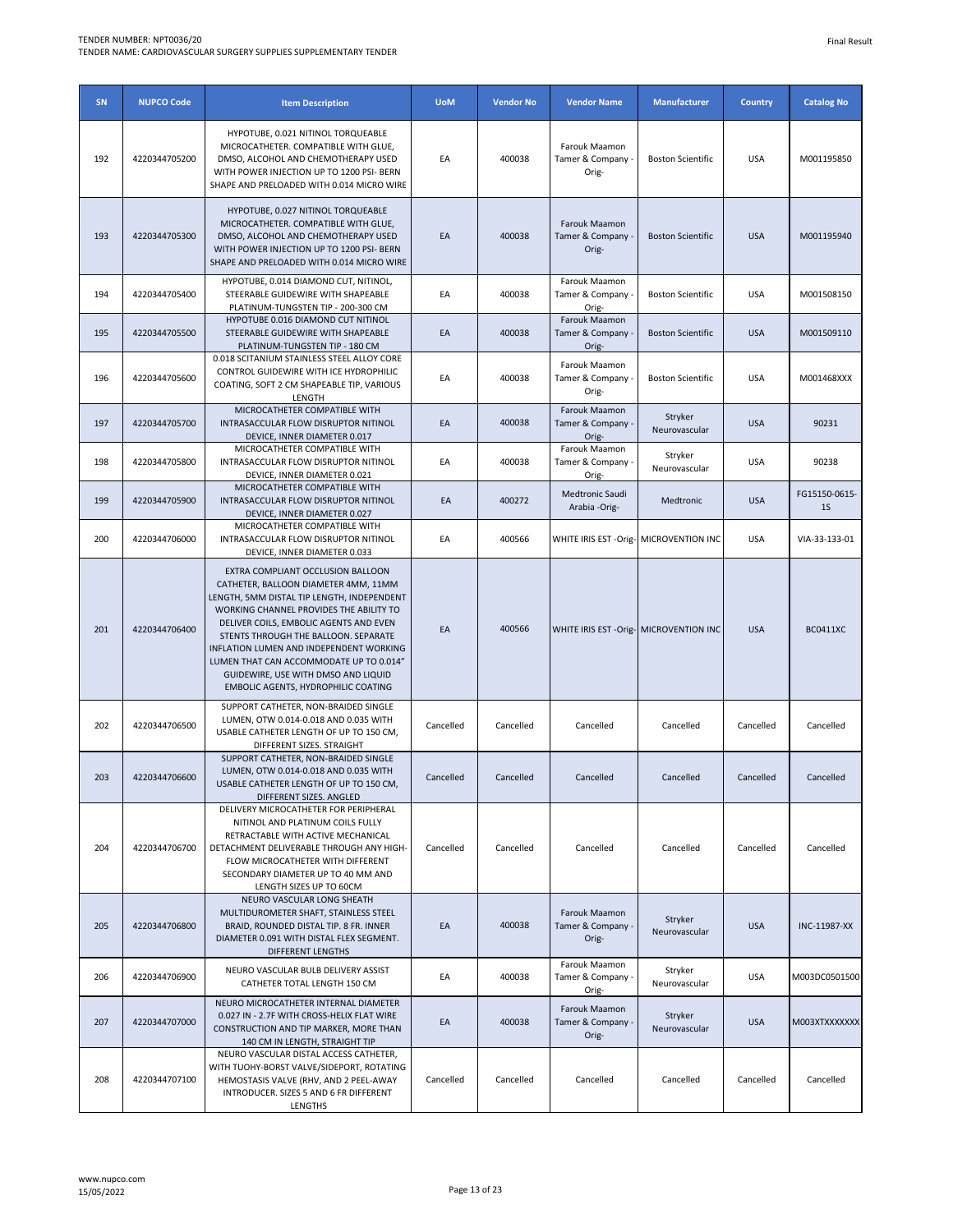| SN  | <b>NUPCO Code</b> | <b>Item Description</b>                                                                                                                                                                                                                                   | <b>UoM</b> | <b>Vendor No</b> | <b>Vendor Name</b>                          | <b>Manufacturer</b>          | <b>Country</b> | <b>Catalog No</b>                      |
|-----|-------------------|-----------------------------------------------------------------------------------------------------------------------------------------------------------------------------------------------------------------------------------------------------------|------------|------------------|---------------------------------------------|------------------------------|----------------|----------------------------------------|
| 209 | 4220344707200     | NEURO VASCULAR DISTAL ACCESS CATHETER,<br>OUTER DIAMETER MORE THAN 6 FR WITH TUOHY-<br>BORST VALVE/SIDEPORT, ROTATING HEMOSTASIS<br>VALVE, RHV, AND 2 PEEL-AWAY INTRODUCER,<br>DIFFERENT LENGTHS                                                          | Cancelled  | Cancelled        | Cancelled                                   | Cancelled                    | Cancelled      | Cancelled                              |
| 210 | 4220344707300     | NEURO ASPIRATION CATHETER WITH SCOUT<br>INTRODUCER, HEMOSTASIS VALVE, AND TWO<br>PEEL-AWAY INTRODUCERS VARIOUS INNER<br>DIAMETER (IN 0.07/0.075), DIFFERENT LENGTHS<br>110-150 CM                                                                         | Cancelled  | Cancelled        | Cancelled                                   | Cancelled                    | Cancelled      | Cancelled                              |
| 211 | 4220344707400     | NEURO GUIDING CATHETER, 5-6 FR, DIFFERENT<br>SHAPES STR, JB2, VTR, SIM, MP, BUR BRAID<br>REINFORCED SHAFT, CATHETER LENGTH 117                                                                                                                            | EA         | 400566           | WHITE IRIS EST - Orig- MICROVENTION INC     |                              | <b>USA</b>     | GC695STSI                              |
| 212 | 4220344707500     | NEURO SELECT CATHETER SIZE 5 AND 6F WITH<br>SEAMLESS TRANSITION ZONE INNER DIAMETER<br>0.040" LENGTH 105CM - 125CM WITH DIFFERENT<br>HEAD SHAPES (BER, H1, SIM, SIM2, MP                                                                                  | EA         | 400030           | Thimar Al Jazirah<br>Company -Orig-         | Penumbra Inc.                | <b>USA</b>     | PNS5F120BER                            |
| 213 | 4220344707600     | NEURO VASCULAR NITINOL LASER-CUT CLOSED<br>CELL REVASCULARIZATION DEVICE WITH VISIBLE<br>RADIOLOGICAL MARKERS DISTALLY AND<br>PROXIMALLY, DIAMETER 3MM, LENGTH 10MM -<br>20MM DELIVERED WITH 0.017 IN<br>MICROCATHETER WITH PUSHER.                       | EA         | 400030           | Thimar Al Jazirah<br>Company -Orig-         | <b>BALT EXTRUSION</b><br>SAS | France         | CATCHVMINI10                           |
| 214 | 4220344707700     | NEURO VASCULAR REMODELING DOUBLE LUMEN<br>BALLOON, DMSO COMPATIBLE, DISTAL TIP 2F<br>WITH SHORT NOSE 3MM, MAIN LUMEN 0.017 IN,<br>DIAMETER 6 MM AND LENGTH 7-20 MM                                                                                        | EA         | 400030           | Thimar Al Jazirah<br>Company -Orig-         | <b>BALT EXTRUSION</b><br>SAS | France         | ECL2L 6X7 SN                           |
| 215 | 4220344707800     | CATHETER 6F NEURO GUIDING SHAPE MP2 INNER<br>DIAMETER 0.071IN FLAT BRAID REINFORCED SHAFT                                                                                                                                                                 | EA         | 400030           | Thimar Al Jazirah<br>Company -Orig-         | Penumbra Inc.                | <b>USA</b>     | BMK6F95                                |
| 216 | 4220344707900     | CO2 INJECTOR SYSTEM DISPOSABLE KIT<br>COMPATIBLE WITH DIFFERENT AUTOMATIC CO2<br>INJECTION MACHINES (FUTURE SPLIT ADVISED                                                                                                                                 | EA         | 400038           | Farouk Maamon<br>Tamer & Company<br>Orig-   | Angiodroid                   | Italy          | CO2 00001                              |
| 217 | 4220344708000     | NEURO VASCULAR MICROCATHETER 0.017"<br>SYSTEM WITH 2 GOLD MARKERS COMPATIBLE<br>WITH DMSO, PTFE INTERNALLY COATED LENGTH<br>160CM AND OUTER DIAMETER 2.2F COMPATIBLE<br>WITH 2.0MM STENTS AND 3.0MM<br>REVASCULARIZATION DEVICES                          | EA         | 400030           | Thimar Al Jazirah<br>Company -Orig-         | <b>BALT EXTRUSION</b><br>SAS | France         | GAMA17_D_S                             |
| 218 | 4220344708100     | INTRODUCER SET 3-5 FR X 5 CM INCLUDING<br>NITINOL GUIDEWIRE WITH RADIOPAQUE TIP AND<br>NEEDLE DIFFERENT SIZES 3 TO 5 FR                                                                                                                                   | EA         | 400451           | Farabi Trading<br>Establishment -Orig-      | MEDCOMP                      | <b>USA</b>     | MR190305 OR<br>MR190405 OR<br>MR190505 |
| 219 | 4220344708200     | NEURO MICROCATHETER COMPATIBLE WITH<br>DIFFERENT SIZES OF NEURO VASCULAR TUBULAR<br>STENT FOR CLOT RETRIEVAL                                                                                                                                              | Cancelled  | Cancelled        | Cancelled                                   | Cancelled                    | Cancelled      | Cancelled                              |
| 220 | 4220344708400     | SELF-EXPANDING ARTERIAL OCCLUSION PLUGS<br>WITH COBALT-CHROME STEM, NICKEL-TITANIUM<br>FIBERS, AND OCCLUSION MEMBRANE.                                                                                                                                    | Cancelled  | Cancelled        | Cancelled                                   | Cancelled                    | Cancelled      | Cancelled                              |
| 221 | 4220344708500     | SELF-EXPANDING MICRO- ARTERIAL OCCLUSION<br>PLUGS WITH COBALT-CHROME STEM, NICKEL-<br>TITANIUM FIBERS, AND OCCLUSION MEMBRANE.                                                                                                                            | EA         | 400023           | Arabian Trade<br>House-Orig-                | Others-BD BARD               | <b>USA</b>     | Others-CTPxxx                          |
| 222 | 4220344708600     | NEURO VASCULAR CLOT UNIVERSAL ASPIRATION<br>TUBE WITH CLAMP 300 CM FOR STROKE<br>TREATMENT                                                                                                                                                                | EA         | 400272           | Medtronic Saudi<br>Arabia -Orig-            | Medtronic                    | <b>USA</b>     | MAT-110-110                            |
| 223 | 4220344708700     | NEURO VASCULAR CLOT UNIVERSAL ASPIRATION<br>SUCTION JAR FOR STROKE TREATMENT                                                                                                                                                                              | EA         | 400038           | Farouk Maamon<br>Tamer & Company -<br>Orig- | Stryker<br>Neurovascular     | <b>USA</b>     | 77,0082                                |
| 224 | 4220344708800     | NEURO VASCULAR CLOT UNIVERSAL LINER SET<br>WITH CLOT FINDER SPECIMEN CUP (FILTER FOR<br>STROKE TREATMENT)                                                                                                                                                 | EA         | 400038           | Farouk Maamon<br>Tamer & Company .<br>Orig- | Stryker<br>Neurovascular     | <b>USA</b>     | 77.0194                                |
| 225 | 4220344708900     | NEURO VASCULAR TUBULAR STENT FOR CLOT<br>RETRIEVAL DIAMETERS 3-6 MM, DIFFERENT<br><b>LENGTHS</b>                                                                                                                                                          | EA         | 400272           | Medtronic Saudi<br>Arabia -Orig-            | Medtronic                    | <b>USA</b>     | SFR4-X-XX-XX                           |
| 226 | 4220344709000     | REPERFUSION NEURO CATHETER OD PROXIMAL 6F<br>/ DISTAL 5F, LENGTH, MORE THAN 130 CM, WITH<br>HIGH TRANSITIONS FOR NAVIGATION AND<br>PROGRESSIVE DISTAL COIL WIND, INTENDED FOR<br>USE WITH HI-FLOW ASPIRATION CONTINUOUS<br>HIGH VACUUM ENGINE -29.2 IN HG | EA         | 400030           | Thimar Al Jazirah<br>Company -Orig-         | Penumbra Inc.                | <b>USA</b>     | <b>5MAXJETDKIT</b>                     |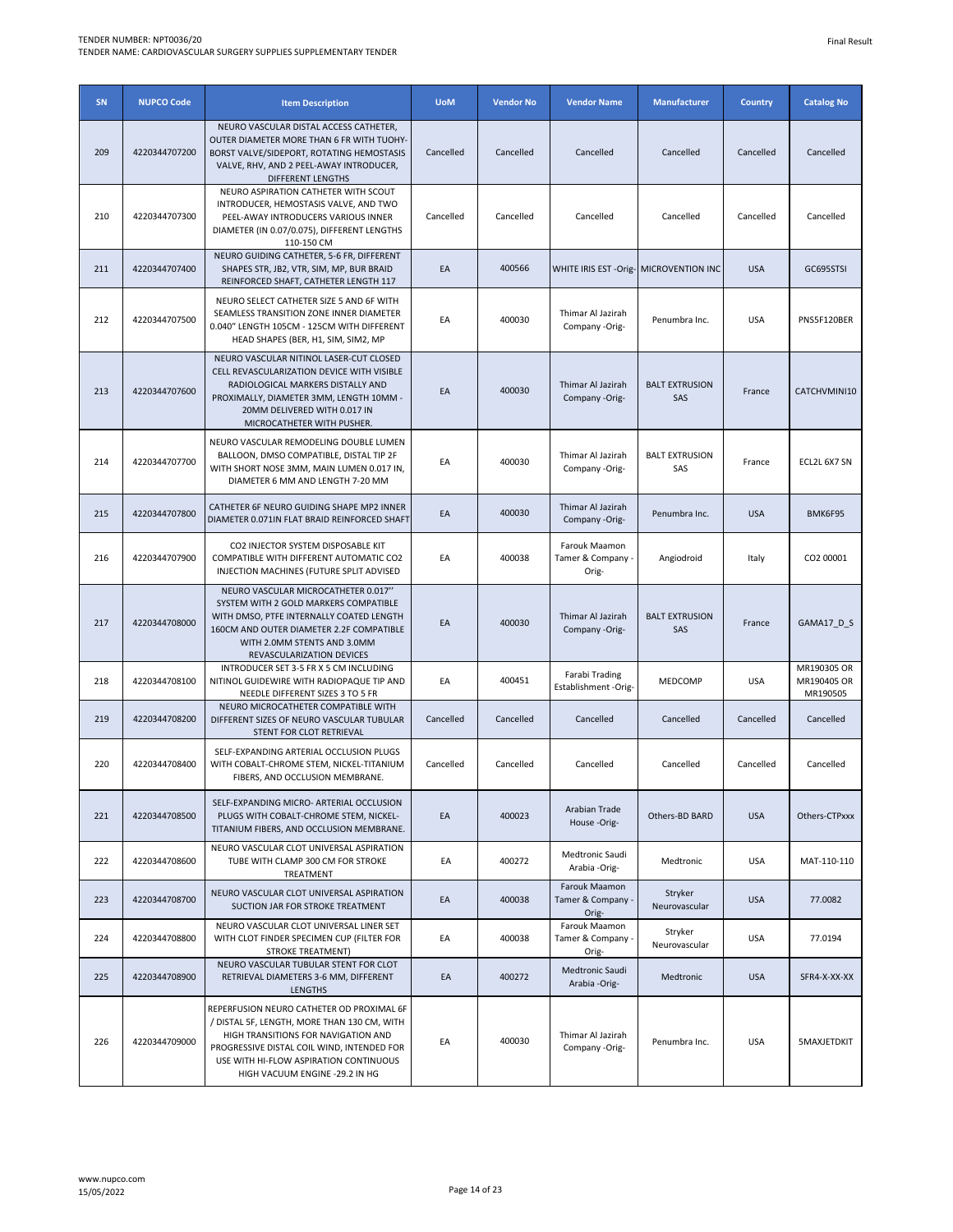| SN  | <b>NUPCO Code</b> | <b>Item Description</b>                                                                                                                                                                                                                                                                                                                                                         | <b>UoM</b>   | <b>Vendor No</b> | <b>Vendor Name</b>                               | <b>Manufacturer</b>                                           | <b>Country</b> | <b>Catalog No</b>                                |
|-----|-------------------|---------------------------------------------------------------------------------------------------------------------------------------------------------------------------------------------------------------------------------------------------------------------------------------------------------------------------------------------------------------------------------|--------------|------------------|--------------------------------------------------|---------------------------------------------------------------|----------------|--------------------------------------------------|
| 227 | 4220344709100     | REPERFUSION NEURO CATHETER OD PROXIMAL 6F<br>/ DISTAL 6F, LENGTH, MORE THAN 130 CM, WITH<br>HIGH TRANSITIONS FOR NAVIGATION AND<br>PROGRESSIVE DISTAL COIL WIND, INTENDED FOR<br>USE WITH HI-FLOW ASPIRATION CONTINUOUS<br>HIGH VACUUM ENGINE -29.2 INHG                                                                                                                        | EA           | 400030           | Thimar Al Jazirah<br>Company -Orig-              | Penumbra Inc.                                                 | <b>USA</b>     | 5MAXACE068KIT                                    |
| 228 | 4220344709200     | REPERFUSION NEURO CATHETER PROXIMAL 4.7F /<br>DISTAL: 3.8F, LENGTH 160 CM. INTENDED FOR USE<br>WITH HI-FLOW ASPIRATION CONTINUOUS HIGH<br>VACUUM ENGINE -29.2 INHG                                                                                                                                                                                                              | EA           | 400030           | Thimar Al Jazirah<br>Company -Orig-              | Penumbra Inc.                                                 | <b>USA</b>     | 3MAXC                                            |
| 229 | 4220344710200     | PEDIATRIC CUFFED PICC LINE CATHETER<br>DIFFERENT SIZES, SINGLE AND DOUBLE LUMEN<br>INSERTION KIT WITH LINE WITHIN THE KIT                                                                                                                                                                                                                                                       | EA           | 400451           | Farabi Trading<br>Establishment -Orig-           | <b>MEDCOMP</b>                                                | <b>USA</b>     | MR2801<br>(VARIOUS SIZE)                         |
| 229 | 4220344710200     | PEDIATRIC CUFFED PICC LINE CATHETER<br>DIFFERENT SIZES, SINGLE AND DOUBLE LUMEN<br>INSERTION KIT WITH LINE WITHIN THE KIT                                                                                                                                                                                                                                                       | EA           | 400038           | Farouk Maamon<br>Tamer & Company -<br>Orig-      | Angiodynamic                                                  | <b>USA</b>     | H965XXXXXX                                       |
| 230 | 4220344710300     | PEDIATRIC GASTROJEJUNOSTOMY TUBES<br>DIFFERENT SIZES 8FR, 10FR, 12FR                                                                                                                                                                                                                                                                                                            | No Quotation | No Quotation     | No Quotation                                     | No Quotation                                                  | No Quotation   | No Quotation                                     |
| 231 | 4220344710400     | NASOGASTRIC FEEDING TUBE WITH STYLET AND                                                                                                                                                                                                                                                                                                                                        | Cancelled    | Cancelled        | Cancelled                                        | Cancelled                                                     | Cancelled      | Cancelled                                        |
| 232 | 4220344710500     | <b>ENFIT CONNECTOR 8FR TO 12FR</b><br>NASOJEJUNAL FEEDING TUBE WITH STYLET AND                                                                                                                                                                                                                                                                                                  | Cancelled    | Cancelled        | Cancelled                                        | Cancelled                                                     | Cancelled      | Cancelled                                        |
|     |                   | <b>ENFIT CONNECTOR 8FR TO 12FR</b><br>BONE NEEDLE PENETRATION SET 12 G,                                                                                                                                                                                                                                                                                                         |              |                  |                                                  |                                                               |                |                                                  |
| 233 | 4220344710600     | INCLUDING: PENETRATION CANNULA WITH<br>STYLET ID 2.5MM AND OD 2.8 MM LENGTH 10<br>CM, ID 2.4MM AND LENGTH 12.7 CM                                                                                                                                                                                                                                                               | Cancelled    | Cancelled        | Cancelled                                        | Cancelled                                                     | Cancelled      | Cancelled                                        |
| 234 | 4220344710700     | BONE BIOPSY SET, 13G INCLUDING: BIOPSY<br>CANNULA WITH STYLET, INNER DIAMETER 1.80<br>MM, OUTER DIAMETER 2.41 MM, LENGTH 16.5<br>CM, CORE LOCK, EJECTOR PIN, EJECTOR GUIDE                                                                                                                                                                                                      | Cancelled    | Cancelled        | Cancelled                                        | Cancelled                                                     | Cancelled      | Cancelled                                        |
| 235 | 4220344710800     | PERCUTANEOUS HYDRO DISCECTOMY KIT,<br>INCLUDES BOTH A STRAIGHT AND A CURVED<br>ACCESS CANNULA WITH GUIDE WIRE, DILATOR,<br>SPINAL NEEDLE                                                                                                                                                                                                                                        | EA           | 400566           | WHITE IRIS EST - Orig- MICROVENTION INC          |                                                               | <b>USA</b>     | 56000                                            |
| 236 | 4220344710900     | BREAST BIOPSY PACK INCLUDING: (10 GAUZE 4<br>INX4 IN NXRD, (2 SYRINGE 10CC, (1 CAMERA<br>SLEEVE, (1 CHLORA PREP 3ML, (4 UTILITY DRAPE<br>20 INX20 IN, (1 SPECIMEN BOTTLE, (1 K-Y GEL                                                                                                                                                                                            | EA           | 400273           | Arabian Medical<br>Products<br>Manufactur -Orig- | <b>ARABIAN MEDICAL</b><br>PRODUCTS MFG CO                     | Saudi Arabia   | CPT-01000-085                                    |
| 237 | 4220344711000     | BREAST TISSUE SITE MARKER WITH HYDROGEL<br>PLUG AND PROVIDES UNMATCHED U/S VISIBILITY<br>LONG TERM UP TO 15 MONTHS                                                                                                                                                                                                                                                              | EA           | 400982           | Veins Medical<br>Company L.T.D -Orig-            | <b>DEVICOR MEDICAL</b><br><b>PRODUCTS</b><br><b>MAMMOTOME</b> | <b>USA</b>     | 4010-02-15-T3                                    |
| 238 | 4220344711100     | BREAST TISSUE SITE IDENTIFIER MADE FROM BETA-<br><b>GLUCAN / CERAMIC AND CARBON</b>                                                                                                                                                                                                                                                                                             | EA           | 400982           | Veins Medical<br>Company L.T.D -Orig-            | <b>DEVICOR MEDICAL</b><br><b>PRODUCTS</b><br><b>MAMMOTOME</b> | <b>USA</b>     | STAR1401                                         |
| 239 | 4220344711200     | BREAST TISSUE SITE IDENTIFIER RAPID COLLAGEN<br><b>EXPANSION ANCHORS</b>                                                                                                                                                                                                                                                                                                        | EA           | 400982           | Veins Medical<br>Company L.T.D -Orig-            | DEVICOR MEDICAL<br><b>PRODUCTS</b><br><b>MAMMOTOME</b>        | <b>USA</b>     | MAM3014                                          |
| 240 | 4220344711300     | BREAST TISSUE MARKER, 2 CLIBES BRADED THAT IS<br>WHY DESIGN ENABLES FIRM ANCHORAGE IN THE<br>TISSUE AND INCREASES VISIBILITY IN ALL<br>POSITIONS OPTIMAL VISIBILITY FOR ULTRASOUND,<br>MAMMOGRAPHY AND MRI, MARKER IS MRI<br>COMPATIBLE UP TO 3 TESLA THE MARKER IS<br>APPROVED AS IMPLANTABLE MATERIAL (NITINOL<br>ERGONOMIC HANDLE FOR SINGLE-HANDED<br>OPERATION SIZE 18 GA. | EA           | 400038           | Farouk Maamon<br>Tamer & Company -<br>Orig-      | <b>Bard</b>                                                   | <b>USA</b>     | UCTW17                                           |
| 241 | 4220344711400     | VACUUM ASSISTED BIOPSY NEEDLE 13G, 10G<br>WITH COMPUTABLE WITH MAMMOTOME ELITE                                                                                                                                                                                                                                                                                                  | EA           | 400982           | Veins Medical<br>Company L.T.D -Orig-            | DEVICOR MEDICAL<br><b>PRODUCTS</b><br><b>MAMMOTOME</b>        | <b>USA</b>     | MEP13 / MEP10                                    |
| 242 | 4220344712300     | PROBE USED FOR IRE (IRREVERSIBLE<br>ELECTROPORATION TUMOR ABLATION DIFFERENT<br>SIZES (15-25 CM                                                                                                                                                                                                                                                                                 | EA           | 400023           | Arabian Trade<br>House -Orig-                    | Others-<br>Angiodynamics                                      | <b>USA</b>     | Others-<br>72040010XX                            |
| 243 | 4220344712400     | MICROWAVE TISSUE ABLATION PROBE, DIFFERENT<br>SIZES COMPATIBLE WITH MACHINES AVAILABLE IN<br>HOSPITALS SUGGEST FUTURE SPLIT ITEM                                                                                                                                                                                                                                                | EA           | 400272           | Medtronic Saudi<br>Arabia -Orig-                 | Medtronic                                                     | <b>USA</b>     | CA15L2                                           |
| 243 | 4220344712400     | MICROWAVE TISSUE ABLATION PROBE, DIFFERENT<br>SIZES COMPATIBLE WITH MACHINES AVAILABLE IN<br>HOSPITALS SUGGEST FUTURE SPLIT ITEM                                                                                                                                                                                                                                                | EA           | 400023           | Arabian Trade<br>House -Orig-                    | Others-<br>Angiodynamics                                      | <b>USA</b>     | Others-<br>70010600XX                            |
| 243 | 4220344712400     | MICROWAVE TISSUE ABLATION PROBE, DIFFERENT<br>SIZES COMPATIBLE WITH MACHINES AVAILABLE IN<br>HOSPITALS SUGGEST FUTURE SPLIT ITEM                                                                                                                                                                                                                                                | EA           | 400019           | Abdulrehman<br>Algosaibi G.T.C -Orig-            | <b>ETHICON ENDO-</b><br>SURGERY LLC /<br>Johnson & Joh        | <b>USA</b>     | PR15/PR15XT/PR<br>20XT/LK20XT/LK<br>15XT/PR20/LK |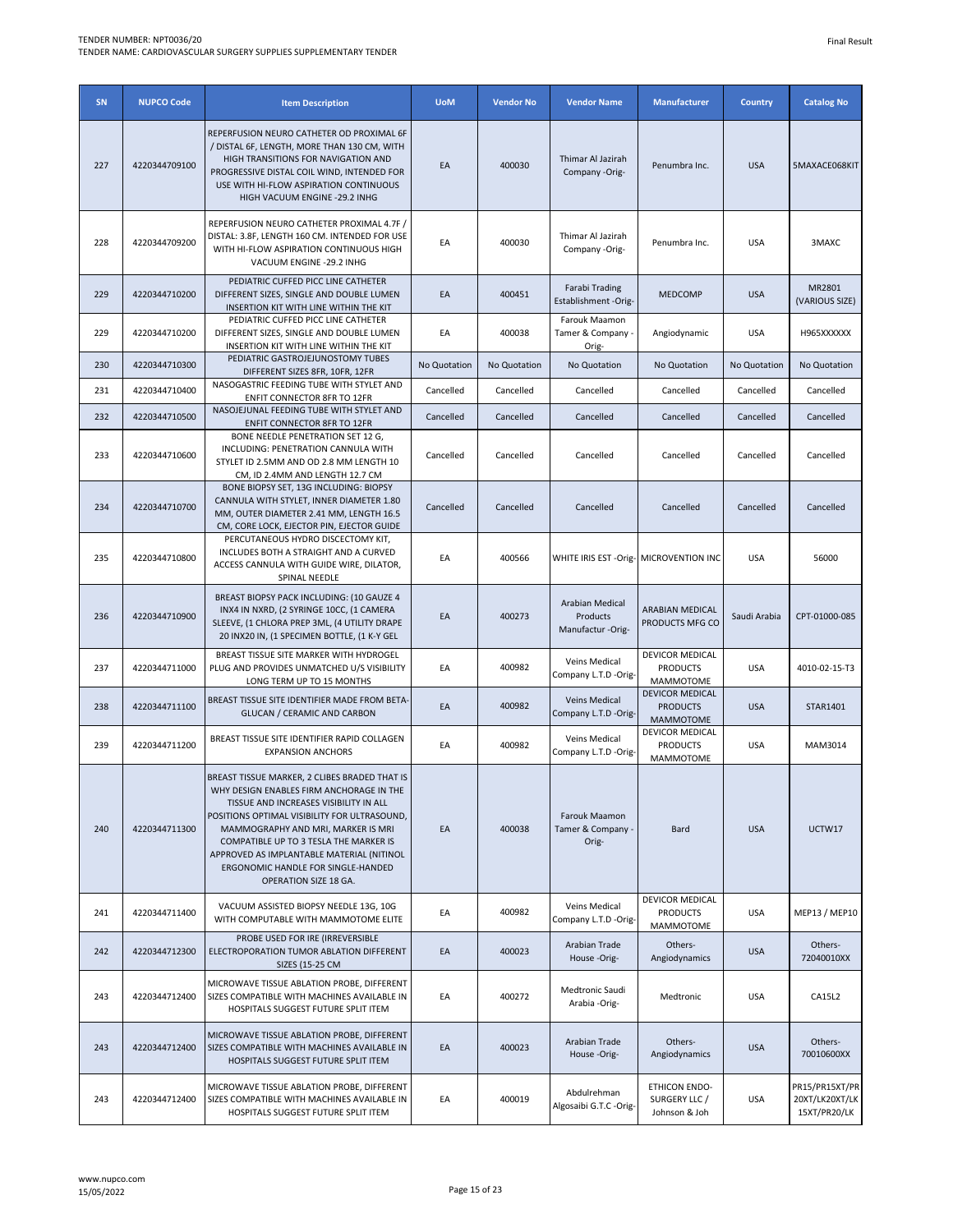| SN  | <b>NUPCO Code</b> | <b>Item Description</b>                                                                                                                                                                                                                                    | <b>UoM</b> | <b>Vendor No</b> | <b>Vendor Name</b>                               | <b>Manufacturer</b>                    | <b>Country</b> | <b>Catalog No</b> |
|-----|-------------------|------------------------------------------------------------------------------------------------------------------------------------------------------------------------------------------------------------------------------------------------------------|------------|------------------|--------------------------------------------------|----------------------------------------|----------------|-------------------|
| 244 | 4220344712500     | RADIOFREQUENCY ABLATION NEEDLES FOR<br>TRIGEMINAL NERVE, HIP, AND SPINE PAIN<br>MANAGEMENT DIFFERENT SIZES COMPATIBLE<br>WITH G4 RF GENERATOR                                                                                                              | EA         | 400219           | <b>Medical Techology</b><br>Establishment -Orig- | <b>Boston Scientific</b>               | <b>USA</b>     | <b>TCD-10-P</b>   |
| 245 | 4220344712600     | DUAL-LAYER BRAIDED CLOSED CELL DESIGN<br>CAROTID ARTERY STENT OVER 0.014" WIRE, ALL<br>STENT DIAMETER 5-10MM, ALL DUAL LAYER<br>LENGTH 16-40MM                                                                                                             | EA         | 400566           | WHITE IRIS EST -Orig-                            | <b>MICROVENTION</b><br><b>EUROPE</b>   | <b>USA</b>     | CPR-0520-143RX    |
| 246 | 4220344712700     | BALLOON-EXPANDABLE STENT, 0.035, OTW<br>COBALT CHROMIUM COATING, DIFFERENT SIZES                                                                                                                                                                           | EA         | 400282           | Wateen Medical Co.<br>-Orig-                     | <b>BIOTRONIK</b>                       | Switzerland    | 482747            |
| 246 | 4220344712700     | BALLOON-EXPANDABLE STENT, 0.035, OTW<br>COBALT CHROMIUM COATING, DIFFERENT SIZES                                                                                                                                                                           | EA         | 400483           | Ameesa Medical<br>Instruments -Orig-             | <b>BENTLEY INNOMED</b>                 | Germany        | <b>BSPXXXXX</b>   |
| 247 | 4220344712800     | NEURO SELF-EXPANDING STENT OTW 0.014 IN.<br>OUTER DIAMETER 3.5F INNER DIAMETER 0.064,<br>DIFFERENT SIZES 2-5 MM DIFFERENT LENGTHS                                                                                                                          | EA         | 400038           | Farouk Maamon<br>Tamer & Company<br>Orig-        | Stryker<br>Neurovascular               | <b>USA</b>     | M003WEXXXXXX<br>X |
| 248 | 4220344712900     | NEURO INTRACRANIAL ANEURYSMS STENT<br>CLOSED AND OPEN CELL DIFFERENT DIAMETERS 3-<br>5 MM, DIFFERENT LENGTHS                                                                                                                                               | EA         | 400038           | Farouk Maamon<br>Tamer & Company -<br>Orig-      | Stryker<br>Neurovascular               | <b>USA</b>     | M003EZASXXXXX     |
| 249 | 4220344713000     | NEURO VASCULAR FLOW DIVERTER NITINOL<br>STENT, NITINOL COMPOSITE WIRES WITH<br>PLATINUM CORE COMPLETE VISIBLE DEVICE,<br>PLATINUM-IRIDIUM X-RAY MARKERS ON BOTH<br>ENDS. CLOSED DISTAL ENDS WITH FLARED ENDS,<br>PARTIALLY RE-SHEATHABLE, DIFFERENT SIZES. | Cancelled  | Cancelled        | Cancelled                                        | Cancelled                              | Cancelled      | Cancelled         |
| 250 | 4220344714000     | DETACHABLE 0.018 EMBOLIZATION COILS COATED<br>BY EXPANDABLE HYDROGEL POLYMER, DIFFERENT<br><b>SIZES</b>                                                                                                                                                    | EA         | 400566           | WHITE IRIS EST -<br>Orig-                        | <b>MICROVENTION</b><br><b>INC</b>      | <b>USA</b>     | 180619HFRM-V      |
| 250 | 4220344714000     | DETACHABLE 0.018 EMBOLIZATION COILS COATED<br>BY EXPANDABLE HYDROGEL POLYMER, DIFFERENT<br><b>SIZES</b>                                                                                                                                                    | EA         | 400104           | Al-Jeel Medical &<br>Trading Co. Ltd -Orig-      | <b>TERUMO</b>                          |                | 45-48XXXX         |
| 251 | 4220344714100     | DETACHABLE 0.018 EMBOLIZATION COILS COATED<br>BY EXPANDABLE HYDROGEL POLYMER WITH<br>CROSS SECTIONAL COVERAGE, DIFFERENT SIZES                                                                                                                             | Cancelled  | Cancelled        | Cancelled                                        | Cancelled                              | Cancelled      | Cancelled         |
| 252 | 4220344714200     | PERIPHERAL NITINOL AND PLATINUM COILS,<br>FULLY RETRACTABLE WITH ACTIVE MECHANICAL<br>DETACHMENT DELIVERABLE THROUGH ANY HIGH-<br>FLOW MICROCATHETER WITH DIFFERENT<br>SECONDARY DIAMETER UP TO 40 MM AND<br>LENGTH SIZES UP TO 60CM.                      | EA         | 400030           | Thimar Al Jazirah<br>Company -Orig-              | Penumbra Inc.                          | <b>USA</b>     | RBY2C0620         |
| 253 | 4220344714300     | DETACHMENT HANDLER FOR PERIPHERAL NITINOL<br>AND PLATINUM COILS FULLY RETRACTABLE WITH<br>ACTIVE MECHANICAL DETACHMENT DELIVERABLE<br>THROUGH ANY HIGH-FLOW MICROCATHETER<br>WITH DIFFERENT SECONDARY DIAMETER UP TO 40<br>MM AND LENGTH SIZES UP TO 60CM  | EA         | 400030           | Thimar Al Jazirah<br>Company -Orig-              | Penumbra Inc.                          | <b>USA</b>     | RH1               |
| 254 | 4220344714400     | DETACHABLE FRAMING COILS WITH LOOP FILLING<br>SHAPE, DIFFERENT SIZES                                                                                                                                                                                       | EA         | 400566           | WHITE IRIS EST -Orig- MICROVENTION INC           |                                        | <b>USA</b>     | VFC010303-V       |
| 254 | 4220344714400     | DETACHABLE FRAMING COILS WITH LOOP FILLING<br>SHAPE, DIFFERENT SIZES                                                                                                                                                                                       | EA         | 400272           | Medtronic Saudi<br>Arabia -Orig-                 | Medtronic                              | <b>USA</b>     | FC-X-X-3D         |
| 255 | 4220344714500     | DETACHABLE FRAMING COILS COATED BY<br>HYDROGEL, DIFFERENT SIZES WITH DIAMETERS<br>RANGING BETWEEN 1 AND 10 MM AND<br>DIFFERENT LENGTHS                                                                                                                     | Cancelled  | Cancelled        | Cancelled                                        | Cancelled                              | Cancelled      | Cancelled         |
| 256 | 4220344714600     | INTRALUMINAL NITINOL-PLATINUM COIL ASSIST<br>STENTS USED FOR NEURO ANEURYSM<br>EMBOLIZATION, VARIOUS SIZES                                                                                                                                                 | EA         | 400566           | WHITE IRIS EST -Orig-                            | <b>MICROVENTION</b><br><b>EUROPE</b>   | <b>USA</b>     | 213025-CAS        |
| 257 | 4220344714700     | CRYOABLATION PROBE (DIFFERENT ANGLES AND<br>LENGTHS COMPATIBLE WITH MACHINES USED BY<br>DIFFERENT CENTERS (FUTURE SPLIT ADVISED                                                                                                                            | EA         | 400566           | WHITE IRIS EST -Orig-                            | <b>ENDOCARE INC -</b><br><b>VARIAN</b> | <b>USA</b>     | <b>RS-17L</b>     |
| 257 | 4220344714700     | CRYOABLATION PROBE (DIFFERENT ANGLES AND<br>LENGTHS COMPATIBLE WITH MACHINES USED BY<br>DIFFERENT CENTERS (FUTURE SPLIT ADVISED                                                                                                                            | EA         | 400038           | Farouk Maamon<br>Tamer & Company<br>Orig-        | <b>BOSTON SCIENTIFIC</b>               | <b>USA</b>     | FPRPR3XXX         |
| 258 | 4220344715300     | NEURO VASCULAR SELF-EXPANDING BRAIDED<br>INTRACRANIAL NITINOL STENT WITH 16 BRAIDED<br>WIRES, PARTIALLY RESHEATHABLE, DIAMETER<br>2.0MM - 3.0MM AND LENGTH 12 - 35MM<br>COMPATIBLE WITH 0.017 IN MICROCATHETER                                             | EA         | 400030           | Thimar Al Jazirah<br>Company -Orig-              | <b>BALT EXTRUSION</b><br>SAS           | France         | LEO.2,0X12        |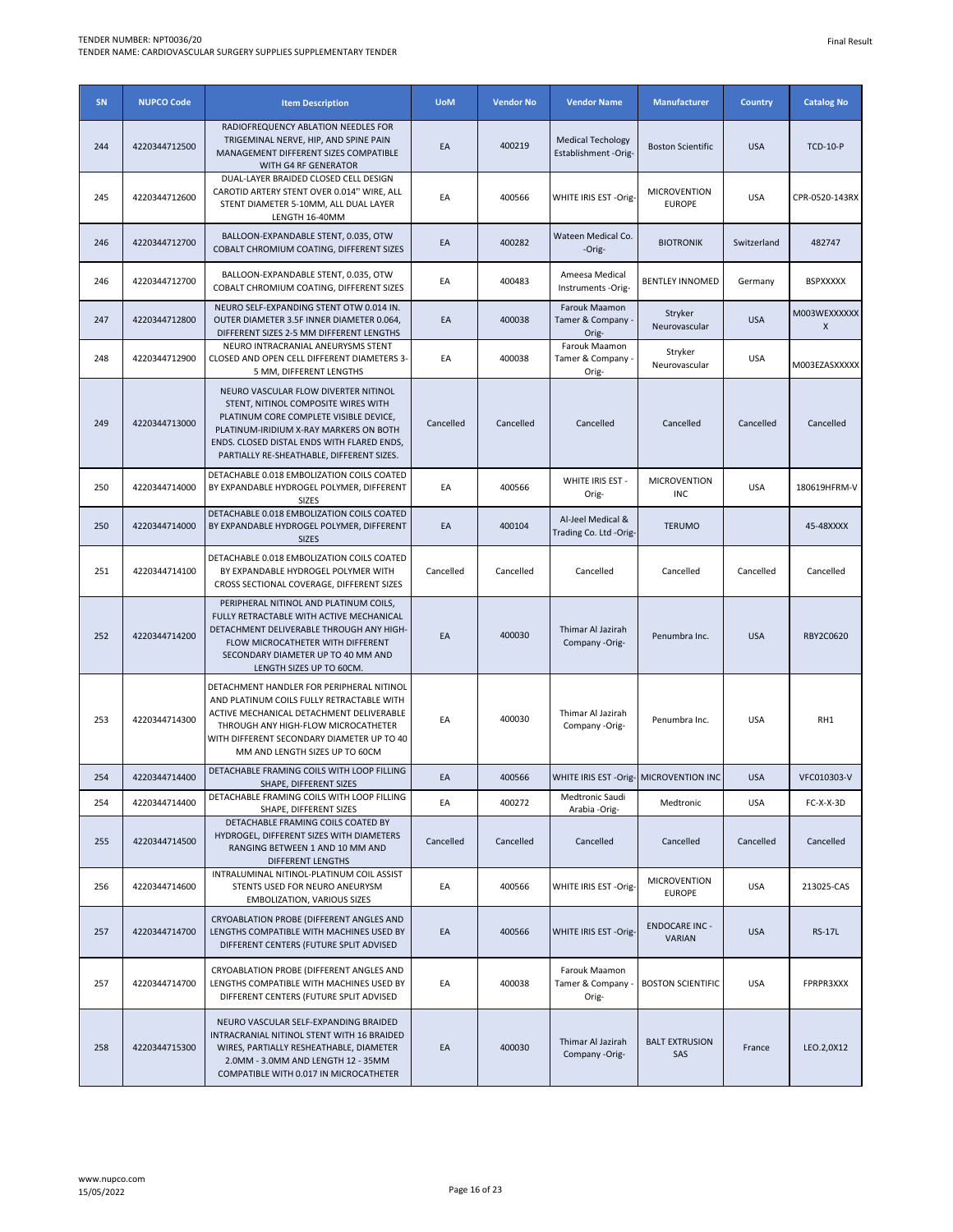| SN  | <b>NUPCO Code</b> | <b>Item Description</b>                                                                                                                                                                                                                                                                                                                                                                                                                                                                                                                                                                                                    | <b>UoM</b> | <b>Vendor No</b> | <b>Vendor Name</b>                               | <b>Manufacturer</b>            | <b>Country</b> | <b>Catalog No</b> |
|-----|-------------------|----------------------------------------------------------------------------------------------------------------------------------------------------------------------------------------------------------------------------------------------------------------------------------------------------------------------------------------------------------------------------------------------------------------------------------------------------------------------------------------------------------------------------------------------------------------------------------------------------------------------------|------------|------------------|--------------------------------------------------|--------------------------------|----------------|-------------------|
| 259 | 4220344716900     | NEURO VASCULAR DRUG ELUTING 360 DEGREE<br>BALLOON FOR TREATMENT INTRACRANIAL AND<br>CAROTID LESION 4 FR SHEATH 0.14 GUIDE WIRE,<br>SHAFT 144CM, 155 CM LENGTH 1.5MM-6MM<br><b>DIFFERENT SIZES</b>                                                                                                                                                                                                                                                                                                                                                                                                                          | Cancelled  | Cancelled        | Cancelled                                        | Cancelled                      | Cancelled      | Cancelled         |
| 260 | 4220344717000     | MICRO CATHETER 2.4-2.8 FR, WITH TUNGSTEN<br>COIL LAYER AND PTFE INNER LAYER, HYDROPHILIC<br>COATING DSMO COMPATIBLE. GUIDE WIRE PRE-<br>LOADED.                                                                                                                                                                                                                                                                                                                                                                                                                                                                            | EA         | 400104           | Al-Jeel Medical &<br>Trading Co. Ltd -Orig-      | <b>TERUMO</b>                  | Japan          | MC-PE2X131ZB      |
| 261 | 4220344717100     | MICRO VASCULAR PLUG COVERING VESSEL SIZES<br>FROM 1.5 MM TO 9 MM, MICRO CATHETER<br>COMPATIBLE FOR SIZES FROM 1.5 TO 5 MM<br>, DIAGNOSTIC CATHETER COMPATIBLE FOR SIZES<br>FROM 5 TO 9 MM , PTFE COVER FOR RAPID<br><b>OCCLUSION</b>                                                                                                                                                                                                                                                                                                                                                                                       | EA         | 400272           | Medtronic Saudi<br>Arabia -Orig-                 | Medtronic                      | <b>USA</b>     | MVP-XQ            |
| 262 | 4220344717200     | MICRO CATHETER, COILED SHAFT CONSTRUCTION,<br>0.014 WIRE, DEFLECTING TIP UP TO 90 DEGREE                                                                                                                                                                                                                                                                                                                                                                                                                                                                                                                                   | EA         | 400219           | <b>Medical Techology</b><br>Establishment -Orig- | Vascular Solution,<br>Teleflex | <b>USA</b>     | 5821              |
| 263 | 4220344717300     | NEURO VASCULAR 3 DROP ZONES STENT<br>RETRIEVER CAPTURE ALL TYPES OF CLOTS (SOFT<br>&HARD CLOTS, TWO SMART MARKERS PER DROP<br>ZONE , PROXIMAL AND DISTAL MARKER, SIZE 3-<br><b>6MM DIFFERENT SIZES</b>                                                                                                                                                                                                                                                                                                                                                                                                                     | Cancelled  | Cancelled        | Cancelled                                        | Cancelled                      | Cancelled      | Cancelled         |
| 264 | 4220344717400     | NEURO VASCULAR 2 DROP ZONES STENT<br>RETRIEVER CAPTURE ALL TYPES OF CLOTS (SOFT<br>&HARD CLOTS, TWO SMART MARKERS PER DROP<br>ZONE , PROXIMAL AND DISTAL MARKER, SIZE 3-<br><b>6MM DIFFERENT SIZES</b>                                                                                                                                                                                                                                                                                                                                                                                                                     | Cancelled  | Cancelled        | Cancelled                                        | Cancelled                      | Cancelled      | Cancelled         |
| 265 | 4220344717500     | BREAST BIOPSY VACUUM INSERTION NEEDLE,<br>10FR, 12FR, 14FR, AND 10 CM LENGTH, REUSABLE<br>HANDHELD DEVICE , SINGLE INSERTION WITH<br>MULTIPLE SAMPLE BIOPSIES, ECHOGENIC<br>MARKINGS SHARP TRICON CAVE TIP                                                                                                                                                                                                                                                                                                                                                                                                                 | EA         | 400038           | Farouk Maamon<br>Tamer & Company<br>Orig-        | Bard                           | <b>USA</b>     | EV10              |
| 266 | 4220344717900     | BILIARY STENT, BALLOON EXPANDABLE, UNIQUELY<br>FLEXIBLE, EXPANDABLE TO DOUBLE ORIGINAL SIZE<br>IF NEEDED                                                                                                                                                                                                                                                                                                                                                                                                                                                                                                                   | Cancelled  | Cancelled        | Cancelled                                        | Cancelled                      | Cancelled      | Cancelled         |
| 267 | 4220344718400     | COMPLIANT OCCLUSION BALLOON CATHETER,<br>BALLOON DIAMETER 4MM, ALL LENGTH 10 -20<br>MM LENGTH, 5MM DISTAL TIP LENGTH,<br>INDEPENDENT WORKING CHANNEL PROVIDES THE<br>ABILITY TO DELIVER COILS, EMBOLIC AGENTS AND<br>EVEN STENTS THROUGH THE BALLOON. SEPARATE<br>INFLATION LUMEN AND INDEPENDENT WORKING<br>LUMEN THAT CAN ACCOMMODATE UP TO 0.014"<br>GUIDEWIRE, USE WITH DMSO AND LIQUID<br>EMBOLIC AGENTS, HYDROPHILIC COATING                                                                                                                                                                                         | EA         | 400566           | WHITE IRIS EST - Orig- MICROVENTION INC          |                                | <b>USA</b>     | <b>BC0410C</b>    |
| 268 | 4220344718500     | MICRODELIVERY STENT SYSTEM, THE<br>MICRODELIVERY CATHETER WITH A CONTINUOUS<br>FIBER AND PLATINUM BRAID CONSTRUCTION,<br>EXCEPTIONAL FLEXIBILITY, TRACKABILITY, AND<br>KINK RESISTANCE, PTFE INNER LUMEN, 0.014IN<br>GUIDEWIRE COMPATIBILITY, MINIMUM GUIDING<br>CATHETER ID 0.050IN, MICRODELIVERY CATHETER<br>USABLE LENGTH: 131 CM MICRODELIVERY<br>CATHETER OD: 2.8FR DISTAL; 3FR PROXIMAL<br>STABILIZER CATHETER USABLE LENGTH: 150 CM<br>STABILIZER CATHETER OD: 2F, STENT INTERSTICES<br>SIZE: 2.0FR - 2.5FR STENT FORESHORTENING:<br>1.8%?5.4%, DISPOSABLE, STERILE, STENT<br>DIAMETER X LENGTH: 4.0 MM X 20-30 MM | Cancelled  | Cancelled        | Cancelled                                        | Cancelled                      | Cancelled      | Cancelled         |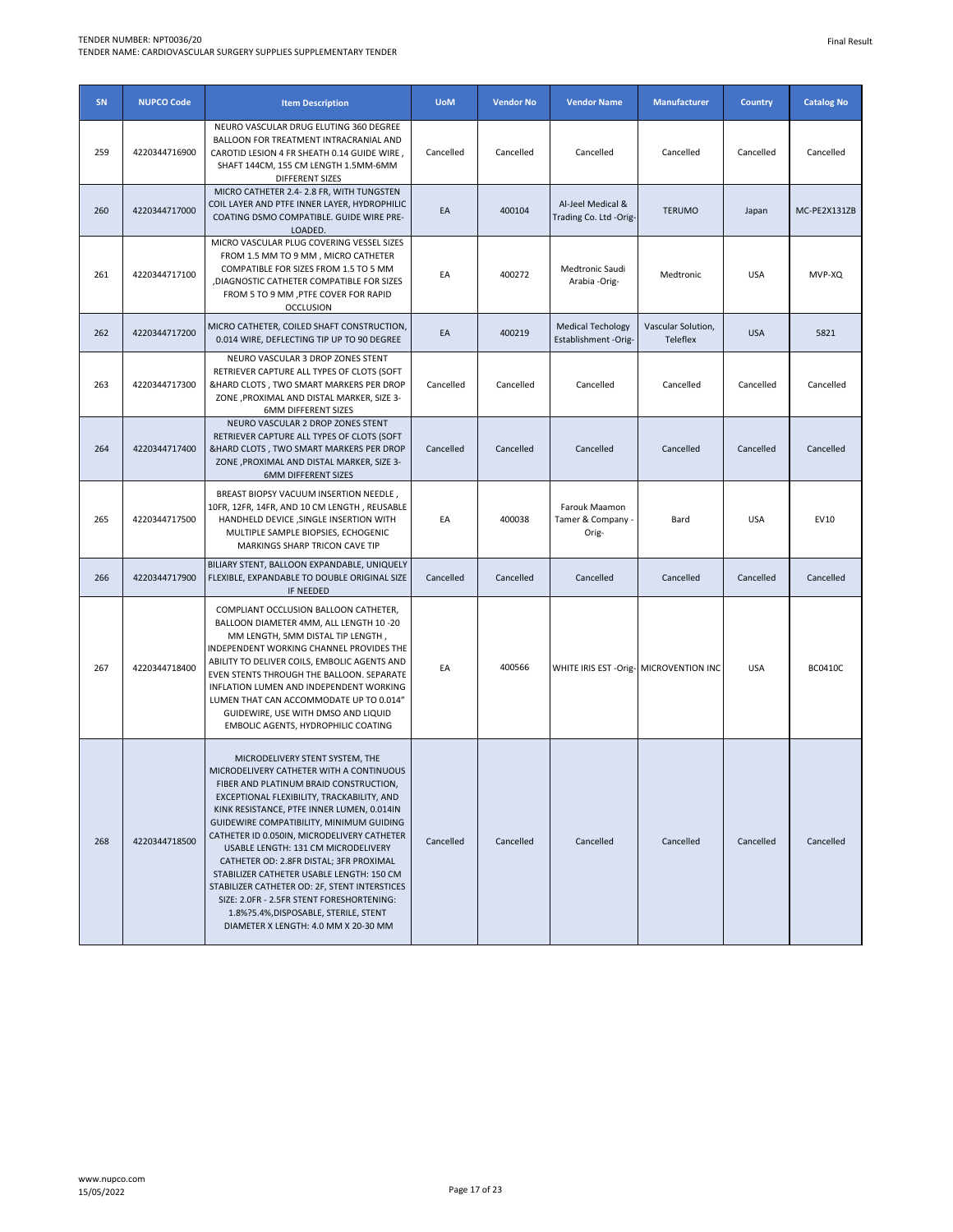| SN  | <b>NUPCO Code</b> | <b>Item Description</b>                                                                                                                                                                                                                                                                                                                                                                                                                                                                                                                                                                                                           | <b>UoM</b> | <b>Vendor No</b> | <b>Vendor Name</b>                  | <b>Manufacturer</b>          | <b>Country</b> | <b>Catalog No</b> |
|-----|-------------------|-----------------------------------------------------------------------------------------------------------------------------------------------------------------------------------------------------------------------------------------------------------------------------------------------------------------------------------------------------------------------------------------------------------------------------------------------------------------------------------------------------------------------------------------------------------------------------------------------------------------------------------|------------|------------------|-------------------------------------|------------------------------|----------------|-------------------|
| 269 | 4220344718600     | MICRODELIVERY STENT SYSTEM, THE<br>MICRODELIVERY CATHETER WITH A CONTINUOUS<br>FIBER AND PLATINUM BRAID CONSTRUCTION,<br>EXCEPTIONAL FLEXIBILITY, TRACKABILITY, AND<br>KINK RESISTANCE, PTFE INNER LUMEN, 0.014IN<br>GUIDEWIRE COMPATIBILITY, MINIMUM GUIDING<br>CATHETER ID 0.050IN, MICRODELIVERY CATHETER<br>USABLE LENGTH: 131 CM MICRODELIVERY<br>CATHETER OD: 2.8FR DISTAL; 3FR PROXIMAL<br>STABILIZER CATHETER USABLE LENGTH: 150 CM<br>STABILIZER CATHETER OD: 2FR, STENT<br>INTERSTICES SIZE: 2.0FR - 2.5FR STENT<br>FORESHORTENING: 1.8%?5.4%, DISPOSABLE,<br>STERILE, STENT DIAMETER X LENGTH: 3.5 MM X 15-<br>20 MM   | Cancelled  | Cancelled        | Cancelled                           | Cancelled                    | Cancelled      | Cancelled         |
| 270 | 4220344718700     | MICRODELIVERY STENT SYSTEM, THE<br>MICRODELIVERY CATHETER WITH A CONTINUOUS<br>FIBER AND PLATINUM BRAID CONSTRUCTION,<br>EXCEPTIONAL FLEXIBILITY, TRACKABILITY, AND<br>KINK RESISTANCE, PTFE INNER LUMEN, 0.014IN<br>GUIDEWIRE COMPATIBILITY, MINIMUM GUIDING<br>CATHETER ID 0.050IN, MICRODELIVERY CATHETER<br>USABLE LENGTH: 131 CM MICRODELIVERY<br>CATHETER OD: 2.8FR DISTAL; 3FR PROXIMAL<br>STABILIZER CATHETER USABLE LENGTH: 150 CM<br>STABILIZER CATHETER OD: 2FR, STENT<br>INTERSTICES SIZE: 2.0FR - 2.5FR STENT<br>FORESHORTENING: 1.8% 5.4%, DISPOSABLE,<br>STERILE, STENT DIAMETER X LENGTH: 3.0 X 15-<br>20MM       | Cancelled  | Cancelled        | Cancelled                           | Cancelled                    | Cancelled      | Cancelled         |
| 271 | 4220344718800     | MICRODELIVERY STENT SYSTEM, THE<br>MICRODELIVERY CATHETER WITH A CONTINUOUS<br>FIBER AND PLATINUM BRAID CONSTRUCTION,<br>EXCEPTIONAL FLEXIBILITY, TRACKABILITY, AND<br>KINK RESISTANCE, PTFE INNER LUMEN, 0.014IN<br>GUIDEWIRE COMPATIBILITY, MINIMUM GUIDING<br>CATHETER ID 0.050, MICRODELIVERY CATHETER<br>USABLE LENGTH: 131 CM MICRODELIVERY<br>CATHETER OD: 2.8FR DISTAL; 3FR PROXIMAL<br>STABILIZER CATHETER USABLE LENGTH: 150 C M<br>STABILIZER CATHETER OD: 2FR, STENT<br>INTERSTICES SIZE: 2.0FR - 2.5FR, STENT<br>FORESHORTENING: 1.8% - 5.4%, DISPOSABLE,<br>STERILE, STENT DIAMETER X LENGTH: 2.5 MM X 15-<br>20 MM | Cancelled  | Cancelled        | Cancelled                           | Cancelled                    | Cancelled      | Cancelled         |
| 272 | 4220344718900     | LUNG BIOPSY TRACT SYSTEM CONSISTS OF<br>ABSORBABLE HYDROGEL PLUG TO PREVENT<br>PNEUMOTHORAX, STERILE, DISPOSABLE,<br>INCLUDES (2 CO-AXIAL ADA PTERS WITH (2 PLUGS,<br>INCLUDES 19G CO-AXIAL INTRODUCER<br>NEEDLE, (INTRODUCER NEEDLE LENGTH TO BE<br>SUPPLIED DETERMINED BY THE RECEIVING HO<br>SPITAL SITE                                                                                                                                                                                                                                                                                                                       | EA         | 400023           | Arabian Trade<br>House-Orig-        | Others-<br>Angiodynamics     | <b>USA</b>     | Others-76822019   |
| 273 | 4220344719000     | MICROCATHETER, OVER-THE-WIRE (OTW,<br>HYDROPHILIC COATING OF OUTER SURFACE, HIGH<br>PRESSURE CATHETER (MAXIMUM 690 KPA/100<br>PSI, USABLE LE NGTH: 165CM, DISTAL LENGTH:<br>35CM, MAXIMUM GUIDEWIRE: 0.010IN, OUTER<br>DIAMETER (O.D./PROXIMAL/DISTAL:<br>3.0/1.5FR, INNER DIAMETER (I.D.: 0.013IN,<br>STERILE, DISPOSABLE                                                                                                                                                                                                                                                                                                        | Cancelled  | Cancelled        | Cancelled                           | Cancelled                    | Cancelled      | Cancelled         |
| 274 | 4220344719100     | MICROCATHETER, STRAIGHT TIP CONFIGURATION,<br>FLOW DIRECTED, STAINLESS STEEL COIL<br>REINFORCEMENT IN PROXIMAL SHAFT, NITINOL<br>BRAID REINFOR CEMENT IN DISTAL INFLOPPYIN<br>SEGMENT, USABLE LENGTH: 165CM, DISTAL<br>LENGTH: 25CM, MAXIMUM GUIDEWIRE<br>COMPATIBILITY: 0.010IN, INNER DIAME TER (I.D.:<br>0.013 INCH, OUTER DIAMETER (O.D.<br>PROXIMAL/DISTAL: 2.7/1.3 FR, MARKER BAND<br>PROFILE: 1.4FR STERILE, DISPOSABLE                                                                                                                                                                                                    | EA         | 400030           | Thimar Al Jazirah<br>Company -Orig- | <b>BALT EXTRUSION</b><br>SAS | France         | MAGIC1,2F         |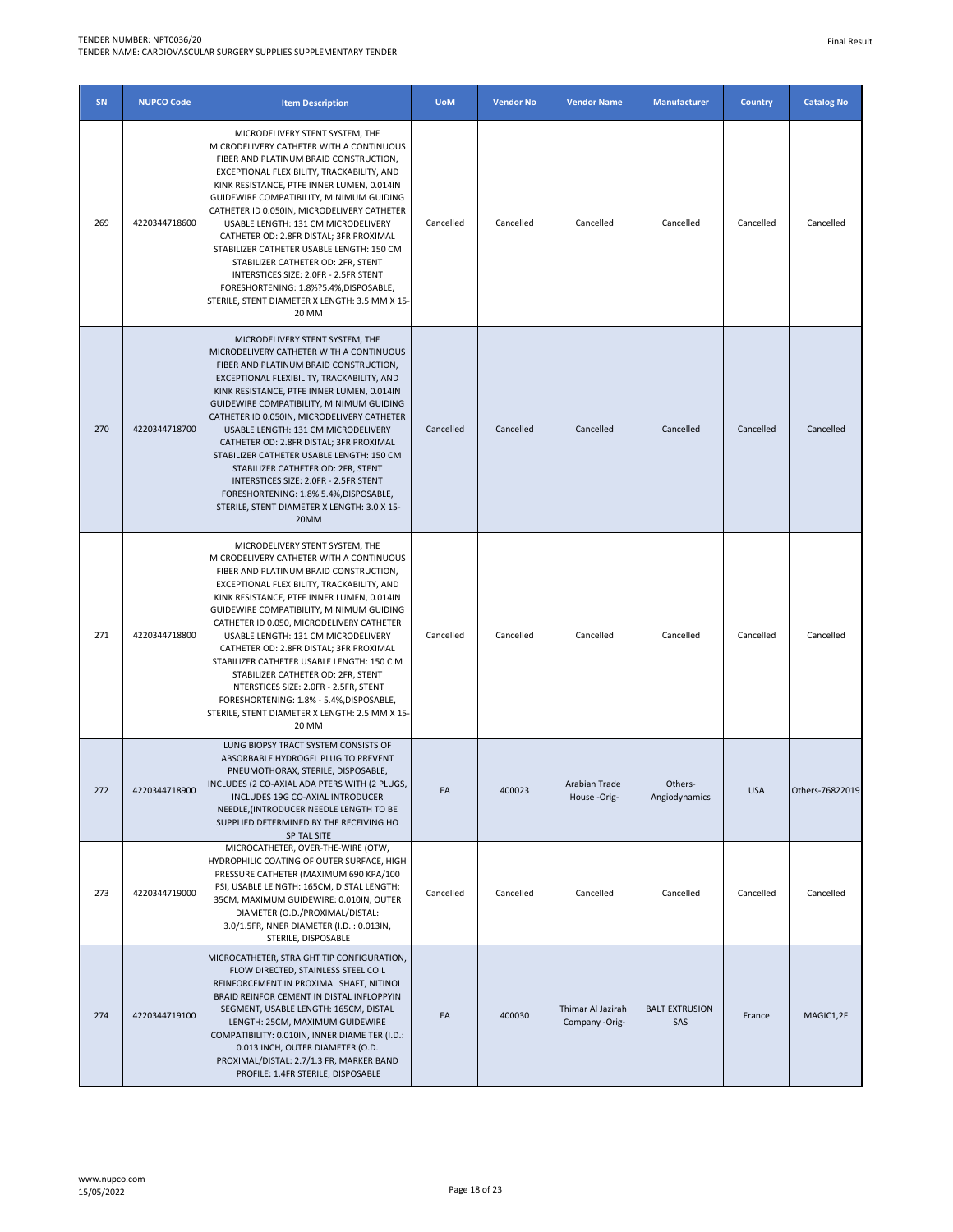| SN  | <b>NUPCO Code</b> | <b>Item Description</b>                                                                                                                                                                                                                                                                                                          | <b>UoM</b>   | <b>Vendor No</b> | <b>Vendor Name</b>                               | <b>Manufacturer</b>                                  | <b>Country</b> | <b>Catalog No</b>             |
|-----|-------------------|----------------------------------------------------------------------------------------------------------------------------------------------------------------------------------------------------------------------------------------------------------------------------------------------------------------------------------|--------------|------------------|--------------------------------------------------|------------------------------------------------------|----------------|-------------------------------|
| 275 | 4220344719200     | STENT, COVERED, BALLOON-EXPANDABLE, LOW<br>PROFILE, 5 - 9FR DELIVERY SYSTEM, CATHETER<br>LENGTH: 80-120 CM, STENT DIAMETER 4 - 10 MM,<br>STEN T LENGTH 2-10 CM, STERILE, THE SPECIFIC<br>STENT DIAMETER, STENT LENGTH AND SHAFT<br>LENGTH MUST BE DETERMINED BY RECEIVING<br>CENTER BEFORE D DELIVERY                            | Cancelled    | Cancelled        | Cancelled                                        | Cancelled                                            | Cancelled      | Cancelled                     |
| 276 | 4220344719300     | STENT, COVERED, SELF-EXPANDABLE, NITINOL<br>SKELETON, LOW PROFILE, 8-10FR DELIVERY<br>SYSTEM, STENT DIAMETER: 10-14 MM, STENT<br>LENGTH 2-20 CM, CATHETER LENGTH: 80 TO<br>130CM, STERILE, THE SPECIFIC STENT DIAMETER,<br>STENT LENGTHS AND SHAFT LENGTHS MUST BE<br>DETERMINED BY RECEIVING G CENTER BEFORE<br><b>DELIVERY</b> | EA           | 400023           | Arabian Trade<br>House-Orig-                     | Others-BD BARD                                       | <b>USA</b>     | Others-<br><b>FVMxxxxx</b>    |
| 277 | 4220344719400     | STENT, COVERED, SELF-EXPANDABLE, NITINOL<br>SKELETON, LOW PROFILE, 5-10FR DELIVERY<br>SYSTEM, STENT DIAMETER: 4-6 MM, STENT<br>LENGTH 2-20 CM, CATHETER LENGTH: 80 TO<br>130CM, STERILE, THE SPECIFIC STENT DIAMETER,<br>STENT LENGTHS AND SHAFT LENGTHS MUST BE<br>DETERMINED BY RECEIVING CENTER BEFORE<br>DELIVERY            | Cancelled    | Cancelled        | Cancelled                                        | Cancelled                                            | Cancelled      | Cancelled                     |
| 278 | 4220344719500     | OCCLUSION BALLOON SYSTEM, BALLOON<br>CATHETER USABLE LENGTH: 150CM, BALLOON<br>DIAMETER: 9-24 MM, COMPATIBLE GUIDEWIRE:<br>0.010 INCH, OUTER DIAM ETER (O.D.<br>PROXIMAL/DISTAL: 2.8/2.2<br>FRENCH, STERILE, DISPOSABLE, THE SPECIFIC<br>BALLOON LENGTHS MUST BE DECIDED BY<br>RECEIVING CENTER BEFO RE DELIVERY                 | Cancelled    | Cancelled        | Cancelled                                        | Cancelled                                            | Cancelled      | Cancelled                     |
| 279 | 4220344719600     | VASCULAR TUNNELER SHEATH AND BULLET TIP,<br>LARGE, FOR GRAFTS UP TO 10 MM, DISPOSABLE<br>STERILE, (EACH CENTER MUST BE PROVIDED WITH<br>COMPLETE SET OF TUNNELER SYSTEM IN STORAGE<br>AND STERILIZATION TRAY FREE OF CHARGE TO<br>USE WITH THE TUNNELERS SHEATHS AND BULLET<br><b>TIPS</b>                                       | No Quotation | No Quotation     | No Quotation                                     | No Quotation                                         | No Quotation   | No Quotation                  |
| 280 | 4220344719700     | VASCULAR TUNNELER SHEATH AND BULLET TIP,<br>SMALL, FOR GRAFTS UP TO 8 MM, DISPOSABLE<br>STERILE, (EACH CENTER MUST BE PROVIDED WITH<br>COMPLETE SET OF TUNNELER SYSTEM IN STORAGE<br>AND STERILIZATION TRAY FREE OF CHARGE TO<br>USE WITH THE TUNNELERS SHEATHS AND BULLET<br><b>TIPS</b>                                        | No Quotation | No Quotation     | No Quotation                                     | No Quotation                                         | No Quotation   | No Quotation                  |
| 281 | 4220344719800     | VALVULOTOMY DEVICE, SELF SIZING, SELF-<br>CENTERING, 1.8 MM (BLADE RANGE 1.8-6.0 MM,<br>EXPANDABLE, FOUR RECESSED BLADES FOR<br>CUTTING VALVE CUSPS, HOOP DESIGN, ADJUSTS<br>TO VEIN DIAMETER AUTOMATICALLY, BLADE<br>HOUSING OUTER DIAMETER 1.8 MM, LENGTH 110<br>CM, DISPOSABLE, STERILE, OR EQUIVALENT                        | EA           | 400023           | Arabian Trade<br>House -Orig-                    | Others-Andramed                                      | Germany        | Others-AVT-TIP-<br>5F-10/1000 |
| 282 | 4220344720500     | VERTEBRAL STERILE CEMENT INJECTION KIT WITH<br>HIGH VISCOUS CEMENT INCLUDING MIXING<br>SYSTEM AND COMPATIBLE NEEDLES                                                                                                                                                                                                             | Cancelled    | Cancelled        | Cancelled                                        | Cancelled                                            | Cancelled      | Cancelled                     |
| 283 | 4220344720600     | GUIDING SHEATH PTFE COATED SS COIL 7FR - 90<br>CM CURVED                                                                                                                                                                                                                                                                         | Cancelled    | Cancelled        | Cancelled                                        | Cancelled                                            | Cancelled      | Cancelled                     |
| 284 | 4220344720700     | GUIDING SHEATH PTFE COATED SS COIL 6FR - 90<br>CM MP                                                                                                                                                                                                                                                                             | EA           | 400282           | Wateen Medical Co.<br>-Orig-                     | <b>BIOTRONIK</b>                                     | Germany        | 444481                        |
| 285 | 4220344720800     | CLIP ANEURYSM TITANIUM 5 MM BAYONET                                                                                                                                                                                                                                                                                              | No Quotation | No Quotation     | No Quotation                                     | No Quotation                                         | No Quotation   | No Quotation                  |
| 286 | 4220345100000     | DEVICE AV FISTULA SLIP KNOT SUTURE<br>RETENTION STERILE DISPOSABLE                                                                                                                                                                                                                                                               | No Quotation | No Quotation     | No Quotation                                     | No Quotation                                         | No Quotation   | No Quotation                  |
| 287 | 4220345200100     | DELIVERY MICROCATHETER, DESIGNED TO<br>DELIVER THE 3D DEVICE COMPATIBLE WITH<br>CONTINUES ASPIRATION ACE AND JET ID.025IN<br>2.95FR PROXIMAL OD.2.6FR DISTAL OD. LENGTH<br>160CM                                                                                                                                                 | EA           | 400030           | Thimar Al Jazirah<br>Company -Orig-              | Penumbra Inc.                                        | <b>USA</b>     | VEL160STR                     |
| 288 | 4222161201400     | MANIFOLD, INTRAVENOUS, 3 WAY, RIGHT ON<br>HANDLE, 15 CM TUBING EXTENSION, ROTATING<br>LUER, PRESSURE MONITORING LINE, 72 IN, LARGE<br>BORE VENTED, 12 CC CONTROL SYRINGE                                                                                                                                                         | EA           | 400509           | <b>Orient Medical</b><br>Solution Est. - Orig-   | SHANGHAI KINDLY<br>MEDICAL<br><b>INSTRUMENTS CO.</b> | China          | AM0351                        |
| 288 | 4222161201400     | MANIFOLD, INTRAVENOUS, 3 WAY, RIGHT ON<br>HANDLE, 15 CM TUBING EXTENSION, ROTATING<br>LUER, PRESSURE MONITORING LINE, 72 IN, LARGE<br>BORE VENTED, 12 CC CONTROL SYRINGE                                                                                                                                                         | EA           | 400273           | Arabian Medical<br>Products<br>Manufactur -Orig- | ARABIAN MEDICAL<br>PRODUCTS MFG CO                   | Saudi Arabia   | EN20000-259                   |
| 289 | 4222161202400     | NON-ROTATING ONE WAY STOPCOCK 1050 PSI                                                                                                                                                                                                                                                                                           | Cancelled    | Cancelled        | Cancelled                                        | Cancelled                                            | Cancelled      | Cancelled                     |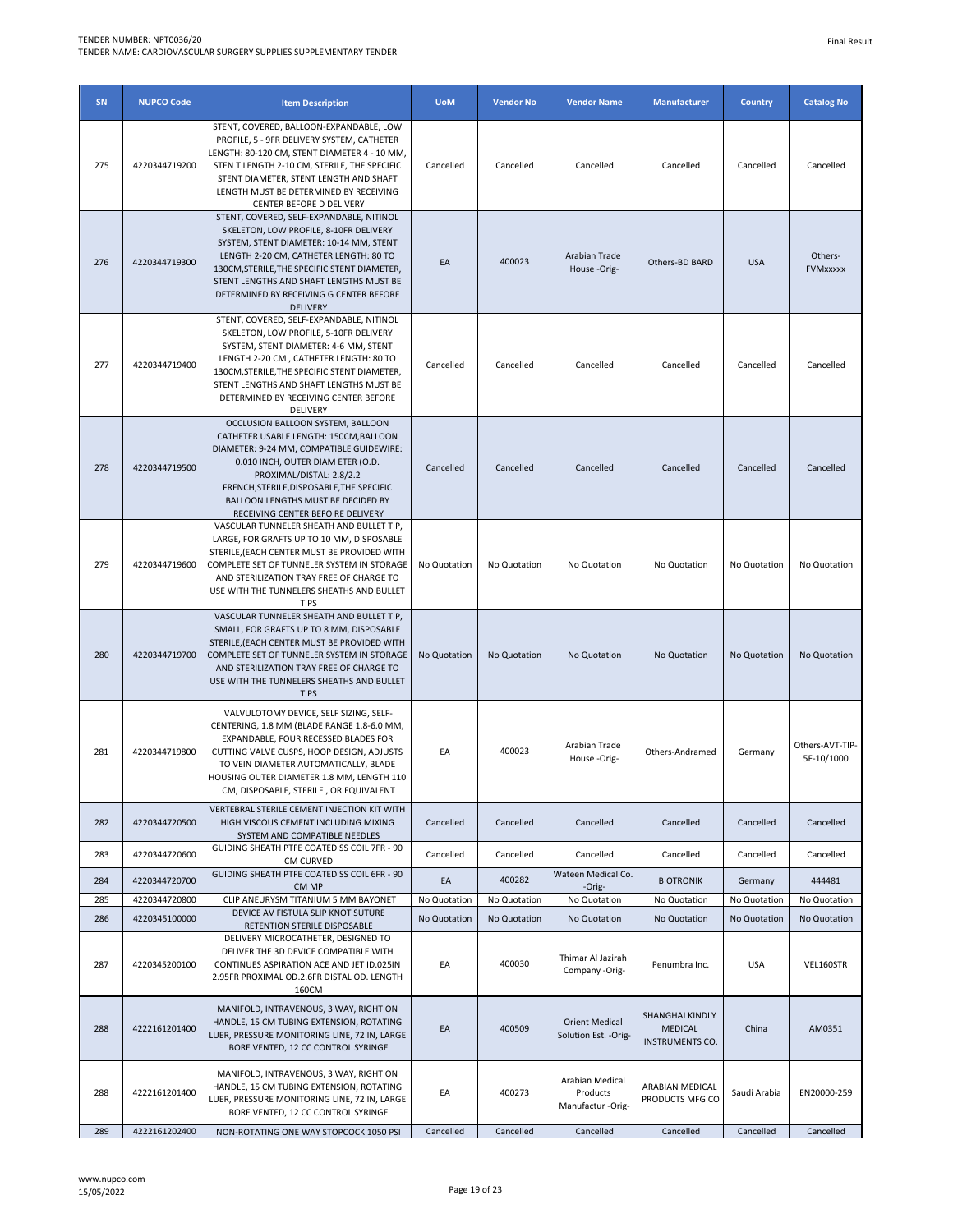| SN  | <b>NUPCO Code</b> | <b>Item Description</b>                                                                                                                                                                          | <b>UoM</b>   | <b>Vendor No</b> | <b>Vendor Name</b>                                      | <b>Manufacturer</b>          | <b>Country</b> | <b>Catalog No</b>                |
|-----|-------------------|--------------------------------------------------------------------------------------------------------------------------------------------------------------------------------------------------|--------------|------------------|---------------------------------------------------------|------------------------------|----------------|----------------------------------|
| 290 | 4222161202500     | NON-ROTATING THREE WAY STOPCOCK 1050 PSI                                                                                                                                                         | Cancelled    | Cancelled        | Cancelled                                               | Cancelled                    | Cancelled      | Cancelled                        |
| 291 | 4222161202600     | ROTATING ONE WAY STOPCOCK 1050 PSI                                                                                                                                                               | EA           | 400219           | <b>Medical Techology</b><br>Establishment -Orig-        | Merit                        | <b>USA</b>     | H1RC                             |
| 292 | 4222161202700     | ROTATING THREE WAY STOPCOCK 1050 PSI                                                                                                                                                             | EA           | 400219           | <b>Medical Techology</b><br>Establishment -Orig-        | Merit                        | <b>USA</b>     | H3RRC                            |
| 293 | 4229340100200     | GUIDING SHEATH PTFE COATED SS COIL 6FR - 90<br><b>CM ANGLED</b>                                                                                                                                  | EA           | 400282           | Wateen Medical Co.<br>-Orig-                            | <b>BIOTRONIK</b>             | Germany        | 444481                           |
| 293 | 4229340100200     | GUIDING SHEATH PTFE COATED SS COIL 6FR - 90<br>CM ANGLED                                                                                                                                         | EA           | 400369           | UNITED MEDICAL<br>INDUSTRIES CO.<br>LTD. - Orig-        | Cook Inc                     | <b>USA</b>     | KCFW-6.0-18/38-<br>90-RB-ANL1-HC |
| 294 | 4229340100300     | GUIDING SHEATH PTFE COATED SS COIL 6FR - 90<br><b>CM CURVED</b>                                                                                                                                  | Cancelled    | Cancelled        | Cancelled                                               | Cancelled                    | Cancelled      | Cancelled                        |
| 295 | 4229340100400     | GUIDING SHEATH PTFE COATED SS COIL 6FR - 90<br><b>CM STRAIGHT</b>                                                                                                                                | EA           | 400369           | UNITED MEDICAL<br>INDUSTRIES CO.<br>LTD. - Orig-        | Cook Inc                     | <b>USA</b>     | KCFW-6.0-38-90-<br><b>RB</b>     |
| 296 | 4229340100600     | GUIDING SHEATH PTFE COATED SS COIL 7FR - 90<br>CM MP                                                                                                                                             | EA           | 400369           | <b>UNITED MEDICAL</b><br>INDUSTRIES CO.<br>LTD. - Orig- | Cook Inc                     | <b>USA</b>     | KSAW-7.0-38-90-<br>RB-SHTL-HC    |
| 297 | 4229340100700     | GUIDING SHEATH PTFE COATED SS COIL 7FR - 90<br><b>CM STRAIGHT</b>                                                                                                                                | EA           | 400369           | <b>UNITED MEDICAL</b><br>INDUSTRIES CO.<br>LTD. - Orig- | Cook Inc                     | <b>USA</b>     | KCFW-7.0-38-90-<br><b>RB</b>     |
| 298 | 4229474001900     | CANNULA, JUGULAR, 22 FR, TWIN DUAL LUM, 1.5<br>LITER                                                                                                                                             | Cancelled    | Cancelled        | Cancelled                                               | Cancelled                    | Cancelled      | Cancelled                        |
| 299 | 4229474002100     | CANNULA, JUGULAR, 24 FR, TWIN DUAL LUM, 2<br>LITER                                                                                                                                               | Cancelled    | Cancelled        | Cancelled                                               | Cancelled                    | Cancelled      | Cancelled                        |
| 300 | 4229474005200     | GUIDEWIRE, VASCULAR, 0.035IN, 100CM,<br>HYDROPHILIC COATED, FLEXIBLE                                                                                                                             | Cancelled    | Cancelled        | Cancelled                                               | Cancelled                    | Cancelled      | Cancelled                        |
| 301 | 4229474005700     | VASCULAR ACCESS KIT, DILATORS AND GUIDEWIRE<br>SUITABLE FOR DUAL STAGE CANNULA INSERTION                                                                                                         | EA           | 400582           | <b>FUTURE HORIZONS</b><br>MEDICAL -Orig-                | <b>FREE LIFE</b>             | Germany        | <b>FLK 0012</b>                  |
| 302 | 4229517103500     | FIDUCIAL HEPATIC/BREAST TISSUE MARKER FOR<br>RADIATION TREATMENT AND/OR PRE-SURGERY<br>LOCALIZATION OF SOFT TISSUE TUMORS                                                                        | Cancelled    | Cancelled        | Cancelled                                               | Cancelled                    | Cancelled      | Cancelled                        |
| 303 | 4229546100300     | BIOLOGICAL GLUE KIT 5 ML, CONTAINS: HUMAN<br>THROMBIN, CALCIUM CHLORIDE, APROTININ (TO<br>SLOW FIBRINOLYSIS OF CLOT), THROMBIN, NEURO                                                            | EA           | 400022           | Arabian Health Care<br>Supply Company -<br>Orig-        | Baxter                       | Austria        | 1505487                          |
| 304 | 4229552700000     | BACLOFEN PUMP IMPLANTABLE EXTERNALLY<br>ADJUSTABLE INFUSION RATE STERILE LONG LIFE<br>BATTERY NOT LESS THAN 5 YEARS (TWO TEST<br>PORT SYSTEM PER PU MP MUST BE PROVIDED<br>FREE OF CHARGE) NEURO | EA           | 400272           | <b>Medtronic Saudi</b><br>Arabia -Orig-                 | Medtronic Inc                | <b>USA</b>     | 8637-40                          |
| 305 | 4229560104600     | CONNECTOR, NON METAL, Y SHAPED, FOR<br>PROXIMAL AND DISTAL SHUNT CATHETER,<br>DISPOSABLE, STERILE                                                                                                | No Quotation | No Quotation     | No Quotation                                            | No Quotation                 | No Quotation   | No Quotation                     |
| 306 | 4229580901400     | NEEDLE, RADIOFREQUENCY THYROID ABLATION                                                                                                                                                          | Cancelled    | Cancelled        | Cancelled                                               | Cancelled                    | Cancelled      | Cancelled                        |
| 307 | 4229591304900     | LOW PROFILE INTRALUMINAL FLOW DIVERTER<br>STENT OVER 0.017INCH DELIVERY SYSTEM FOR<br>TREATMENT OF INTRACRANIAL ANEURYSM ALL<br>DIAMETER 2.25 - 3.25MM ALL LENGTH 10 - 25 MM                     | EA           | 400030           | Thimar Al Jazirah<br>Company -Orig-                     | <b>BALT EXTRUSION</b><br>SAS | France         | SILK_V_2,25X10                   |
| 308 | 4229610001600     | SPETZLER BARRACUDA TIP UNIVERSAL NEURO                                                                                                                                                           | No Quotation | No Quotation     | No Quotation                                            | No Quotation                 | No Quotation   | No Quotation                     |
| 309 | 4229610008300     | NEUROINTERVENTION BALLOON GUIDE CATHETER<br>OUTER DIAMETER 8 F INNER DIAMETER (0.084<br>INCH) LENGTH 95 CM NEURO                                                                                 | EA           | 400038           | Farouk Maamon<br>Tamer & Company -<br>Orig-             | Stryker<br>Neurovascular     | <b>USA</b>     | 904X5                            |
| 310 | 4229610011100     | STENT RETRIEVER THROMBECTOMY DEVICE<br>NITINOL OVERLAPPING STENT STENT SIZE 6 X 30<br><b>NEURO</b>                                                                                               | Cancelled    | Cancelled        | Cancelled                                               | Cancelled                    | Cancelled      | Cancelled                        |
| 311 | 4229610011800     | COIL DETACHMENT CONTROLLER IT SHOULD BE<br>COMPATIBLE WITH THE COIL MANUFACTURER<br><b>NEURO</b>                                                                                                 | EA           | 400272           | Medtronic Saudi<br>Arabia -Orig-                        | Medtronic                    | <b>USA</b>     | $ID-1-5$                         |
| 311 | 4229610011800     | COIL DETACHMENT CONTROLLER IT SHOULD BE<br>COMPATIBLE WITH THE COIL MANUFACTURER<br><b>NEURO</b>                                                                                                 | EA           | 400566           | WHITE IRIS EST - Orig- MICROVENTION INC                 |                              | <b>USA</b>     | $WDC-1$                          |
| 311 | 4229610011800     | COIL DETACHMENT CONTROLLER IT SHOULD BE<br>COMPATIBLE WITH THE COIL MANUFACTURER<br><b>NEURO</b>                                                                                                 | EA           | 400104           | Al-Jeel Medical &<br>Trading Co. Ltd -Orig-             | <b>TERUMO</b>                | Japan          | 45-40XX                          |
| 311 | 4229610011800     | COIL DETACHMENT CONTROLLER IT SHOULD BE<br>COMPATIBLE WITH THE COIL MANUFACTURER<br><b>NEURO</b>                                                                                                 | EA           | 400038           | Farouk Maamon<br>Tamer & Company -<br>Orig-             | Stryker<br>Neurovascular     | <b>USA</b>     | M00345100950                     |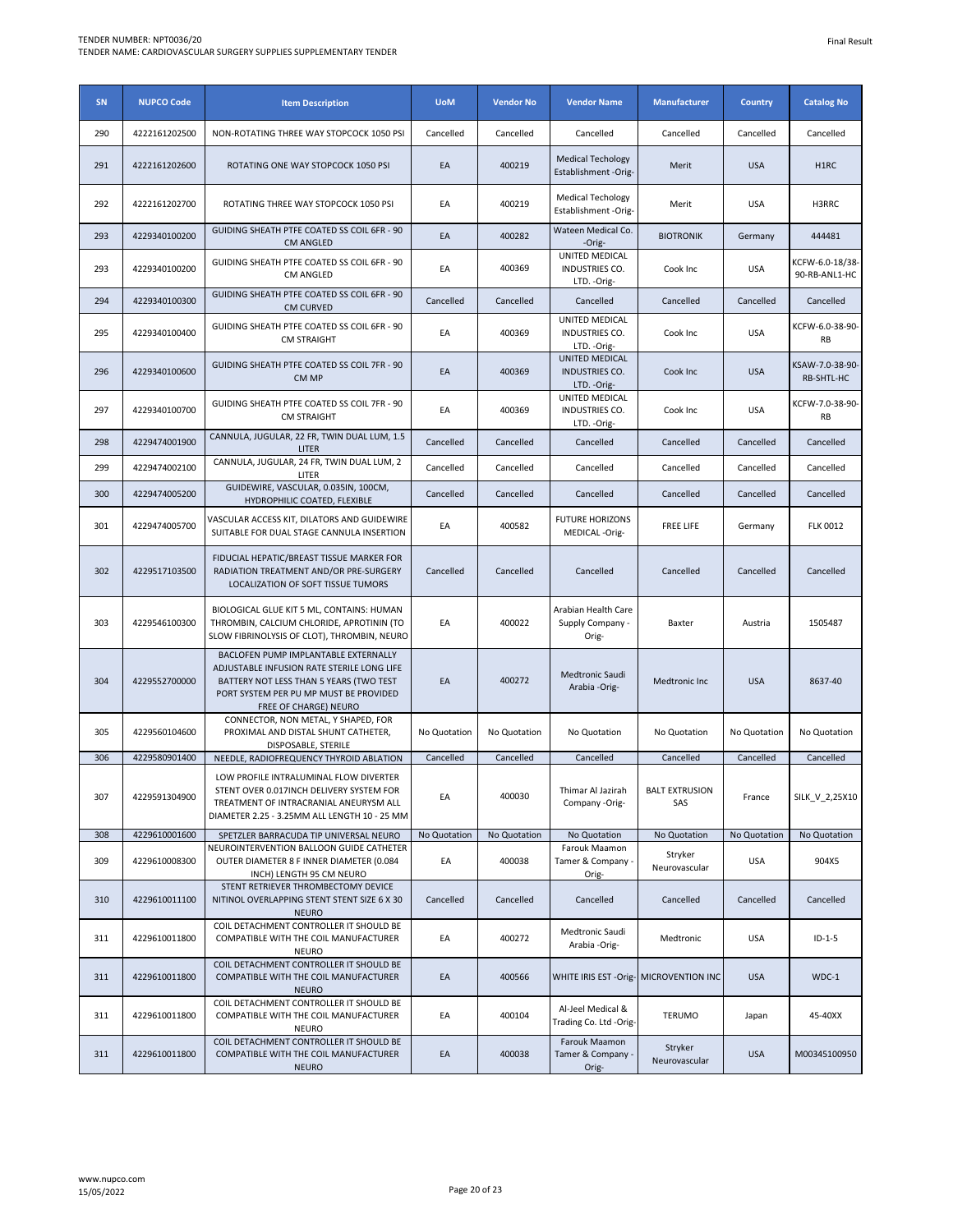| SN         | <b>NUPCO Code</b>              | <b>Item Description</b>                                                                                                                                                                                                                                     | <b>UoM</b>             | <b>Vendor No</b>       | <b>Vendor Name</b>                                  | <b>Manufacturer</b>                | Country                     | <b>Catalog No</b>      |
|------------|--------------------------------|-------------------------------------------------------------------------------------------------------------------------------------------------------------------------------------------------------------------------------------------------------------|------------------------|------------------------|-----------------------------------------------------|------------------------------------|-----------------------------|------------------------|
| 312        | 4229610017800                  | INTRALUMINAL SUPPORT DEVICES (STENTS)<br>STENTDIAMETER 2.5 - 3.5 MM STENT LENGTH 17 -<br>28 MM, THE STENTMAY BE TRACKED AND<br>DEPLOYED THROUGH A 0.017 INCH INNER<br>DIAMETERMICROCATHETER, PROVIDING THE<br>ABILITY TO ADDRESS MORE DISTAL, NEURO         | Cancelled              | Cancelled              | Cancelled                                           | Cancelled                          | Cancelled                   | Cancelled              |
| 313        | 4229610019100                  | CAROTID ARTERY STENT 0.014 INCH<br>STENTDIAMETER 5 - 8 MM STENT LENGTH 30 - 40<br>MM COMPONENT IS A DUAL - LAYER BRAIDED<br>CLOSED CELL DESIGN COMPOSED OF A NICKEL<br>TITANIUM (NITINOL) MATERIAL. THE STENT THE<br>DELIVERY SYSTEM IS 143 CM LENGTH NEURO | EA                     | 400104                 | Al-Jeel Medical &<br>Trading Co. Ltd -Orig-         | <b>TERUMO</b>                      | Japan                       | RDS-0630-143RX         |
| 314        | 4229610102200                  | CLIP ANEURYSM TITANIUM 3 MM STRAIGHT                                                                                                                                                                                                                        | No Quotation           | No Quotation           | No Quotation                                        | No Quotation                       | No Quotation                | No Quotation           |
| 315        | 4229610102300                  | CLIP ANEURYSM TITANIUM 5 MM 45 DEGREE<br><b>STRAIGHT</b>                                                                                                                                                                                                    | No Quotation           | No Quotation           | No Quotation                                        | No Quotation                       | No Quotation                | No Quotation           |
| 316        | 4229610102400                  | CLIP ANEURYSM TITANIUM 5 MM STRAIGHT                                                                                                                                                                                                                        | No Quotation           | No Quotation           | No Quotation                                        | No Quotation                       | No Quotation                | No Quotation           |
| 317        | 4229610102500                  | MICROCLIPS NEURO CURVED CLOSING FORCE 2<br>MM                                                                                                                                                                                                               | No Quotation           | No Quotation           | No Quotation                                        | No Quotation                       | No Quotation                | No Quotation           |
| 318        | 4229610102600                  | MICROCLIPS NEURO CURVED CLOSING FORCE 3<br>MM                                                                                                                                                                                                               | No Quotation           | No Quotation           | No Quotation                                        | No Quotation                       | No Quotation                | No Quotation           |
| 319        | 4229610102700                  | MICROCLIPS NEURO CURVED CLOSING FORCE 4<br>MМ                                                                                                                                                                                                               | No Quotation           | No Quotation           | No Quotation                                        | No Quotation                       | No Quotation                | No Quotation           |
| 320        | 4229610102800                  | MICROCLIPS NEURO CURVED CLOSING FORCE 5<br>MM                                                                                                                                                                                                               | No Quotation           | No Quotation           | No Quotation                                        | No Quotation                       | No Quotation                | No Quotation           |
| 321        | 4229610102900                  | MICROCLIPS NEURO STRAIGHT CLOSING FORCE 2<br>МM                                                                                                                                                                                                             | No Quotation           | No Quotation           | No Quotation                                        | No Quotation                       | No Quotation                | No Quotation           |
| 322        | 4229610103000                  | MICROCLIPS NEURO STRAIGHT CLOSING FORCE 3<br>MM                                                                                                                                                                                                             | No Quotation           | No Quotation           | No Quotation                                        | No Quotation                       | No Quotation                | No Quotation           |
| 323        | 4229610103100                  | MICROCLIPS NEURO STRAIGHT CLOSING FORCE 4<br><b>MM</b>                                                                                                                                                                                                      | No Quotation           | No Quotation           | No Quotation                                        | No Quotation                       | No Quotation                | No Quotation           |
| 324        | 4229610103200                  | MICROCLIPS NEURO STRAIGHT CLOSING FORCE 5<br>MМ                                                                                                                                                                                                             | No Quotation           | No Quotation           | No Quotation                                        | No Quotation                       | No Quotation                | No Quotation           |
| 325        | 4231220017400                  | <b>SUTURE ORGANIZER</b>                                                                                                                                                                                                                                     | EA                     | 400582                 | <b>FUTURE HORIZONS</b><br>MEDICAL -Orig-            | CARDIMEDICAL                       | Germany                     | CV 015                 |
| 326        | 4231260303100                  | DRESSING, HEMODIALYSIS KIT, FOR<br>CONNECTION/DISCONNECTION OF AV FISTULA                                                                                                                                                                                   | EA                     | 400273                 | Arabian Medical<br>Products<br>Manufactur -Orig-    | ARABIAN MEDICAL<br>PRODUCTS MFG CO | Saudi Arabia                | CPT-01000-078          |
| 327        | 4218270200300                  | TAPE, MEDICAL GRADE, RADIOPAQUE METRIC<br>UNITS FOR MEASUREMENT, FLEXIBLE,<br>DISPOSABLE, STERILE                                                                                                                                                           | No Quotation           | No Quotation           | No Quotation                                        | No Quotation                       | No Quotation                | No Quotation           |
| 328        | 4220341045200                  | GREEN SURGICAL PERFUSION TUBE HOLDER                                                                                                                                                                                                                        | No Quotation           | No Quotation           | No Quotation                                        | No Quotation                       | No Quotation                | No Quotation           |
| 329<br>330 | 4220341045900<br>4220341072600 | CATHETER PRESSURE PLACEMENT SET 3 FR<br>CELL SAVER KIT FOR AUTOTRANSFUSION WITH<br>SUCTION, FOR MEDTRONIC MACHINE,<br>DISPOSABLE, STERILE (DESIGN MUST BE<br>APPLICABLE IN EVERY CENTER)                                                                    | No Quotation<br>EA     | No Quotation<br>400272 | No Quotation<br>Medtronic Saudi<br>Arabia -Orig-    | No Quotation<br>Medtronic          | No Quotation<br>Netherlands | No Quotation<br>ATLS24 |
| 330        | 4220341072600                  | CELL SAVER KIT FOR AUTOTRANSFUSION WITH<br>SUCTION, FOR MEDTRONIC MACHINE,<br>DISPOSABLE, STERILE (DESIGN MUST BE<br>APPLICABLE IN EVERY CENTER)                                                                                                            | EA                     | 400023                 | Arabian Trade<br>House-Orig-                        | Others-Haemonetics                 | <b>USA</b>                  | Others-CSE-FP-<br>225V |
| 331        | 4220341073000                  | CENTRIMAG - BLOOD PUMP PEDIATRIC SET<br>DESIGN MUST BE APPLICABLE IN EVERY CENTER                                                                                                                                                                           | EA                     | 400023                 | Arabian Trade<br>House-Orig-                        | Others-SJM -<br>ABBOTT             | <b>USA</b>                  | Others-201-<br>90050   |
| 332        | 4220341073100                  | CENTRIMAG - BLOOD PUMP ADULT SET DESIGN<br>MUST BE APPLICABLE IN EVERY CENTER                                                                                                                                                                               | EA                     | 400023                 | Arabian Trade<br>House-Orig-                        | Others-SJM -<br><b>ABBOTT</b>      | <b>USA</b>                  | Others-201-<br>90010   |
| 333        | 4220341073500                  | CANNULA VENOUS SINGLE STAGE (8 FR)                                                                                                                                                                                                                          | No Quotation           | No Quotation           | No Quotation                                        | No Quotation                       | No Quotation                | No Quotation           |
| 334        | 4220341076900                  | TRAP MOISTURE FOR VACUUM ASSISTED VENOUS<br>DRAINAGE (VAVD)                                                                                                                                                                                                 | Cancelled              | Cancelled              | Cancelled                                           | Cancelled                          | Cancelled                   | Cancelled              |
| 335        | 4220341080300                  | CANNULA ARTERIAL PEDIATRIC ST TIP (6 - 18 FR)                                                                                                                                                                                                               | EA                     | 400272                 | Medtronic Saudi<br>Arabia -Orig-                    | Medtronic                          | Netherlands                 | 7XXXX                  |
| 336        | 4220344709300                  | AORTIC CANNULA, 3/16, 6FR, DLP OR EQUIVALENT                                                                                                                                                                                                                | EA                     | 400272                 | Medtronic Saudi<br>Arabia -Orig-                    | Medtronic                          | Netherlands                 | 77206                  |
| 337        | 4220344709400                  | AORTIC CANNULA, 3/16, 8FR, DLP OR EQUIVALENT                                                                                                                                                                                                                | EA                     | 400272                 | Medtronic Saudi<br>Arabia -Orig-<br>Medtronic Saudi | Medtronic                          | Netherlands                 | 77208                  |
| 338<br>339 | 4220344709500<br>4220344709600 | AORTIC CANNULA 3/16, 10FR, DLP OR EQUIVALENT                                                                                                                                                                                                                | EA                     | 400272<br>Cancelled    | Arabia -Orig-                                       | Medtronic<br>Cancelled             | Netherlands<br>Cancelled    | 77210<br>Cancelled     |
| 340        | 4220344709700                  | AORTIC CANNULA, RMI, 8FR OR EQUIVALENT<br>AORTIC CANNULA, RMI, 10FR, OR EQUIVALENT                                                                                                                                                                          | Cancelled<br>Cancelled | Cancelled              | Cancelled<br>Cancelled                              | Cancelled                          | Cancelled                   | Cancelled              |
| 341        | 4220344709800                  | AORTIC CANNULA, RMI, 12FR, OR EQUIVALENT                                                                                                                                                                                                                    | Cancelled              | Cancelled              | Cancelled                                           | Cancelled                          | Cancelled                   | Cancelled              |
| 342        | 4220344709900                  | AORTIC CANNULA, RMI, 14FR OR EQUIVALENT                                                                                                                                                                                                                     | Cancelled              | Cancelled              | Cancelled                                           | Cancelled                          | Cancelled                   | Cancelled              |
| 343<br>344 | 4220344710000<br>4220344715500 | AORTIC CANNULA, RMI, 16FR OR EQUIVALENT<br>OSTIAL CANNULA 8MM                                                                                                                                                                                               | Cancelled<br>EA        | Cancelled<br>400041    | Cancelled<br><b>CIGALAH PHARMA</b>                  | Cancelled<br>Livanova              | Cancelled<br><b>USA</b>     | Cancelled<br>CP-21008  |
| 345        | 4220344715600                  | CONNECTOR 1/2 X 1/4                                                                                                                                                                                                                                         | EA                     | 400023                 | <b>WAREHOUSE -Orig-</b><br>Arabian Trade            | Others-Eurosets                    | Italy                       | Others-EU3384          |
| 346        | 4220344716000                  | PERFUSION ADAPTOR WITH MALE LL 1/4 INCH<br>LONG, DISPOSABLE STERILE                                                                                                                                                                                         | EA                     | 400272                 | House -Orig-<br>Medtronic Saudi<br>Arabia -Orig-    | Medtronic                          | Netherlands                 | 10007                  |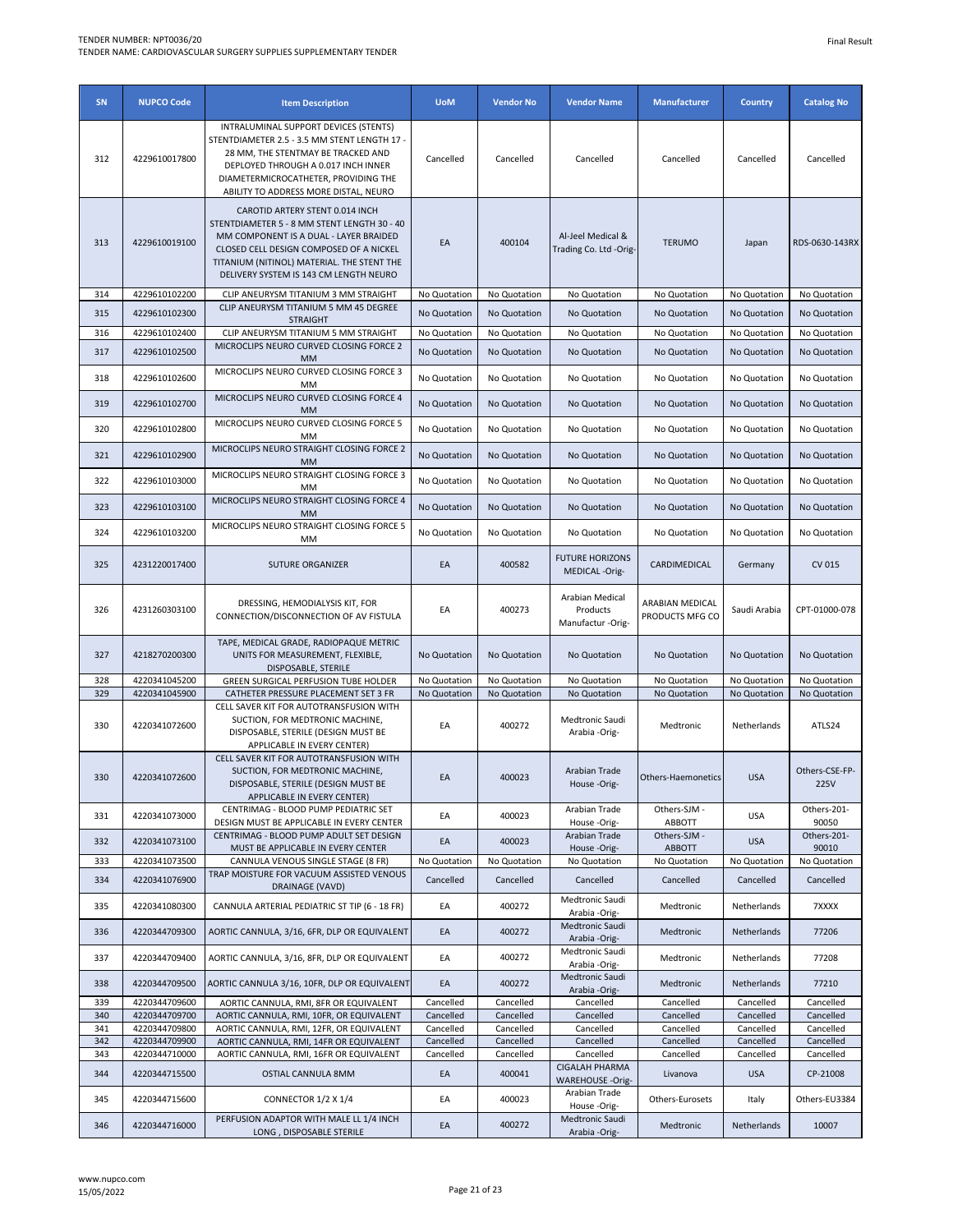| SN  | <b>NUPCO Code</b> | <b>Item Description</b>                                                                                                                                                                                        | <b>UoM</b>   | <b>Vendor No</b> | <b>Vendor Name</b>                                      | <b>Manufacturer</b> | <b>Country</b> | <b>Catalog No</b>                |
|-----|-------------------|----------------------------------------------------------------------------------------------------------------------------------------------------------------------------------------------------------------|--------------|------------------|---------------------------------------------------------|---------------------|----------------|----------------------------------|
| 347 | 4222152100800     | CONNECTOR 3/8 X 3/8 X1                                                                                                                                                                                         | EA           | 400041           | <b>CIGALAH PHARMA</b><br><b>WAREHOUSE -Orig-</b>        | Livanova            | Italy          | 5225                             |
| 348 | 4222160401400     | CONNECTOR, Y SHAPED, WITHOUT LUER LOCK,<br>1/2 INX 1/2 INX 1/2 IN, DISPOSABLE, STERILE                                                                                                                         | EA           | 400023           | Arabian Trade<br>House -Orig-                           | Others-Eurosets     | Italy          | Others-EU3360                    |
| 348 | 4222160401400     | CONNECTOR, Y SHAPED, WITHOUT LUER LOCK,<br>1/2 INX 1/2 INX 1/2 IN, DISPOSABLE, STERILE                                                                                                                         | EA           | 400272           | Medtronic Saudi<br>Arabia -Orig-                        | Medtronic           | Netherlands    | 6035                             |
| 349 | 4227223000100     | VALVE ONE-WAY 22 MM FOR USE WITH HIGH<br>FREQUENCY VENTILATOR FOR NOXBOX                                                                                                                                       | No Quotation | No Quotation     | No Quotation                                            | No Quotation        | No Quotation   | No Quotation                     |
| 350 | 4229470700000     | CARDIOPLEGIA DELIVERY SYSTEM                                                                                                                                                                                   | Cancelled    | Cancelled        | Cancelled                                               | Cancelled           | Cancelled      | Cancelled                        |
| 351 | 4229530201100     | CANNULA, PERFUSION, 29 X 29 X 29FR, 29 X 46 X<br>37FR 29 X 29 X 37FR, LENGTH 15IN, CONNECTOR<br>3/8IN, VENOUS CANNULA, THREE STAGES, KINK<br>RESISTANT, WIRE REINFORCED, , NON VENTED,<br>DISPOSABLE, STERILE. | EA           | 400272           | Medtronic Saudi<br>Arabia -Orig-                        | Medtronic           | Netherlands    | 914XXC                           |
| 352 | 4229530208200     | CONNECTOR, EXTENSION, 1/2X3/8IN, STRAIGHT,<br>LUER LOCK, DISPOSABLE, STERILE                                                                                                                                   | EA           | 400023           | Arabian Trade<br>House -Orig-                           | Others-Eurosets     | Italy          | Others-EU3390                    |
| 352 | 4229530208200     | CONNECTOR, EXTENSION, 1/2X3/8IN, STRAIGHT,<br>LUER LOCK, DISPOSABLE, STERILE                                                                                                                                   | EA           | 400272           | Medtronic Saudi<br>Arabia -Orig-                        | Medtronic           | Netherlands    | 6013                             |
| 353 | 4229530208700     | CONNECTOR, EXTENSION, 3/8X3/8X1/4IN, Y<br>SHAPED, LUER LOCK, DISPOSABLE, STERILE                                                                                                                               | EA           | 400023           | Arabian Trade<br>House -Orig-                           | Others-Eurosets     | Italy          | Others-EU3357                    |
| 353 | 4229530208700     | CONNECTOR, EXTENSION, 3/8X3/8X1/4IN, Y<br>SHAPED, LUER LOCK, DISPOSABLE, STERILE                                                                                                                               | EA           | 400272           | Medtronic Saudi<br>Arabia -Orig-                        | Medtronic           | Netherlands    | 6041                             |
| 354 | 4229530216900     | FEMORAL CANNULA, VENOUS, PEDIATRIC, 10FR                                                                                                                                                                       | EA           | 400582           | <b>FUTURE HORIZONS</b><br>MEDICAL -Orig-                | <b>FREE LIFE</b>    | Germany        | <b>FLK V18 C10</b>               |
| 354 | 4229530216900     | FEMORAL CANNULA, VENOUS, PEDIATRIC, 10FR                                                                                                                                                                       | EA           | 400272           | Medtronic Saudi<br>Arabia -Orig-                        | Medtronic           | Netherlands    | 96830-110                        |
| 355 | 4229530217000     | FEMORAL CANNULA, VENOUS, PEDIATRIC, 12 FR                                                                                                                                                                      | EA           | 400582           | <b>FUTURE HORIZONS</b><br>MEDICAL -Orig-                | <b>FREE LIFE</b>    | Germany        | <b>FLK V18 C12</b>               |
| 355 | 4229530217000     | FEMORAL CANNULA, VENOUS, PEDIATRIC, 12 FR                                                                                                                                                                      | EA           | 400272           | Medtronic Saudi<br>Arabia -Orig-                        | Medtronic           | Netherlands    | 96830-112                        |
| 356 | 4229530217100     | FEMORAL CANNULA, VENOUS, PEDIATRIC, 14FR                                                                                                                                                                       | EA           | 400582           | <b>FUTURE HORIZONS</b><br>MEDICAL -Orig-                | <b>FREE LIFE</b>    | Germany        | <b>FLK V18 C14</b>               |
| 356 | 4229530217100     | FEMORAL CANNULA, VENOUS, PEDIATRIC, 14FR                                                                                                                                                                       | EA           | 400272           | Medtronic Saudi<br>Arabia -Orig-                        | Medtronic           | Netherlands    | 96830-114                        |
| 357 | 4229530217200     | FEMORAL CANNULA, VENOUS, PEDIATRIC, 8FR                                                                                                                                                                        | EA           | 400582           | <b>FUTURE HORIZONS</b><br>MEDICAL -Orig-                | <b>FREE LIFE</b>    | Germany        | <b>FLK V18 C8</b>                |
| 357 | 4229530217200     | FEMORAL CANNULA, VENOUS, PEDIATRIC, 8FR                                                                                                                                                                        | EA           | 400272           | Medtronic Saudi<br>Arabia -Orig-                        | Medtronic           | Netherlands    | 96830-108                        |
| 358 | 4229546400000     | HTK-SOLUTION FOR CARDIOPLEGIA & MULTI<br>ORGAN PROTECTION 1000ML/BOTTLE                                                                                                                                        | Cancelled    | Cancelled        | Cancelled                                               | Cancelled           | Cancelled      | Cancelled                        |
| 359 | 4220341700700     | STENT, PERIPHERAL, ILIAC EXTENSION, POLYESTER,<br>SELF EXPANDABLE, WOVEN, MULTIFILAMENT                                                                                                                        | EA           | 400272           | Medtronic Saudi<br>Arabia -Orig-                        | Medtronic           | Ireland        | <b>ETEW</b> x x x x x x x x x x  |
| 360 | 4220344702100     | GUIDING SHEATH NYLON SHAFT REINFORCED<br>WITH STAINLESS STEEL COIL, DISTAL HYDROPHILIC<br>COATING SOFT TIP WITH RADIOPAQUE LEDA<br>MARKER SECURE HEMOSTASIS ANTI KINKING 5-<br>8FR LENGTH45-90 CM STRAIGHT.    | EA           | 400369           | UNITED MEDICAL<br>INDUSTRIES CO.<br>LTD. - Orig-        | Cook Inc            | <b>USA</b>     | KCFW-5.0-18/38-<br>45-RB-ANL0-HC |
| 361 | 4220344702200     | GUIDING SHEATH NYLON SHAFT REINFORCED<br>WITH STAINLESS STEEL COIL, DISTAL HYDROPHILIC<br>COATING SOFT TIP WITH RADIOPAQUE MARKER<br>SECURE HEMOSTASIS ANTI KINKING 5-8FR // 45-90<br><b>CM RENAL</b>          | EA           | 400369           | UNITED MEDICAL<br>INDUSTRIES CO.<br>LTD. - Orig-        | Cook Inc            | <b>USA</b>     | KCFW-6.0-18/38-<br>45-RB-ANLO-HC |
| 362 | 4220344715700     | ABDOMINAL AORTO UNI ILIAC STENT GRAFT<br>SUPRARENAL FIXATION, SELF EXPANDABLE,<br>WOVEN MULTIFILAMENT POLYESTER, ASSORTED<br><b>SIZES</b>                                                                      | EA           | 400272           | Medtronic Saudi<br>Arabia -Orig-                        | Medtronic           | Ireland        | ETUFxxxxxxxxxxx                  |
| 363 | 4220344715800     | STENT - ENDOVASCULAR CONTRALATERAL, SELF<br>EXPANDABLE, WOVEN MULTIFILAMENT<br>POLYESTER IN VARIOUS LENGTHS AND DIAMETERS<br>(QUARTER AND HALF SIZES INCLUDED)                                                 | EA           | 400369           | UNITED MEDICAL<br><b>INDUSTRIES CO.</b><br>LTD. - Orig- | Cook Inc            | <b>USA</b>     | ZISL-XX-XXX                      |
| 363 | 4220344715800     | STENT - ENDOVASCULAR CONTRALATERAL, SELF<br>EXPANDABLE, WOVEN MULTIFILAMENT<br>POLYESTER IN VARIOUS LENGTHS AND DIAMETERS<br>(QUARTER AND HALF SIZES INCLUDED)                                                 | EA           | 400272           | Medtronic Saudi<br>Arabia -Orig-                        | Medtronic           | Ireland        | ETLWxxxxxxxxxx                   |
| 364 | 4220344715900     | MAIN BODY ABDOMINAL AORTIC STENT GRAFT<br>SUPRARENAL FIXATION, SELF EXPANDABLE,<br>WOVEN MULTIFILAMENT POLYESTER IN VARIOUS<br>LENGTHS AND DIAMETERS                                                           | EA           | 400272           | Medtronic Saudi<br>Arabia -Orig-                        | Medtronic           | Ireland        | ETxxxxxxxxxxxx                   |